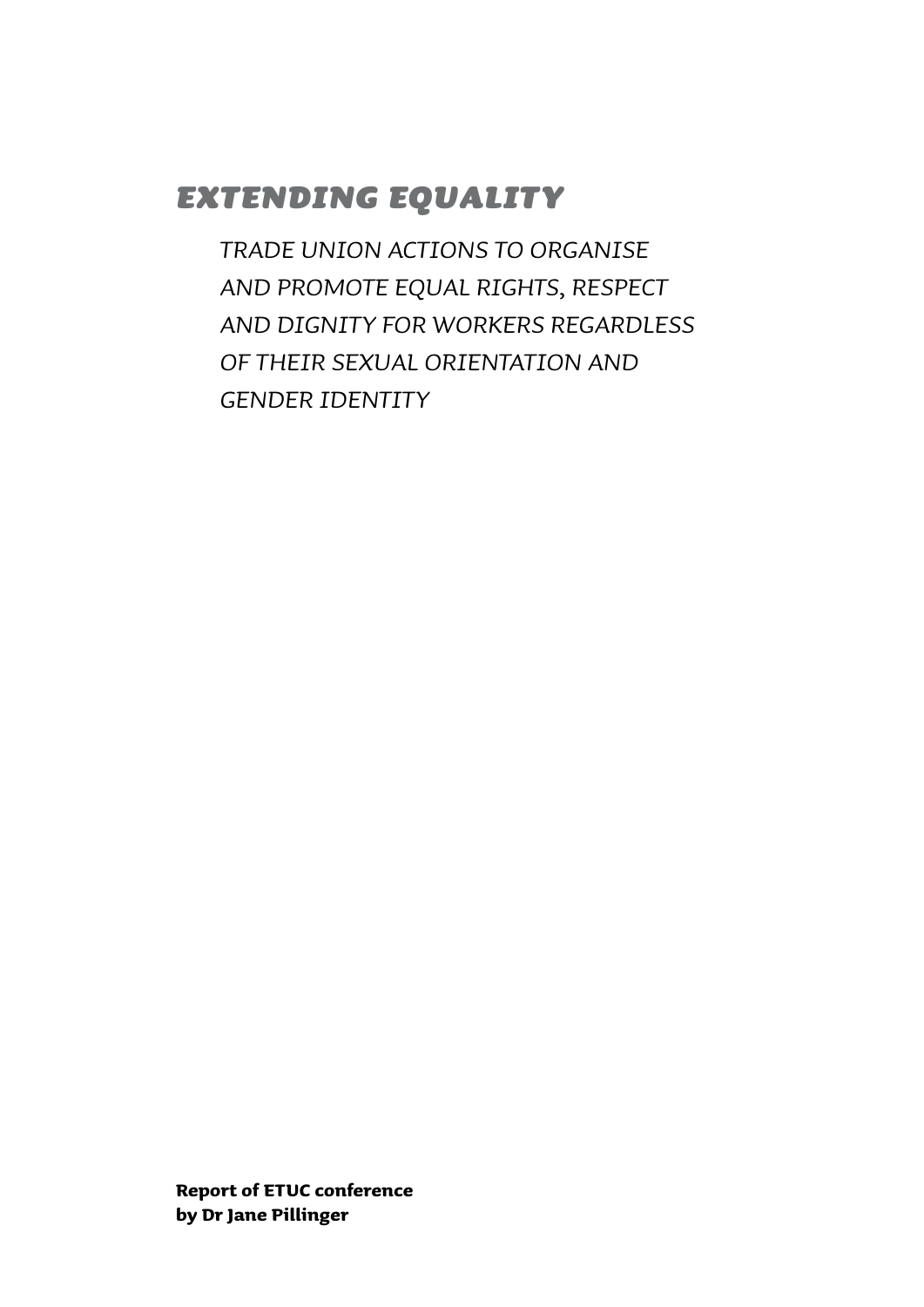This report is based on the proceedings of a conference organised by the European Trade Union Confederation (ETUC). The conference 'Extending equality: trade union actions to organise and promote equal rights, respect and dignity for workers regardless of their sexual orientation and gender identity' was held in Brussels, 29-30 January 2008.

The conference was organised in partnership with ILGA-Europe, and was attended by some 80 participants from trade unions and non-governmental organisations across Europe.

The conference was prepared in cooperation with a steering group, consisting of the following people: Catelene Passchier, ETUC Cinzia Sechi, ETUC Dolores Kandelin Mogard, SACO, Sweden Esyllt Meurig, ETUC Frédérique Bartlett, CGT France Maria Gigliola Toniollo, CGIL, Italy Michiel Odijk, ABVAKABO FNV, Netherlands Peter Purton, TUC, UK Silvan Agius, ILGA-Europe

The surveys mentioned in the report were conducted by Cinzia Sechi (for ETUC) and Silvan Agius (for ILGA-Europe).

The report was written and edited by Jane Pillinger, an independent researcher based in Dublin, Ireland.

July 2008

#### **Acknowledgements**

The conference and this report were made possible thanks to financial contributions from the European Commission.



The views expressed herein are those of the participants of the seminar and can in no way be taken to reflect the official opinion of the European Commission. The European Commission is not liable for any use that may be made of the information contained in this report.

#### **European Trade Union Confederation (ETUC)**

International Trade Union House Boulevard du Roi Albert II, 5 B-1210 Brussels, Belgium Tel: +32(0) 2 224 04 11 Fax: +32(0) 2 224 04 54 Email: etuc@etuc.org Internet: www.etuc.org

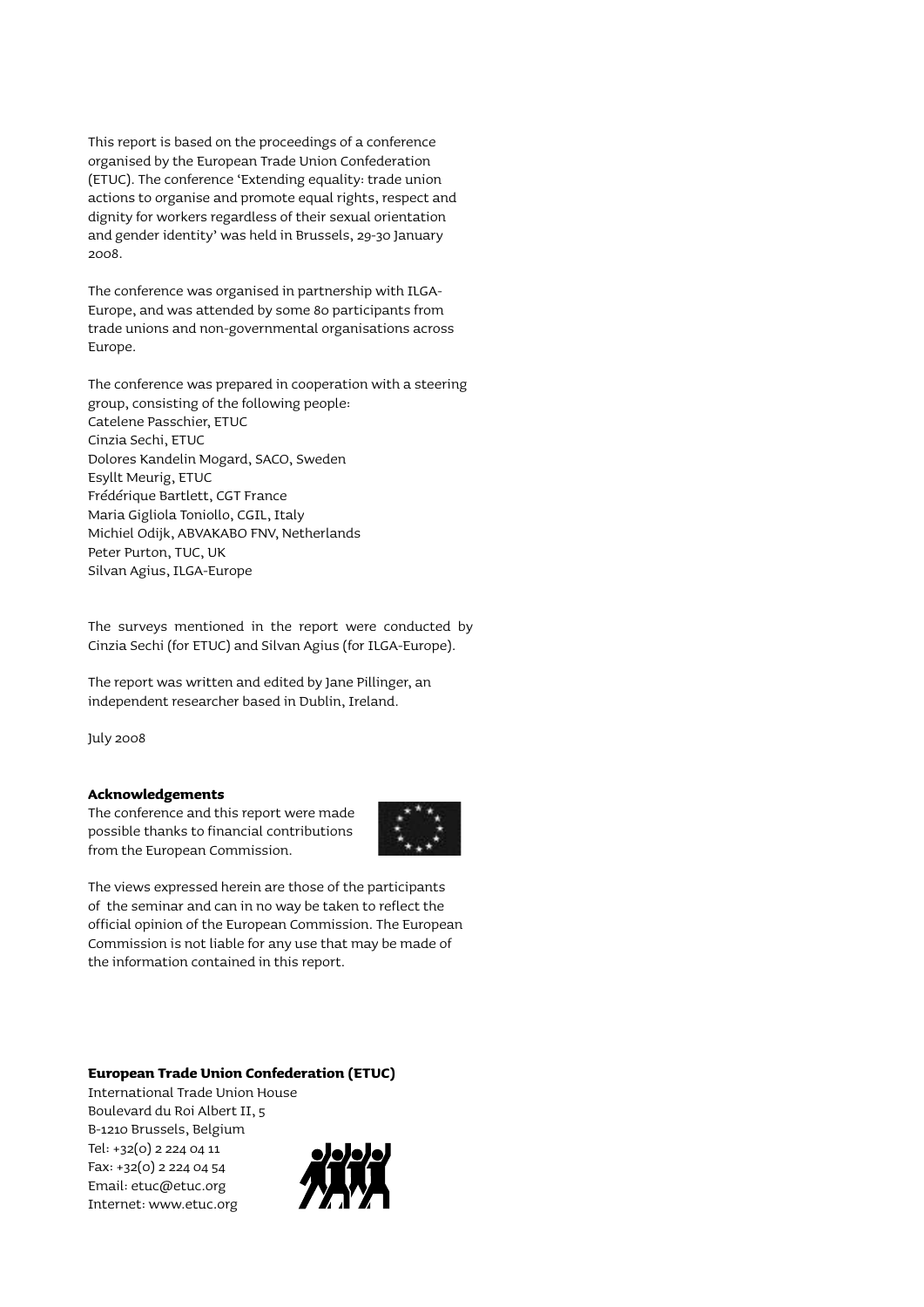## *Table of Contents*

| <b>Appendix 1</b> Model Statement on LGBT Equality and Model LGBT Equality Policy  49 |  |
|---------------------------------------------------------------------------------------|--|
|                                                                                       |  |
|                                                                                       |  |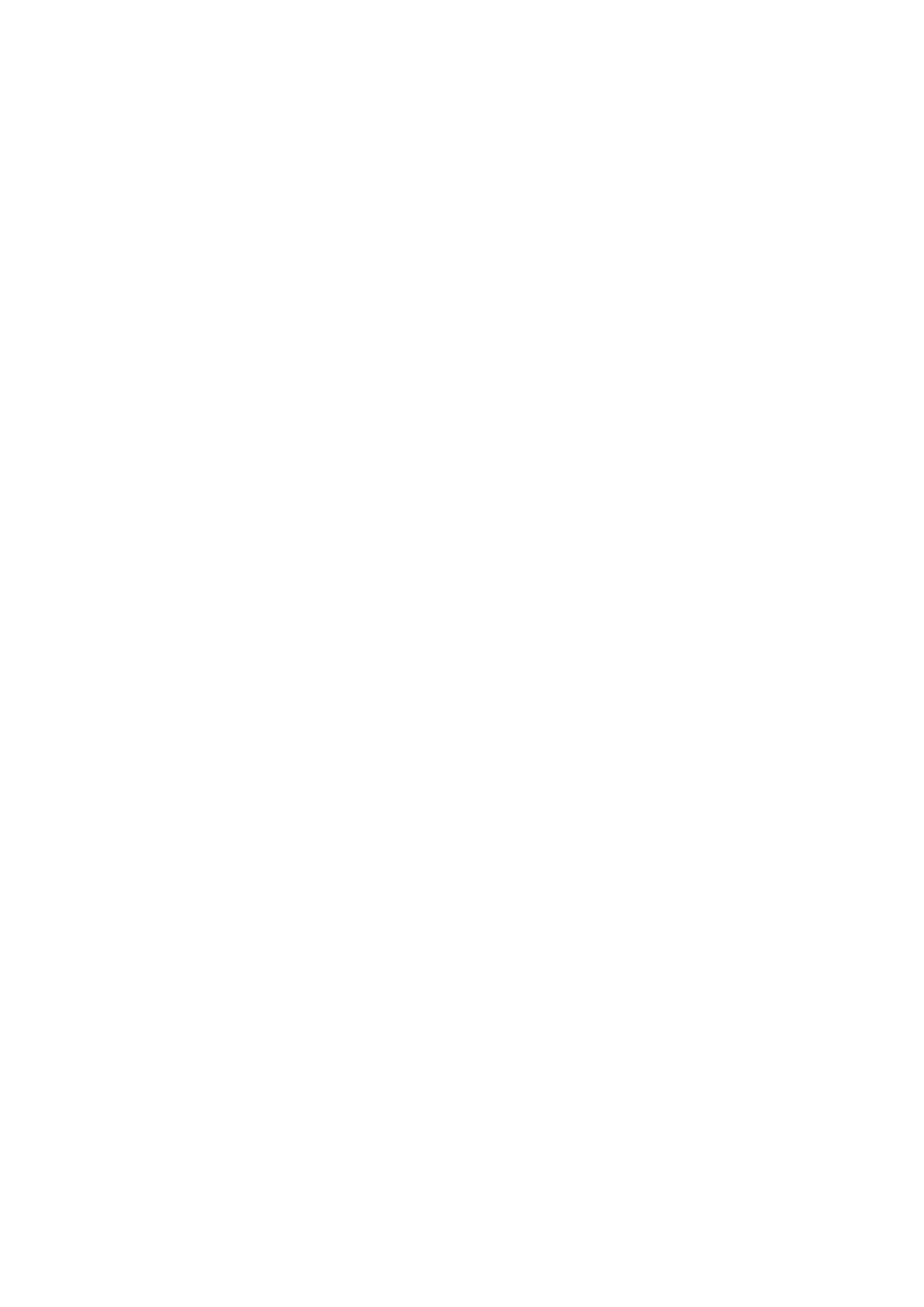

The European trade union movement is at the forefront in defending human rights and trade union rights. This fight must include a commitment to equal treatment, respect and dignity for lesbians, gay men, bisexuals and trans-gendered people. However, we have to admit that to date, the rights and realities of lesbians, gay men, bisexuals and trans-gendered people have been given insufficient attention, both inside and outside the trade union movement.

Diversity helps to build good teams. Respect is the basis for individual input and commitment. Social support is the environment everybody needs in order to be productive and to contribute. Black or white, man or woman, young or old, and heterosexual or homosexual: we all benefit when there is respect, dignity and equal treatment, in trade unions, in society at large, and certainly at the workplace.

The EU legislation, and notably the employment framework directive, which includes discrimination on grounds of sexual orientation, provides a legal basis for a more active approach. But research has shown that that there is little knowledge or awareness throughout Europe - including in trade unions- that sexual orientation is one of the non-discrimination grounds recognized at EU level. In many Member States, implementation is not taken actively on board. In addition, hardly any awareness seems to exist about discrimination on the basis of gender identity.

While an effective set of laws against discrimination is an essential tool to help stamp out unfair treatment, on their own, laws are not enough.

The ETUC at its congress in Seville in May 2007 adopted a 4 year Action Programme, in which it commits itself to invest in awareness raising activities on these issues, to take more effective action on prejudices that may be present in trade unions and among their members, and to step up its actions and activities to encourage an exchange of experiences and best practices which promote diversity and non-discrimination on grounds of sexual orientation and gender identity in trade unions and in the workplace.

The ETUC is aware that while some progress has been made in a few trade unions regarding antidiscrimination and the inclusion of lesbians and gay men in the trade union structures as well as in the workplace, little has been done to date at the European level. We have therefore, as a first step towards redressing this, launched a project with our member organisations to develop a clearer picture of what is happening at national level in this regard, to encourage an exchange of best practice, to gather examples of collective agreements which promote diversity and antidiscrimination in the workplace and to facilitate networking among trade unionists and with NGO's across Europe. In developing this project we have greatly benefited from the expertise of ILGA-Europe.

This conference provided an excellent opportunity to share experiences with some 80 trade unionists, experts from NGO's and policy makers and to discuss ways to improve trade union attractiveness and performance in this area.

Trade unions can, and should be, a strong ally for lesbians, gay men, bisexuals and trans-gendered people, because they are powerful players in the field of work and employment policies.

Together we can make a difference.

**John Monks Catelene Passchier**

General Secretary ETUC Confederal Secretary ETUC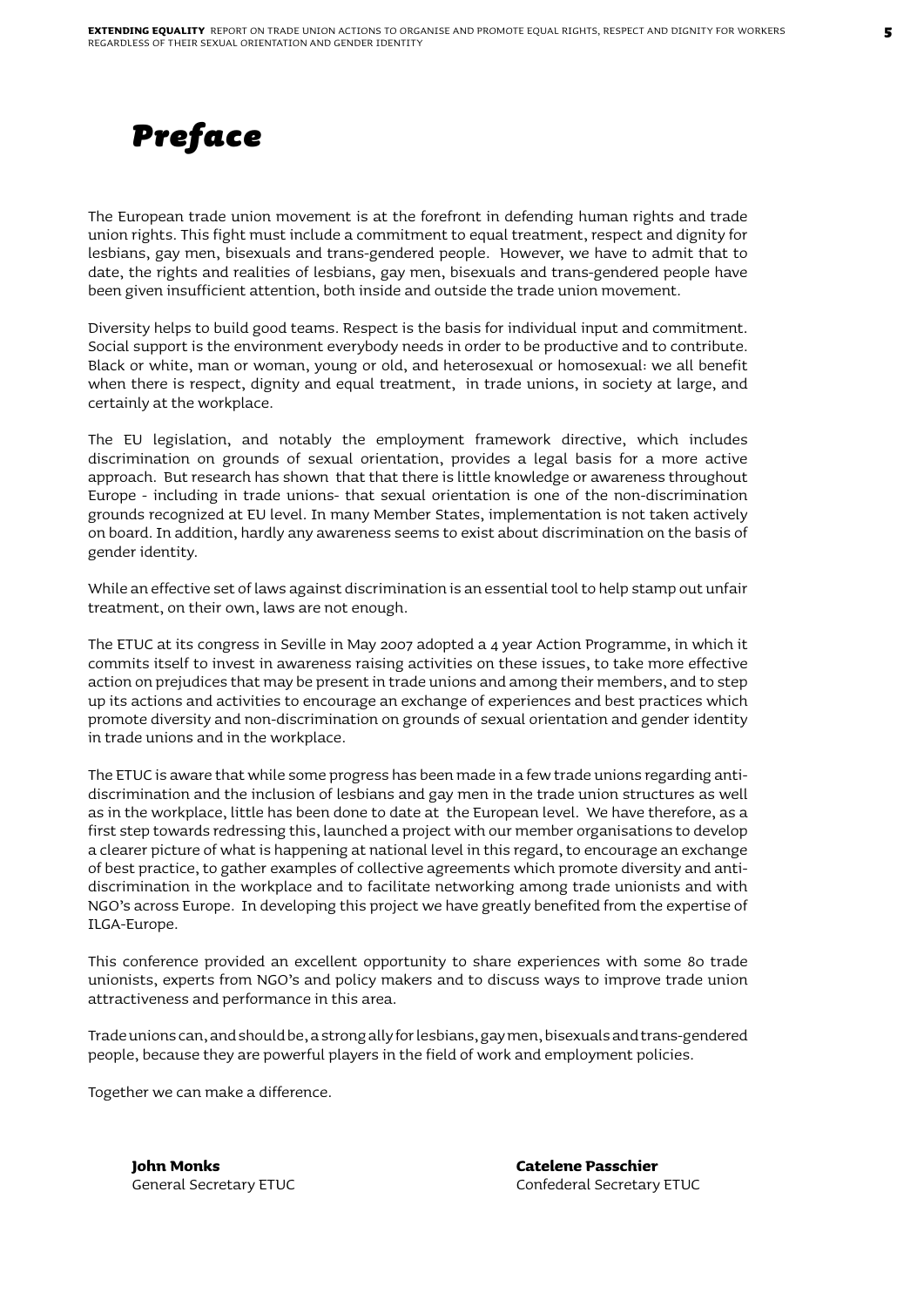**6 6 EXTENDING EQUALITY** REPORT ON TRADE UNION ACTIONS TO ORGANISE AND PROMOTE EQUAL RIGHTS, RESPECT AND DIGNITY FOR WORKERS<br>REGARDLESS OF THEIR SEXUAL ORIENTATION AND GENDER IDENTITY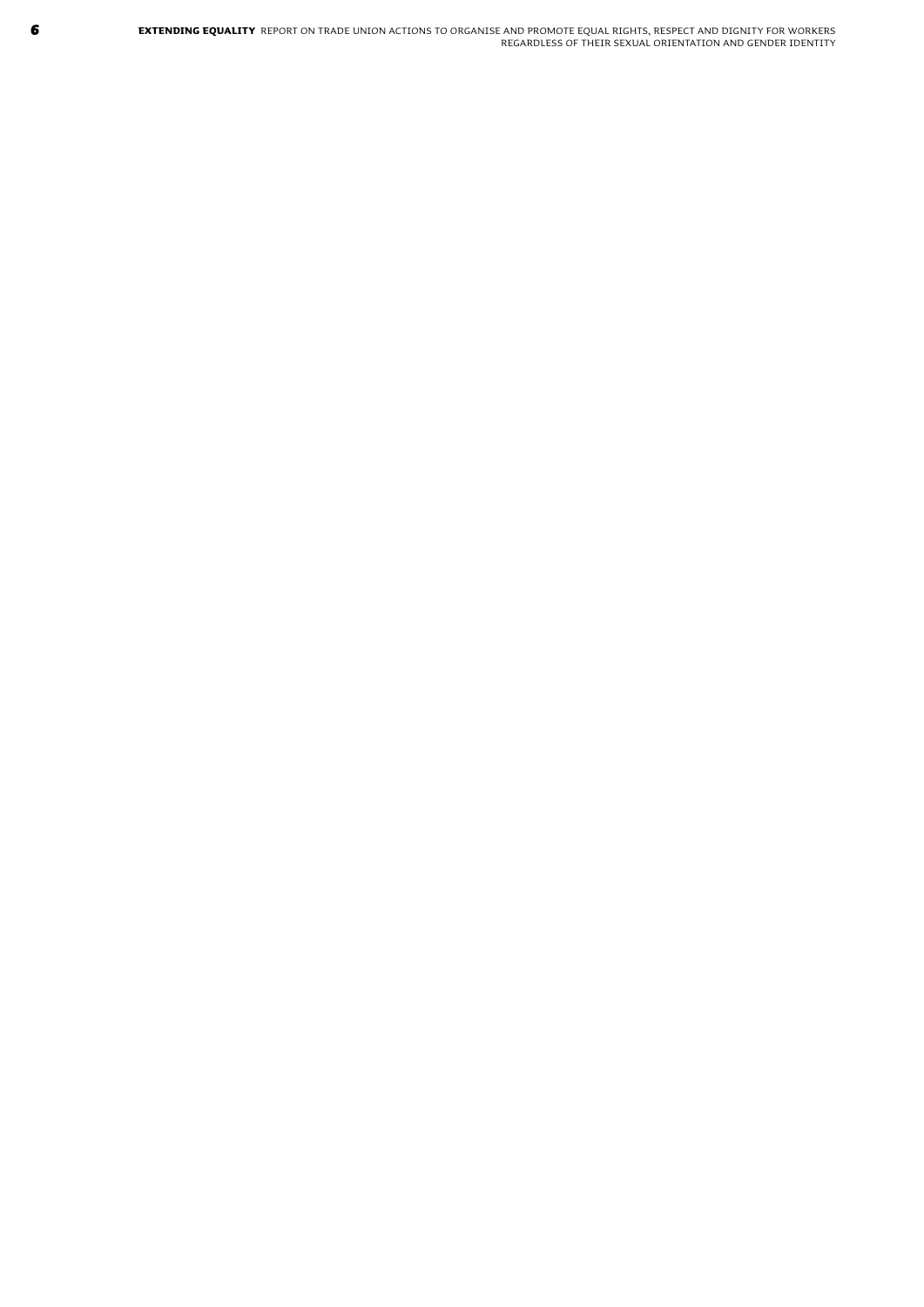## *Explanation of terms*

- **LGBT** lesbian, gay, bisexual, transgender (explained further below)
- **Lesbian** a woman who is sexually and emotionally attracted to women
- **Gay** a person who is sexually and emotionally attracted to members of the same-sex
- **Bisexual** a person who is sexually and emotionally attracted to people of the same and the different sex
- **Transgender** people whose gender identity and/or gender expression differs from the sex they were assigned at birth. Many transgender people wish to change their name and personal details and live as a member of the gender with which they identify. This may involve hormone therapy and surgery. The process is referred to as 'gender reassignment' or 'transitioning'".
- **Sexual orientation** a person's sexual and emotional attraction to people of the same and/ or different sex; in colloquial language often described as lesbian, gay, straight or bisexual
- **Gender identity** a person's sense of conformity between their biological and psychological gender. This is the individual's gender concept of self, which does not necessarily depend on the sex they were assigned at birth.
- **Transgender** people whose gender identity and/or gender expression differs from the sex they were assigned at birth. The term may include, but is not limited to: transsexuals, intersex persons, cross-dressers, and other gender variant people.
- **Gender reassignment** the process of transitioning from the gender assigned at birth to the gender the person identifies with. This may (or may not) involve medical / surgical procedures
- **Direct discrimination** a situation where a person is treated less favourably than others on grounds of his or her sexual orientation. Unfair treatment can be based on a range of factors, such as age, ethnic background, disability or sexual orientation.
- **Indirect discrimination** where an apparently neutral provision or practice would put persons having a particular sexual orientation at a disadvantage compared to others.
- **Harassment** any act or conduct that is unwelcome to the victim, which could be regarded in relation to the victim's sexual orientation as offensive, humiliating or intimidating.
- **Heterosexism** attitudes, behaviour or policies and practices that arise from the assumption that everyone is heterosexual
- **Homophobia** prejudice, hatred or fear of LGB people and same-sex attraction
- **Transphobia** prejudice, hatred or fear of transgender people
- **Gender roles** describes socially determined sets of behaviours and roles (i.e. "masculine" or "feminine") assigned to people based on their biological sex (i.e. male or female)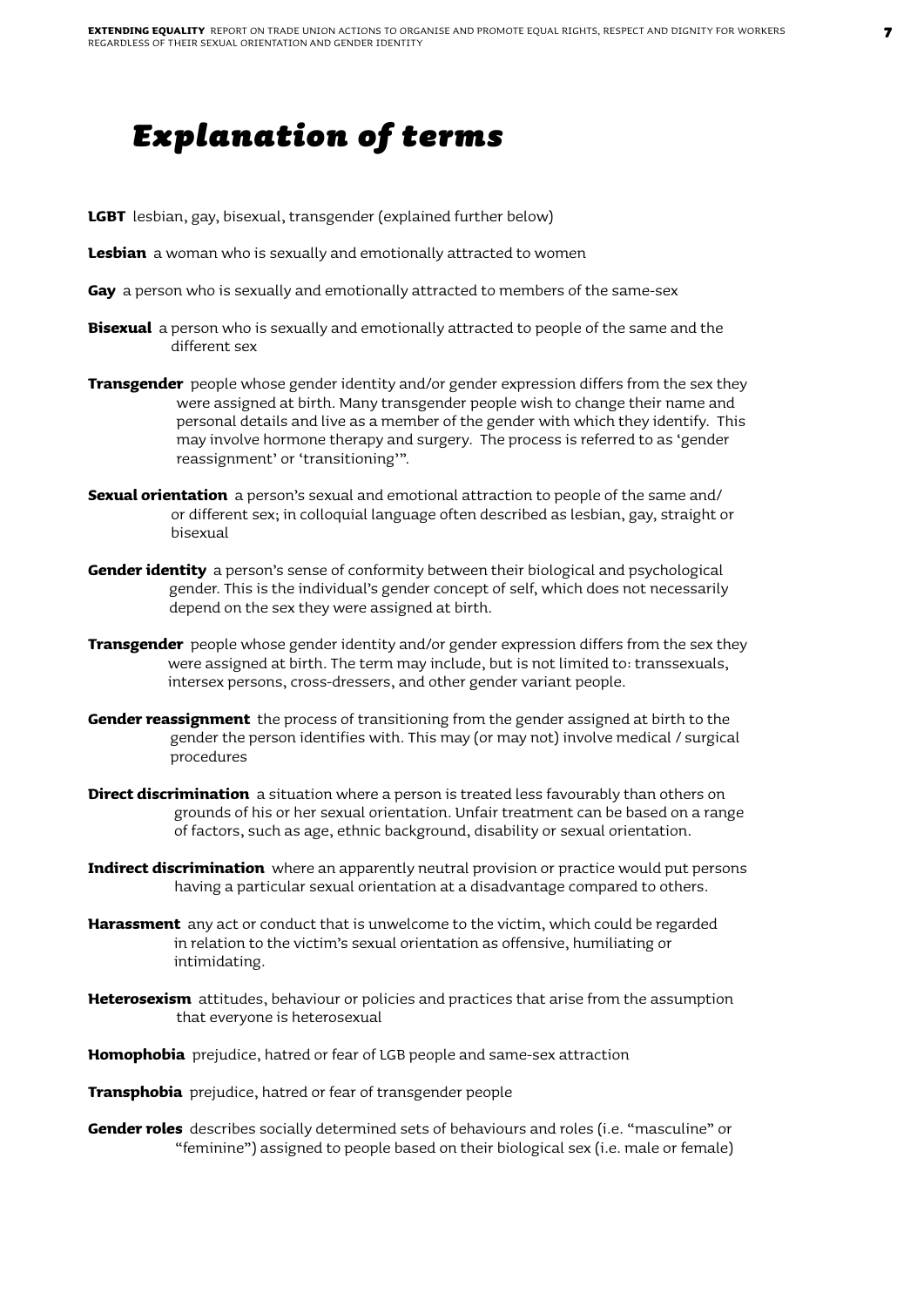#### **Out of the closet works better!**

Poster from Holebifederatie an umbrella organisation of LGBT groups as part of a project run in partnership with Belgium trade unions and employers organisations, named LGBT@work

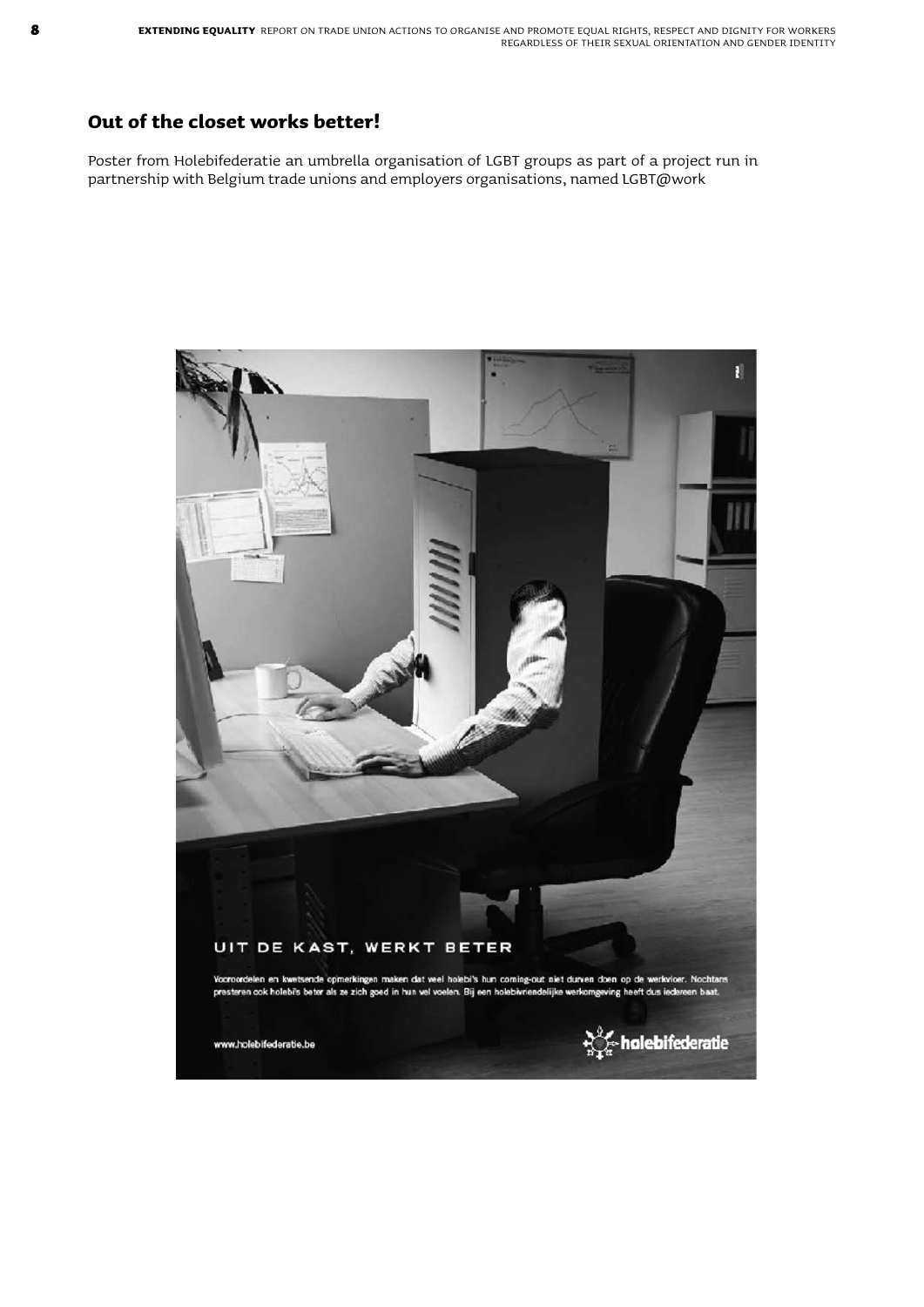

Equality on the grounds of sexual orientation and gender identity has in recent years become a priority for many trade unions. Often working in collaboration with NGOs, lesbian, gay, bisexual and transgender (LGBT) trade union and community based activists have been stressing that LGBT rights are trade union rights and that it is critically important that LGBT equality issues are dealt with in the workplace.

This report draws on a two-day conference held on 29-30 January 2008 Extending equality: trade union actions to organise and promote equal rights, respect and dignity for workers regardless of their sexual orientation or gender identity. This was the first Europe-wide trade union conference on LGBT rights and was attended by over sixty representatives of trade unions and NGOs across Europe. The conference was organised by the European Trade Union Confederation (ETUC) with the European Region of the International Lesbian and Gay Association (ILGA-Europe). A steering Committee composed by trade union representatives of organisations member of the ETUC contributed with the definition of the methodology. Two surveys were also carried out to gauge awareness of LGBT issues in trade union organisations and also to highlight the challenges facing trade unions and good practices that can be shared across Europe. This report summarises the conference proceedings, conclusions and recommendations, as well as the results of the surveys, to point the way forward for trade unions and NGOs in their work on LGBT equality in the workplace.

The objectives of this report are as follows:

- > To raise awareness of lesbian, gay, bisexual and transgender (LGBT) issues in trade union organisations
- > To highlight the importance of making the connection between LGBT rights and trade union rights
- > To present good practices that can help trade union organisations to develop policies, initiatives and actions in collective bargaining and in the workplace on LGBT rights
- > To make suggestions about how LGBT equality initiatives can be integrated into trade union policies and practices
- > To show how collaboration between NGOs and trade unions can result in positive outcomes for the promotion of LGBT equality in the workplace and in wider society

"Equality is central to the trade union agenda. The union as a whole suffers if there is inequality and combating discrimination is as important as other areas of trade union work. Any union that treats another as second class suffers….We need to combat prejudices that have evolved historically and at a societal level. The ETUC has made a good start in the area of gender equality and it is important to recognise the progress that has been made. This conference is ground breaking for us; let's go on to build LGBT rights across Europe". Conference opening speech by John Monks, General Secretary, ETUC

Sexual orientation and gender identity are covered in the EU's legal framework on equality in the Framework Directive on Equal Treatment in Employment and Occupation (2000/78/EC). The EU is also implementing a new directive which will extend rights, currently provided for in the Directive on race equality, in areas such as access to services to other grounds, including the ground of sexual orientation. The ground of gender identity is covered through the gender equality directives (See below).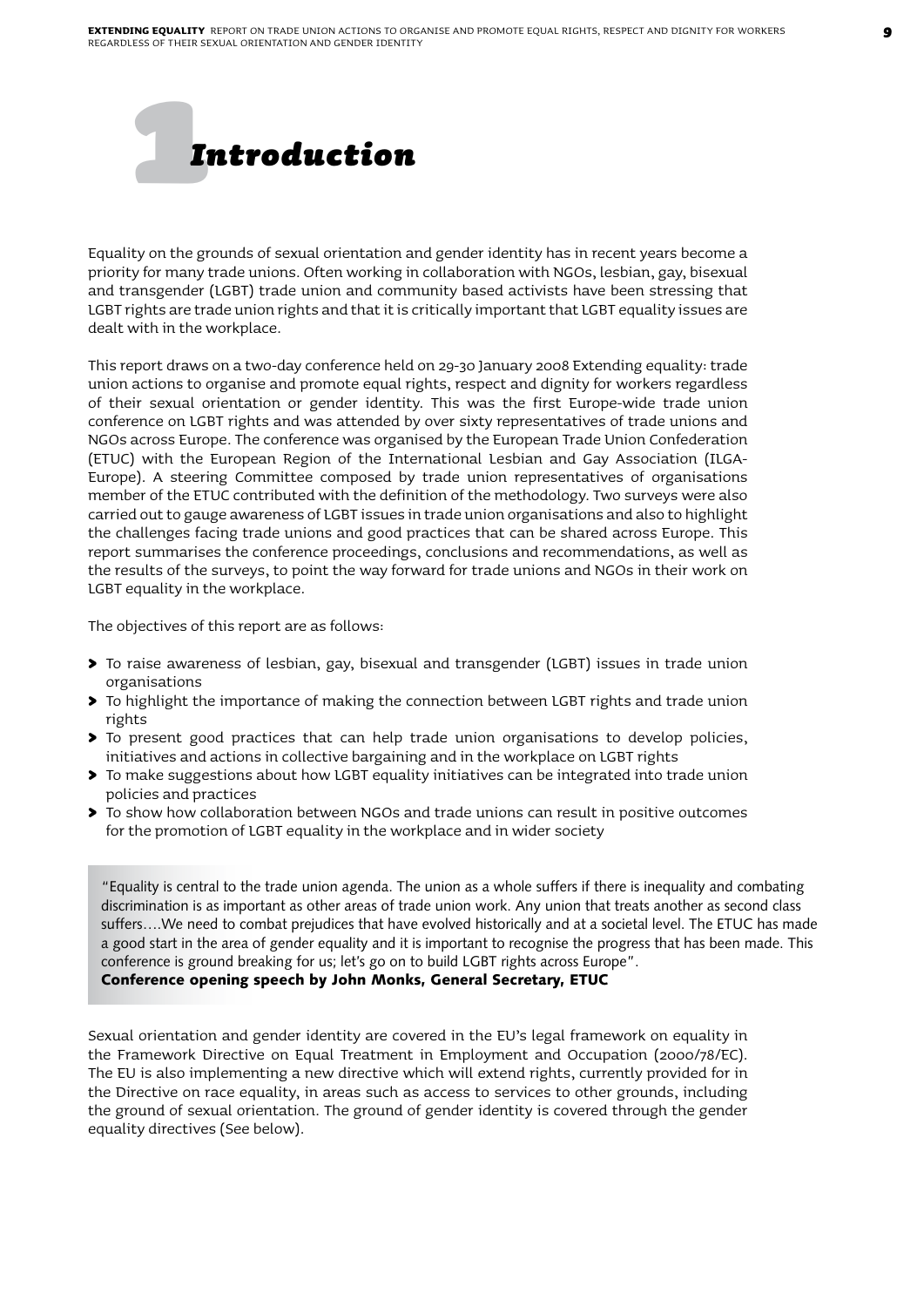#### Michael Cashman MEP, Opening Statement to the conference

"The only thing that we should do in our movement is to speak what we feel is right. Our laws have changed and our lives have become better and we must remember that the European Union grew out of the ashes of the second world war and out of people's lives and dreams so that no one group would be persecuted. The development of a common market has led to standards and principles. This started with Article 13 of the Treaty of Amsterdam which provided the legal basis to combat discrimination on the grounds of sexual orientation. What it also does is to remind us of the multiplicity of discrimination – to ignore one ground for discrimination undermines the good work done in the area of other grounds of discrimination. The Race Directive came about as a result of the need to tackle extremism and particularly the extremism shown in the 2000 Austrian elections. Since then there has been the enlargement of the EU and there has been a rise of xenophobia and racism across Europe, and some governments and the European Council have remained silent on the issue.

It is important that the proposed new Directive extends the rights provided under the Race Directive. "We have a huge battle to get Member States to accept the directive. What we don't want is for our demands to be treated as part of an a la carte menu where each equality ground is treated separately. If we do that we go back to a divide and rule approach where one form of discrimination is considered to be superior to another. We can't be bought off at the expense of other groups. We must ensure that human rights are at the top of the agenda and not threatened. We can only make the demands and arguments if we work together to get legal equality. Our laws set a benchmark that has to be maintained. This also requires social change through education, awareness raising and information".

#### **Progress made, but still a long way to go**

There has been a lot of progress achieved in recent years in many European countries. Examples of this are the introduction of anti-discrimination legislation that explicitly includes LGBT people, the passing of legislation on marriage equality and same-sex civil partnership in some countries, and a growing acceptance of LGBT people in public positions and in leadership positions, for example, in politics, as senior managers, as trade union leaders, and as people working in the arts and media.

LGBT people today enjoy rights to non-discrimination by virtue of European Union legislation. National legislation has also extended rights for lesbians and gay men, for example, in the Netherlands, Belgium Spain, and Norway marriage is open to both opposite-sex and same-sex partners, while in a larger number of countries lesbians and gay men have rights to registered partnership that enables them to enjoy many of the rights that exist in marriage. These progressive laws have enabled lesbians and gay men to have the right to equality in their lives and in the workplace.

There continue to be many barriers to LGBT visibility. Many LGBT people experience inequality, harassment and homophobia in the workplace. A sense of a lack of rights and respect means that many LGBT people experience great difficulty at times in disclosing their sexual orientation. In many countries there are still significant problems in progressing LGBT rights in the workplace.

Trade unions are increasingly looking at how they can recruit and organise new members; this is particularly important at a time of declining trade union membership in some countries and sectors of the economy. For this reason trade unions have to reach out to all groups seeking equality in society and address important workplace issues for LGBT workers. This report shows that unions can adopt policies, practices and procedures for workplace equality and strategies for recruiting and organising LGBT members. It gives guidance and makes some suggestions about how unions can work to support LGBT workers, raise awareness about LGBT rights, campaign for and bargain on behalf of LGBT members.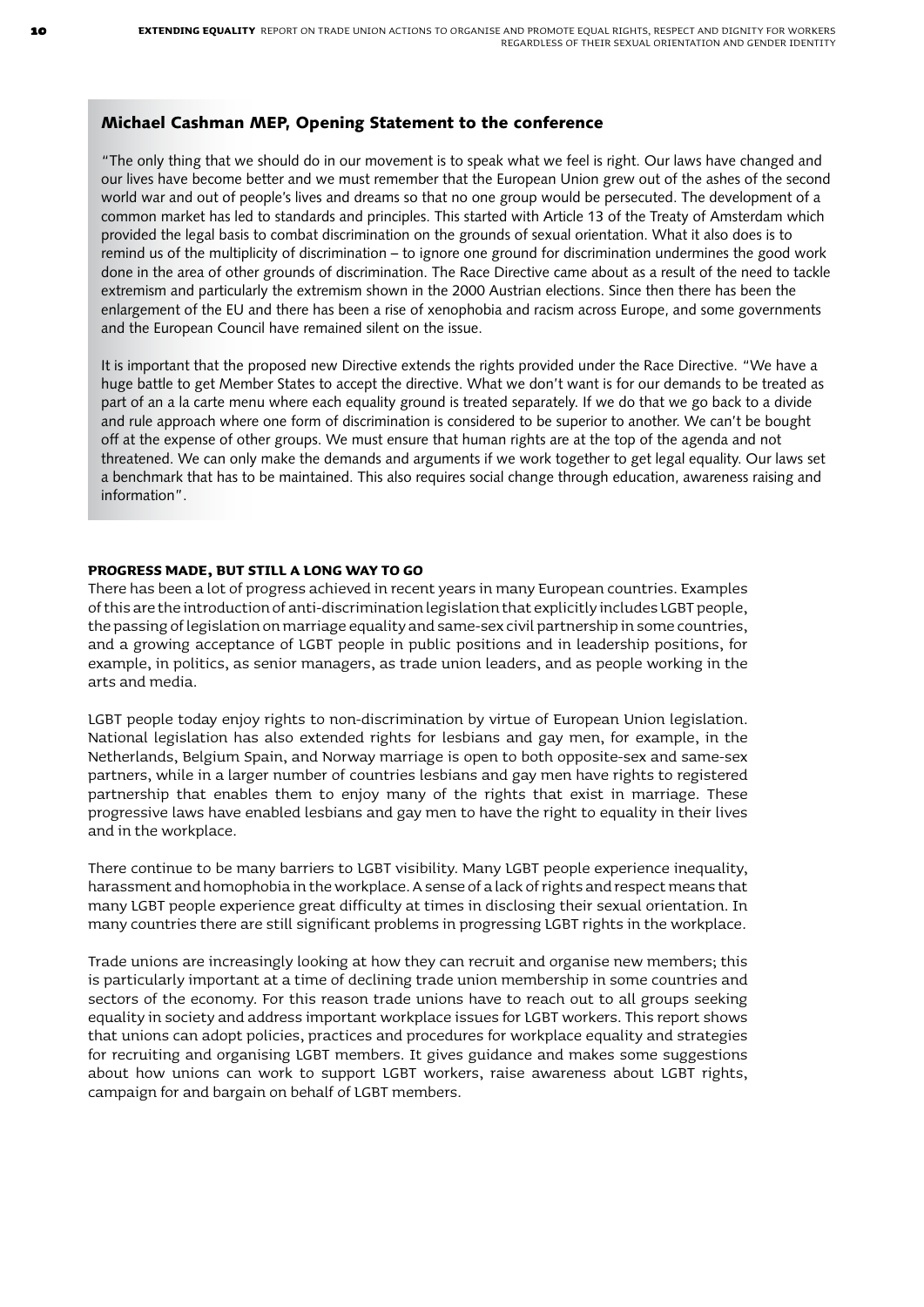#### **Discrimination in the workplace takes many forms**

Discrimination in the workplace based on sexual orientation and gender identity can take many forms:

- > LGBT people experience a refusal of employment and dismissal, as well as discrimination in access to employment, training and promotion
- > LGBT people are often invisible and fear 'coming out' in case they are discriminated against in areas such as promotion, career development and access to training etc. This can also result in self-exclusion, whereby a LGBT person may avoid certain jobs or employment for fear of discrimination.
- > Homophobic bullying and harassment is not an uncommon experience for LGBT people at work and workplace equality actions are important to ensuring that there is a workplace culture of respect and dignity.
- > Benefits that are enjoyed by heterosexual partners are denied same-sex partners, for example, paternity and parental leave, relocation, caring for a sick partner or bereavement leave, educational or other benefits for employees and their families, goods and services provided free of charge or at a discount, survivors pension schemes or benefits from life insurance, and health-care insurance for employees and their families.

#### **LGBT rights are trade union rights**

- > LGBT rights are human rights and these are central to trade union activities; it is impossible today for trade unions to ignore these issues
- > Recruiting and organising LGBT workers helps to make unions strong and representative of all of their members and workers
- > Discrimination against LGBT workers is no different from discrimination against other groups
- > All workers have the right to be protected against discrimination
- > LGBT people are often invisible in the workplace and their rights may be denied them.

#### Irish Congress of Trade Unions

The Irish Congress of Trade Unions has argued for equality for LGBT people. In their response to the ETUC survey they state that the lack of legal recognition for same-sex partnerships also disadvantages LGBT people and their families in a whole range of areas, including:

- **> Families and children**; Many people in single sex relationships have children who have no legal relationship with both partners.
- **> Immigration**: Lack of recognition of same sex relationships in immigration regulations presents huge problems for LGBT people in relationships with persons from outside the EU.
- **> Financial**: difficulties encompassing pensions, taxation transfer of property, protection of the family home upon death, social welfare etc.
- **> Next of kin**: Serious issues arise in cases where a partner is confined to hospital, or is incapacitated, or is incapable of making judgements about crucial medical choices. Some hospitals accept the stated wishes of the patient around visits etc. but are often less willing to allow a nominated partner to be involved in serious decisions. Others are reluctant to allow any but familial next-of-kin.
- **> Access to reproductive/fertility**: This most obviously affects lesbian couples who face significant barriers in accessing such services.
- **> Force Majeure Leave**: Only recently has the Parental Leave (Amendment) Bill 2004 included a provision for the extension of force majeure leave to same-sex couples to care for each other in cases of injury or illness.

ICTU are organising a national LGBT trade union group and they plan a series of seminars to raise awareness. They work in partnership with the national Gay and Lesbian Equality Network to campaign for better legal protection for LGBT workers, including same-sex partnerships.

ICTU has produced a guide to negotiators on LGBT workplace issues: http://www.ictu.ie/download/pdf/gay\_lesbian\_leaflet.pdf *For further information: www.ictu.ie*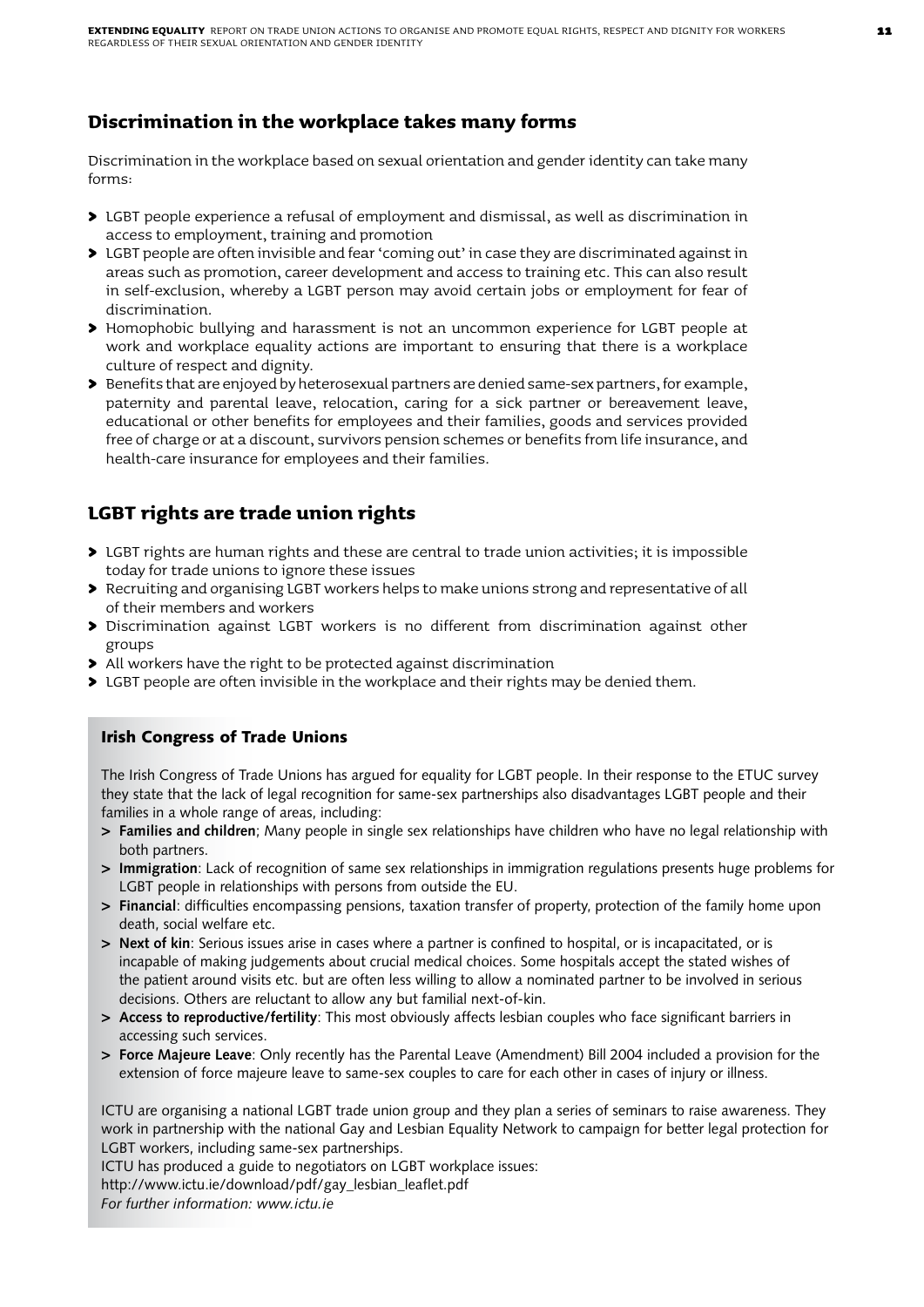Discrimination in the workplace is often a mirror of discrimination in the wider society. Prejudice and discrimination are real experiences for many LGBT workers. We have seen in the wider society that LGBT people are denied access to some services and rights on an equal basis and they are regularly the victims of hate crimes and homophobic bullying.

In some countries political leaders, employers and trade unions have shown their hostility to promoting LGBT rights. The banning of Pride marches in the last couple of years in Poland, Latvia, Russia and Moldova, is a reflection of this homophobia. Trade unions have joined with LGBT organisations in many of these countries to protest against negative statements made by politicians and the lack of progress towards LGBT equality. For example, in Poland, trade unions and LGBT activists have held public protests against the government's discrimination against LGBT teachers and the prohibition of the promotion of homosexuality in Polish schools; and in 2007 the European Court of Human rights ruled that the ban on the Warsaw Parade for Equal Rights was illegal and discriminatory.

#### The ETUC condemns discrimination based on sexual orientation

Press statement, 8th June 2006, Brussels

The European Trade Union Confederation (ETUC) expresses its serious concern about inflammatory statements made by far right politicians, including Ministers, against lesbians and gay men. We condemn this dangerous populism, which attempts to scapegoat minority communities.

We reaffirm:

**>** our opposition to discrimination on the basis of sexual orientation; and our support for the rights of all citizens, including Lesbian Gay Bisexual Transgender (LGBT) communities, to organise and to demonstrate publicly.

*http://www.etuc.org/a/2455*

The ETUC is also committed to progressing equality on the basis of sexual orientation and gender identity. An example of this is that LGBT rights are named in the ETUC's Seville Congress Document which sets priorities for 2007-2011.

#### The ETUC commits itself to progress equality on the basis of sexual orientation and gender identity

The ETUC's Seville Congress Document set out the strategic priorities for 2007-2011. One of the priorities contained in the ETUC's commitments to equality is that there will be "more awareness raising and actions and activities to address discrimination on the basis of sexual orientation and gender identity". The ETUC states that:

"Recent research by the European Commission (Eurobarometer 2007) on the occasion of the European Year of Equal Opportunities for All has shown that it is little known throughout Europe including in trade unions that sexual orientation is one of the non-discrimination grounds recognised at EU level. In many Member States, implementation is not taken actively on board. It is therefore urgent to invest in awareness raising activities and to take more effective action on prejudices that may be present in trade unions and among their members".

"The ETUC and its affiliates will therefore step up their actions and activities, to develop a clearer picture of what is happening at national level, and encourage an exchange of experiences and best practices which promote diversity and non-discrimination in trade unions and effective protection of workers' rights in the workplace, including the setting of clear objectives and targets regarding diversity and non-discrimination, and explore possibilities to develop guidelines or codes of conduct with employers' organisations at European level".

*See: http://www.etuc.org/a/3683*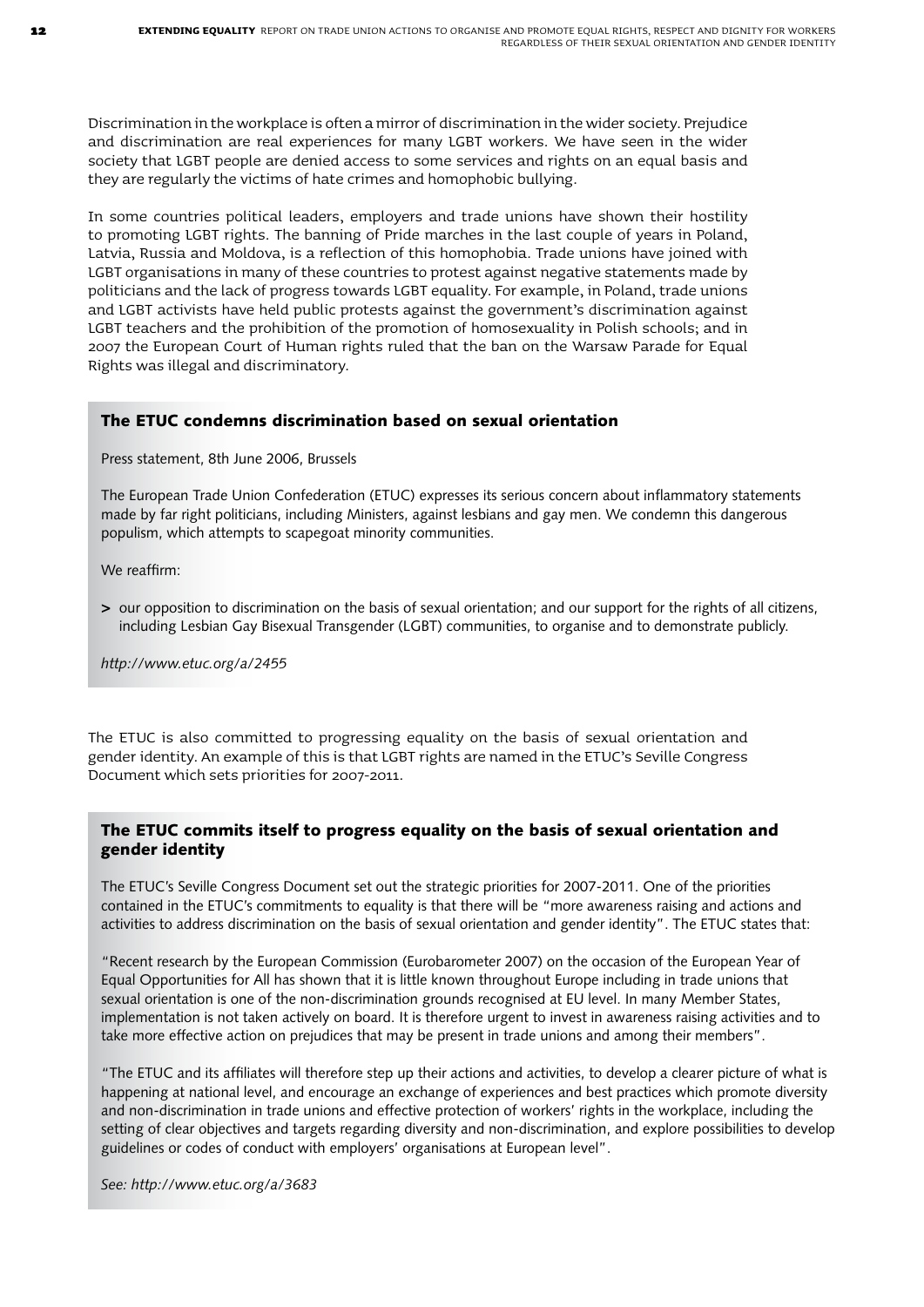#### **LGBT rights and international organisations**

LGBT rights are also being taken up by international and human rights organisations. For example, the ILO's 2007 global report on discrimination Equality At work: Tackling the Challenges, highlighted the importance of LGBT rights for achieving equality for all. This is the first time that LGBT rights at work have been signalled by the ILO. The report states that: "international and national human rights institutions and mechanisms are attaching increasing importance to fighting discrimination based on sexual orientation [many countries] have adopted legal provisions prohibiting discrimination at work based on sexual orientation".

ILGA-Europe recently gained consultative status at the United Nations Economic and Social Council (ECOSOC) along with the Danish National Association for Gays and Lesbians and the Lesbian and Gay Federation of Germany.

Trade union federations at the International level are also arguing that LGBT rights are trade union rights. The Public Services International and Education International have developed specific actions in this area.

#### Public Services International

"Lesbian and gay workers throughout the world are confronted with various types of oppression and discrimination on the basis of their sexuality/sexual orientation; hostility towards and discrimination towards lesbians and gay workers by their colleagues, clients and managers constitutes harassment and is a legitimate trade union issue…the tasks of trade unions include active prevention of and struggle against discrimination at work, on whatever basis, and improvements of the working conditions and working climate for all workers".

*Resolution passed at the PSI World Congress 1993*

#### Global trade unions have been working together to promote LGBT rights.

The Public Services International and Education International have been working together to promote LGBT rights at work. Both global unions have always fought discrimination against members in the workplace and society. In the 1990s both PSI an EI recognised that the rights of lesbian and gay workers are fundamental trade union and human rights. Both PSI and EI have passed strong resolutions at their conferences in support of lesbian and gay workers. They give global endorsement to LGBT rights as core trade union issues and they acknowledge that campaigns for equal rights for LGBT workers will be strengthened if they are integrated successfully into broader rights campaigns at national, regional and international level. PSI/EI have carried out a number of joint activities, which have included two global forums on LGBT rights and the publication of a manual *Trade Unionists together for LGBT Rights*. Their LGBT Forum website *http://lgbt.world-psi.org* contains information and resources on LGBT rights at work.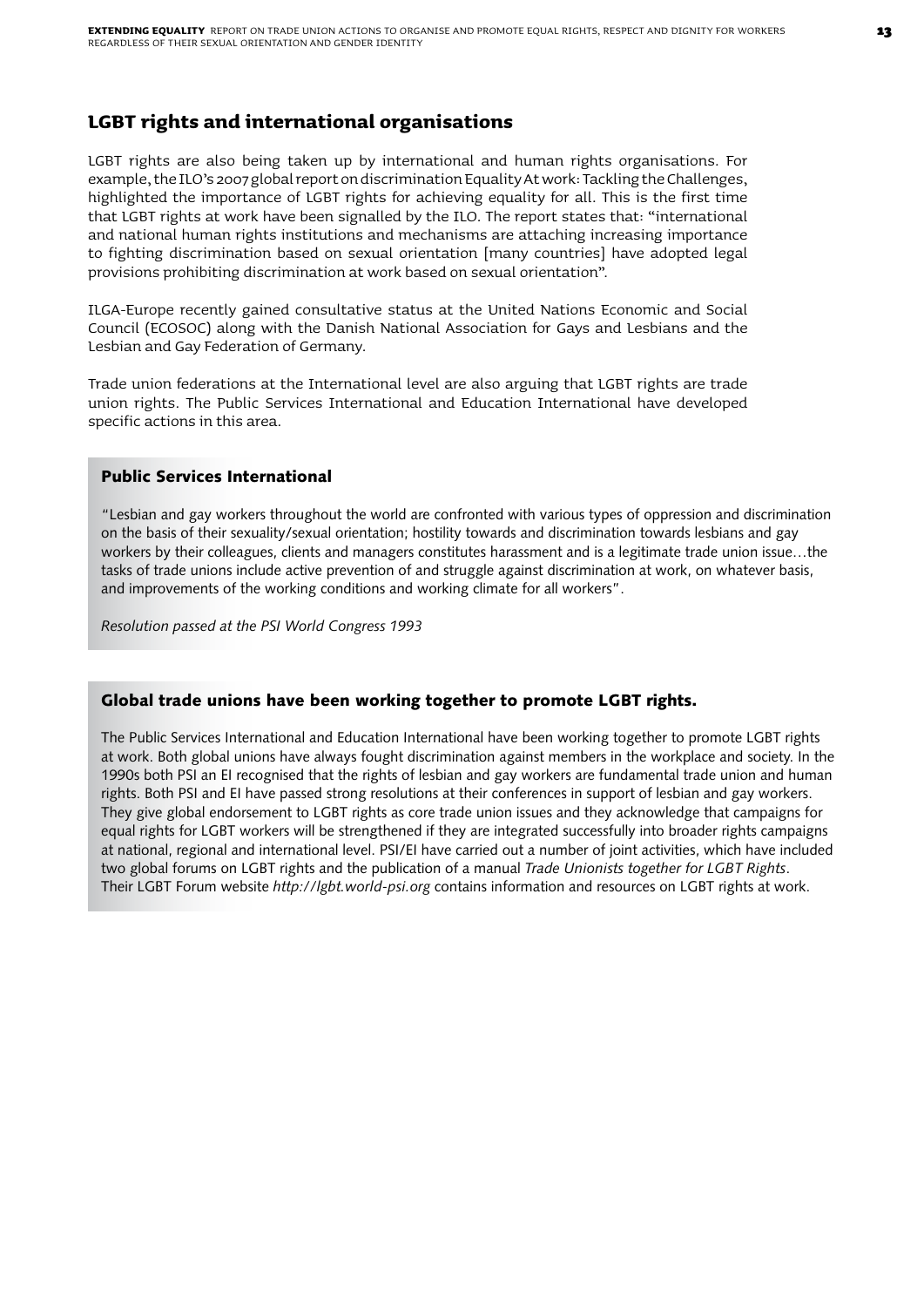## 2*Evidence from surveys on LGBT equality issues*

#### **Introduction**

In 2007 two surveys were carried out to assess attitudes to and awareness of LGBT issues in the workplace and in trade unions at a confederal level as well as a sectoral level.

- > One survey was carried out among the ETUC affiliates and was completed by 44 trade union confederations from 21 European countries<sup>1</sup> (this also included responses from some affiliated unions at the sectoral level).
- > Another survey was carried out by ILGA-Europe among its member organisations and was  $completed$  by 32 organisations in 22 European countries<sup>2</sup>.

These two surveys together provide a very valuable picture of attitudes to and awareness of LGBT issues. The overall findings show that there is a growing level of awareness and actions to support LGBT workplace equality issues in some countries and in some trade unions.

- > Those countries with the highest level of awareness and that have introduced initiatives in the workplace can be found in Western European countries, especially Northern European countries, while the lowest levels of awareness and workplace initiatives exist in countries of Eastern and Central Europe.
- > The surveys found that there are significant differences between unions. Some have a long history of campaigning for LGBT rights in the workplace, while others have only just recently begun to deal with the issues. Some of the new member states of the European Union are at a very early stage in addressing LGBT issues and have experienced difficulties in getting issues raised on trade union agendas. All unions were at an early stage in developing actions on the rights of transgender workers, and in many cases there was a low level of awareness about the issues faced by transgender workers.
- > Many of the responses from confederations show that there is a lack of awareness of the policies and activities of their affiliates on LGBT issues.
- > The lack of awareness of LGBT rights in the workplace is reflected in a general lack of information and data on the experiences or situation of LGBT people, since very few unions have undertaken surveys on LGBT issues or have consulted with LGBT trade union members.
- > It is interesting to note that the unions that are most active on LGBT issues have developed strong alliances with LGBT NGOs, where good examples of partnerships and joint activities have been pursued.
- > In some countries, where there is no awareness and no commitment to taking up issues concerning LGBT equality in the workplace, trade unions are active in raising awareness about the issues.

<sup>1</sup> ETUC questionnaires were received from the following countries: Belgium, Bulgaria, Croatia, Denmark, Finland, France, Germany, Iceland, Ireland, Italy, Lithuania, Luxembourg, the Netherlands, Norway, Portugal, Romania, Slovakia, Slovenia, Spain, Sweden, United Kingdom.<br>2 ILGA-Europe questionnaires were received from the following countries: Austria, Belgiu

Germany, Denmark, Spain, Estonia, Finland, France, Hungary, Italy, Malta, the Netherlands, Poland, Portugal, Russia/Ukraine, Slovenia, Turkey, United Kingdom.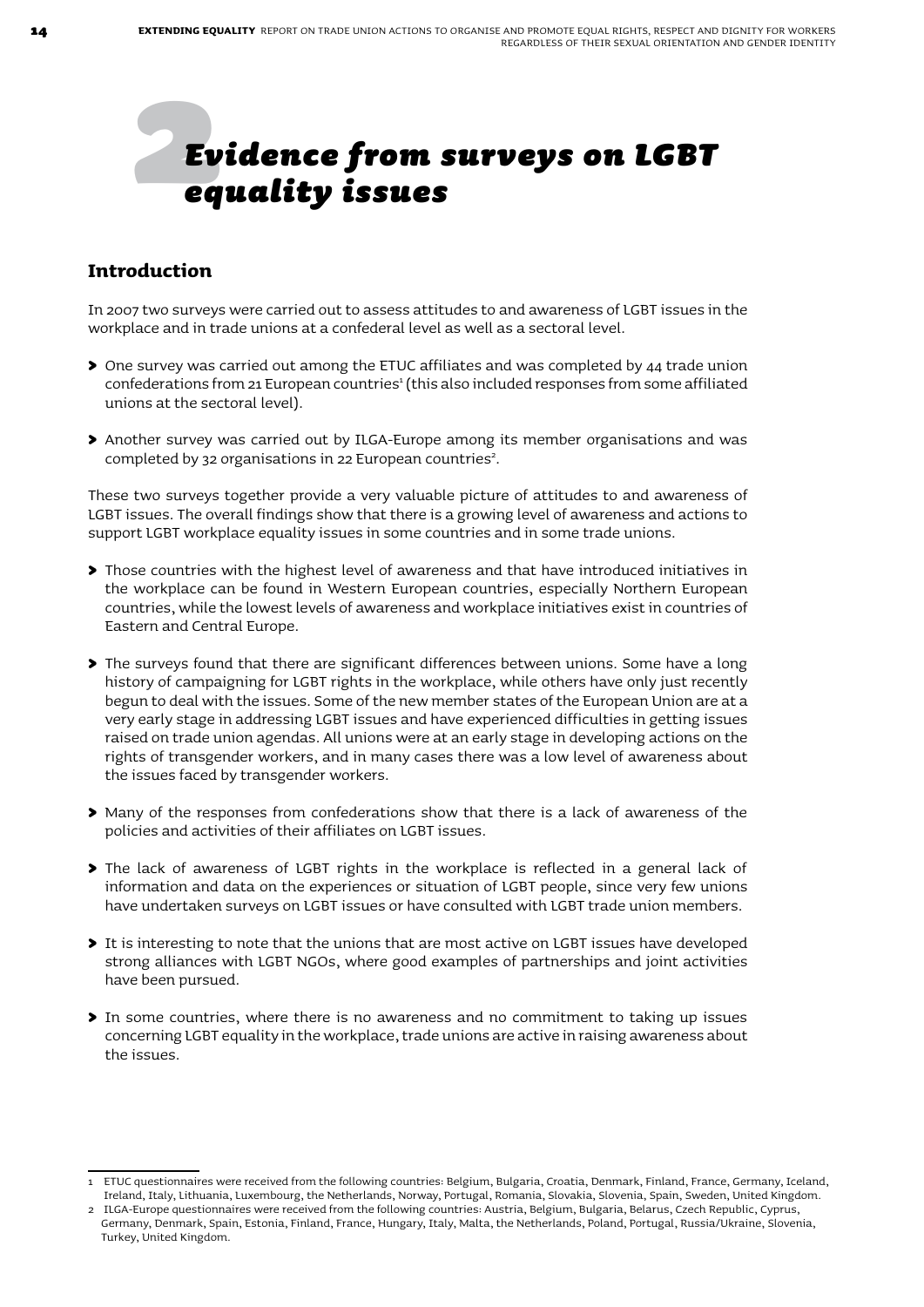> A large number of European countries have anti-discrimination legislation that outlaws discrimination on the grounds of sexual orientation. In Germany there has been a very controversial debate about anti-discrimination legislation, with strong opposition from liberal and conservative parties and some employers' organisations who view the legislation as adding to bureaucracy. In UK, progressive laws have been introduced in recent years, including the Gender Recognition Act 2004, which gives transgender people full legal recognition of their new gender and the right to change their gender on their birth certificates.

#### **Awareness of non-discrimination on the grounds of sexual orientation**

Awareness of non-discrimination on the grounds of sexual orientation and gender identity was found to be highest in the leadership of trade union organisation, but lower amongst trade union members, and even lower amongst employers. This can be seen in Chart 1.

#### **Awareness of employers**

Respondents stated that there are generally low levels of awareness amongst employers. Of the 44 organisations responding to the ETUC survey 5 organisations stated that there was a high awareness amongst employers, while 18 organisations stated that there was very poor awareness. Of the 32 organisations responding to the ILGA-Europe survey, 7 organisations found awareness to be high or very high, 13 to be average, and 12 to be poor or very poor.

#### **Awareness in leadership of trade unions**

The highest levels of awareness were found in the leadership of trade unions, although this awareness still tends to be very low in some countries. Of the 44 organisations responding to the ETUC survey 26 organisations stated that awareness in the leadership of their trade unions was high or very high, while 13 stated that it was poor or average. Of the 32 organisations responding to the ILGA-Europe survey, 13 organisations found awareness in trade unions to be high or very high, 8 to be average, and 11 to be poor or very poor.

#### **Awareness of trade union members**

Awareness amongst trade union members was found in both surveys to vary from country to county, although awareness tends to be fairly low. Of the 44 organisations responding to the ETUC survey 14 organisations stated that awareness amongst trade union members was high or very high, while 17 stated that it was average, and 8 poor or very poor. There were slightly lower levels of awareness amongst trade union negotiators than ordinary trade union members, with 13 organisations stating that awareness was high or very high, 17 average and 8 poor or very poor. Of the 32 organisations responding to the ILGA-Europe survey, 6 organisations found awareness amongst trade union members to be high or very high, 8 to be average, and 18 to be poor or very poor.

#### **In the workplace**

The surveys found very low levels of awareness of sexual orientation and gender identity in the workplace. Of the 32 organisations responding to the ILGA-Europe survey, only 3 organisations found awareness to be high or very high, while 9 were average, and 20 poor or very poor. These findings are similar to other surveys carried out in a number of countries which find that LGBT people are unwilling or not able to 'come out' in the workplace because of a fear of rejection by work colleagues, being isolated at work or discriminated against by employers in access to promotion or training.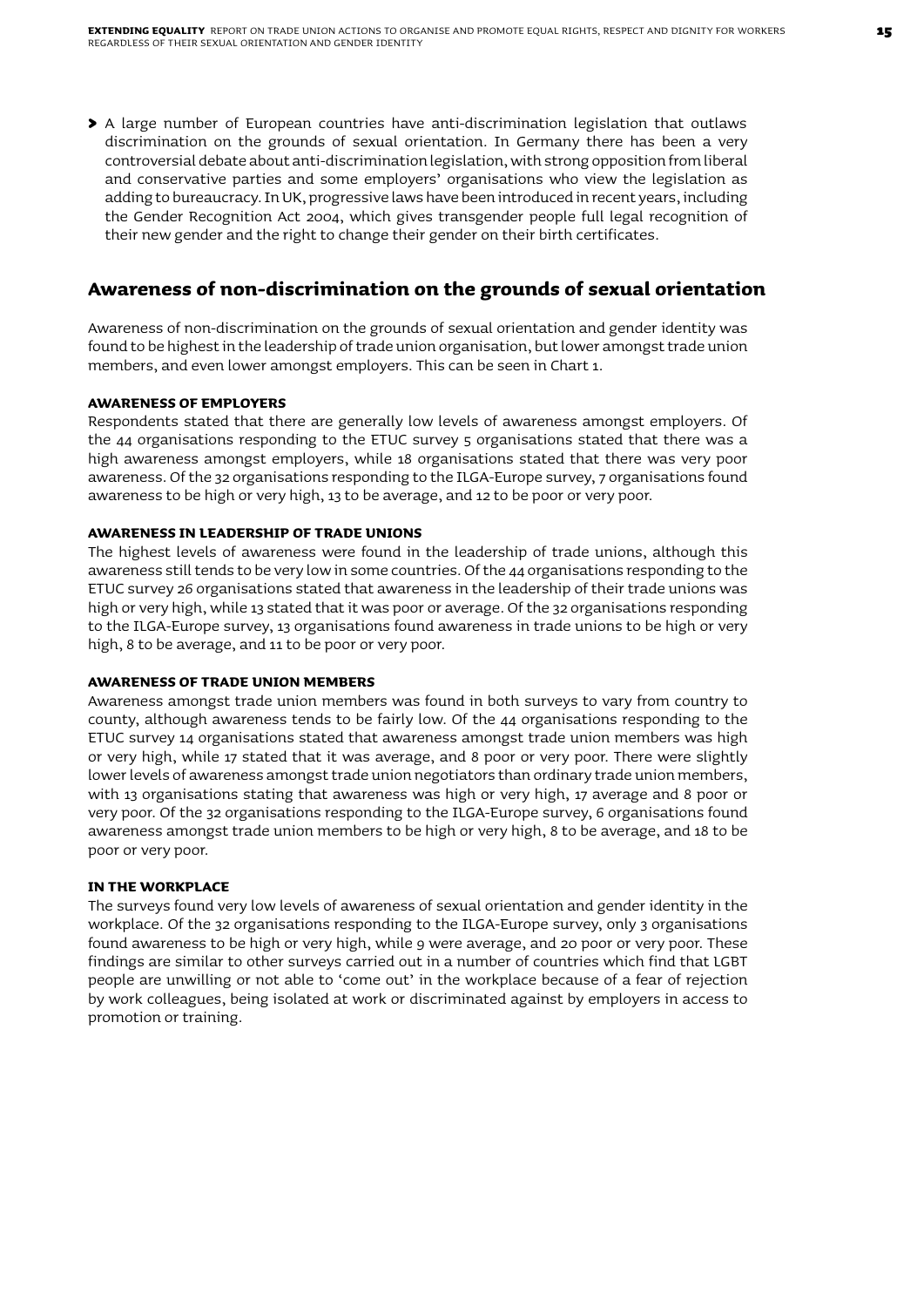#### **Chart 1: Sexual orientation is one of the non-discrimination grounds prohibited by EU law. In your opinion, how much awareness of non discrimination on grounds of sexual orientation is perceived in the following groups?**



 *Source: ETUC and ILGA-Europe surveys, 2007*

#### **Chart 2: How easy or difficult is it to discuss discrimination on the ground of sexual orientation / gender identity?**



 *Source: ETUC survey, 2007*

#### **Discussing sexual orientation or gender identity**

The general low level of awareness means that it is very difficult for LGBT employees to discuss discrimination on the grounds of sexual orientation or gender identity with employers and in trade unions. As Chart 2 shows in both the ETUC survey and the ILGA-Europe survey it was found that LGBT people find it particularly difficult to discuss these issues with employers, trade union members and negotiators, while it is generally found to be easier to discuss these issues with trade union leaders. The ETUC survey found, for example, that 22 of the 44 organisations responding to the survey found it easy to discuss these issues with the leadership of the organisation, compared to 31 organisations who found it hard to discuss these issues with employers.

In some countries the introduction of legal protection and better support for equal rights at the national level has helped to raise awareness in society more generally. This has had a positive impact on trade unions and employers. Half of the trade unions responding to the ETUC survey had been active in promoting LGBT rights in the workplace for over ten years and in these unions there was a good awareness of existing legislation and a high awareness amongst unions at the leadership level.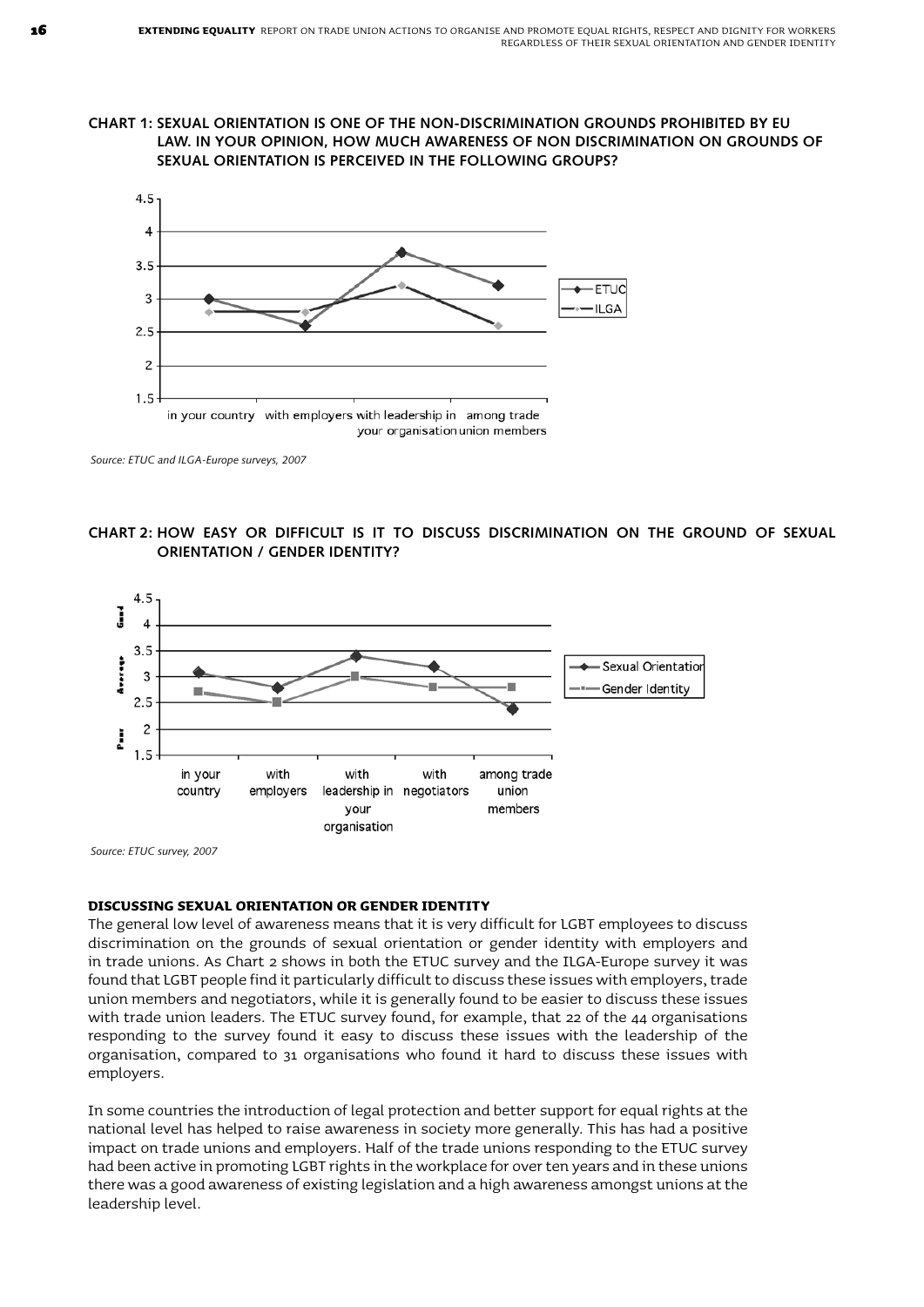This is seen partly as a reflection of greater visibility of LGBT people in the media and in society generally, and also because there exist legal protections against discrimination on the ground of sexual orientation.

A large number of trade unions stated that there exist significant cultural and religious barriers which makes it difficult to get unions to take LGBT issues seriously at the leadership level and in trade union policies. Some respondents stated that there are deep seated prejudices amongst some communities, religious and faith groups.

- > The TUC has sponsored an initiative and conference in 2007 on the theme of Religion, Homophobia and Human Rights. The conference brought together people of faith to develop strategies for dealing with homophobia in religious organisations and to tackle homophobia in religious organisations.
- > In the Netherlands there has been a similar 'dialogue' on homophobia organised through meetings between religious groups, trade unions and LGBT organisations. The aim has been to have a conversation about homophobia. For many groups this was the first time that they had a conversation on this issue and often the outcome has been positive. The process has been to raise awareness and have a conversation and this has been spread to wider groups. The outcome is that there has been a better respect for human rights and understanding of LGBT issues.

#### Holebifederatie, Belgium

Katrien Van Leirberghe from the Flemish federation, Holebifederatie<sup>3</sup>, an umbrella organisation of LGBT groups, spoke at the ETUC conference about a project named LGBT@work. She said: "The project has addressed a number of workplace issues including the wage gap between heterosexual and homosexual workers and LGBT rights in the workplace. The project began when the union ABVV approached the organisation to run and organise a diversity day. This led to a series of workshops on diversity for ABVV, for other unions, union members and the Ministry of Employment. The first project began in 2006 and this led to the creation of a trade union network in order to convince unions and employers of the need to work on LGBT equality issues. A second project in 2007-2008 led to the creation of specific LGBT networks within companies. Companies involved in this are Ford Globe and IBM. Work was also carried out in collaboration with the Belgium Business Association and this resulted in the introduction of a 'rainbow award' for companies showing best practice in the employment of LGBT people. The project has undertaken a number of other activities including a survey, conference, poster campaign "out of the closet works better" and the publication of a brochure.

#### **Gender identity**

The ETUC and the ILGA-Europe surveys both show that there is a very low level of awareness and a lot of ignorance of "gender identity". Those trade unions that have addressed the issues of discrimination on the basis of gender identity have only done so very recently. In many cases it was found in the survey that there was a very low level of awareness of gender identity as a concept and it was often confused with gender equality issues. This lack of awareness and understanding can result in inappropriate actions. For example, in some cases transgender people are sometimes obliged to use toilets for disabled people in the work place. There appears to be no awareness that transgender issues are covered by the gender equality legislation. In the ETUC survey 10 organisations stated that is was easy to discuss discrimination on the grounds of gender identity with employers, while 29 organisations stated that it was difficult or very difficult. While there is also a low level awareness on gender identity issues amongst trade union members, negotiators and leaders, the survey found that levels of awareness were slightly higher than those of employers. The survey found that there are few or no examples of trade unions negotiating with employers on transgender issues.

<sup>3</sup> http://www.holebifederatie.be/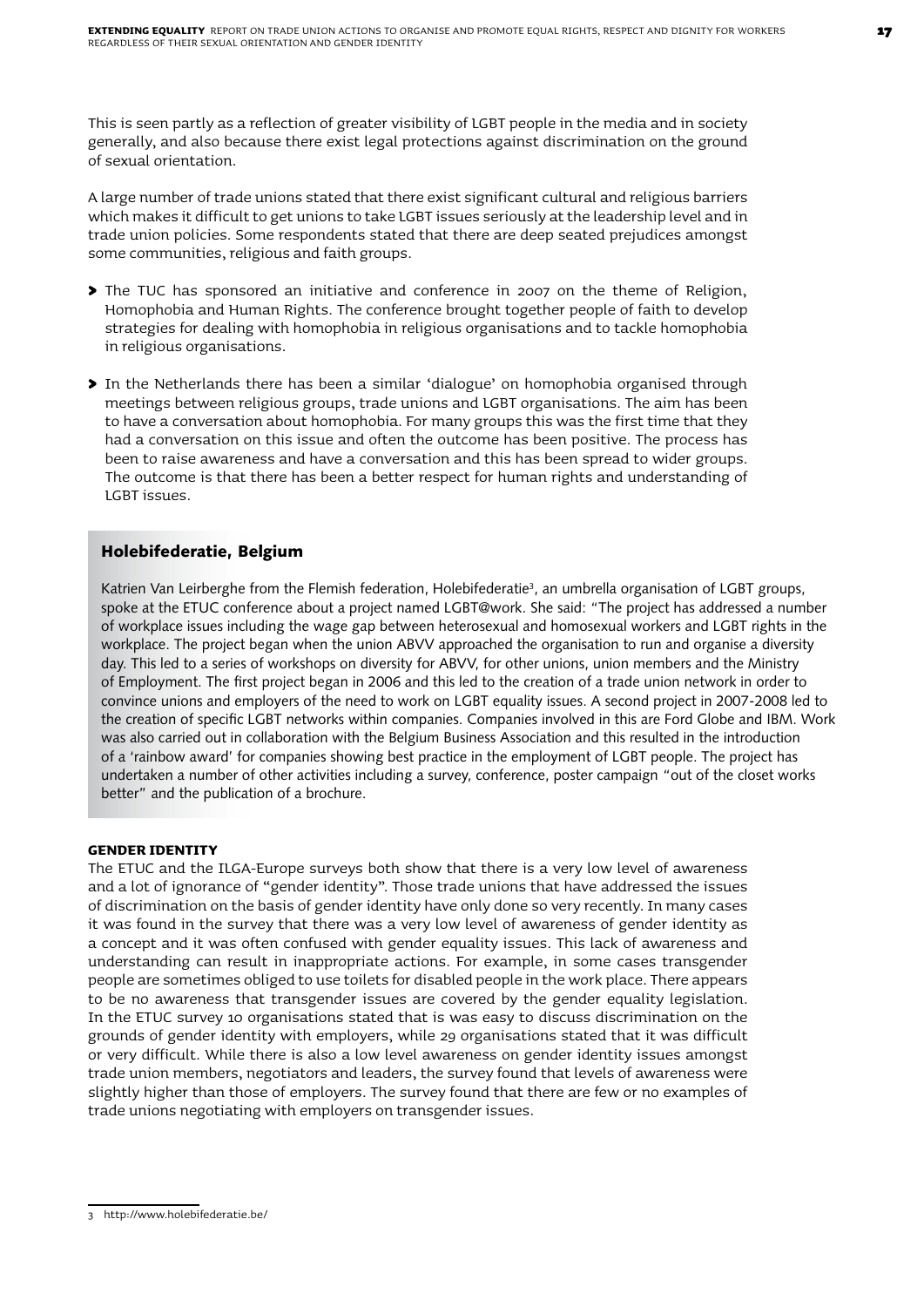#### **Evidence from other surveys across Europe**

There is also a wealth of evidence of discrimination against LGBT people in surveys across Europe, some of which have been carried out by trade unions.

- > Evidence from the 2007 Eurobarometer survey on sexual orientation found 64% of Europeans believed that discriminations are widespread in their country and that 51% think that not enough is being done to combat the problem. The Eurobarometer survey also showed that almost half of Europeans believe that homosexuality is still a taboo in their country, while a further 31% of Europeans believed that discrimination on the grounds of sexual orientation has increased over the last 5 years. In Southern Europe, particularly in Cyprus (86%), Greece (85%) and Portugal (83%) the majority of the population see homosexuality as a taboo. Spanish results are different from this geographically with 46% seeing it as a taboo, which is on a par with the European average of 48%<sup>4</sup>.
- > In 2003 the Swedish Institute for Working Life carried out a study for the trade union "All Clear" project on openness in the workplace, working conditions and vulnerability in the workplace<sup>5</sup>. Of the 14,000 responses it was found that there are different experiences of negative opinions and stereotypes, that LGBT people tend not to be open to their colleagues and even fewer are open towards their customers and clients. It was found that heterosexual and homosexual people have very different experiences in the workplace and many are not open about the sexual orientation or gender identity and are not "out" at work. Of those that were not open about the sexual orientation at work, 40% did not take part in conversations with colleagues for fear of being "outed". 60% of those that were not open thought that most of their colleagues knew that they were lesbian, gay or bisexual anyway.
- $\blacktriangleright$  An Internet survey carried out in Germany by Ver.di in 2006 had 2,700 respondents $^{\rm 6}$ . It was found that whereas in 1996 67% of lesbians and gay men kept their sexual orientation secret, this had only reduced to 52% in 2006. This is a surprising finding given that in the decade between the two surveys there have been substantial improvements in the legal conditions for lesbian and gay workers. Around three-quarters of respondents had experienced discrimination or had been disadvantaged on the basis of their sexual identity; one in ten reported physical violence or psychological terror. The survey also asked colleagues and managers to evaluate their responses to people coming out at work. 85% of managers and 92% of work colleagues responded positively to this.
- $\blacktriangleright$  Fifty two per cent of members responding to a recent survey in the UK by UNISON<sup>7</sup> had experienced harassment or other discrimination because of their sexual orientation and 50% concealed their sexual orientation at work. Experiences of discrimination included not being appointed to jobs, verbal and physical abuse and threats from co-workers, managers or service users, unfair work allocation or over-supervision, prejudiced and discriminatory attitudes about their suitability to work with children and other vulnerable groups, false allegations, not being considered for training or promotion, and non-recognition of families and denial of benefits available to other workers. 10% of LGBT people had changed their jobs because of discrimination in the workplace – this exists even when the law is in place.

<sup>4</sup> See : http://www.stop-discrimination.info/7530.0.html#42274

<sup>5</sup> See: http://www.frittfram.se/default.asp?lid=1

<sup>6</sup> See: www.regenbogen.verdi.de

<sup>7</sup> See: www.unison.org.uk/out/index.asp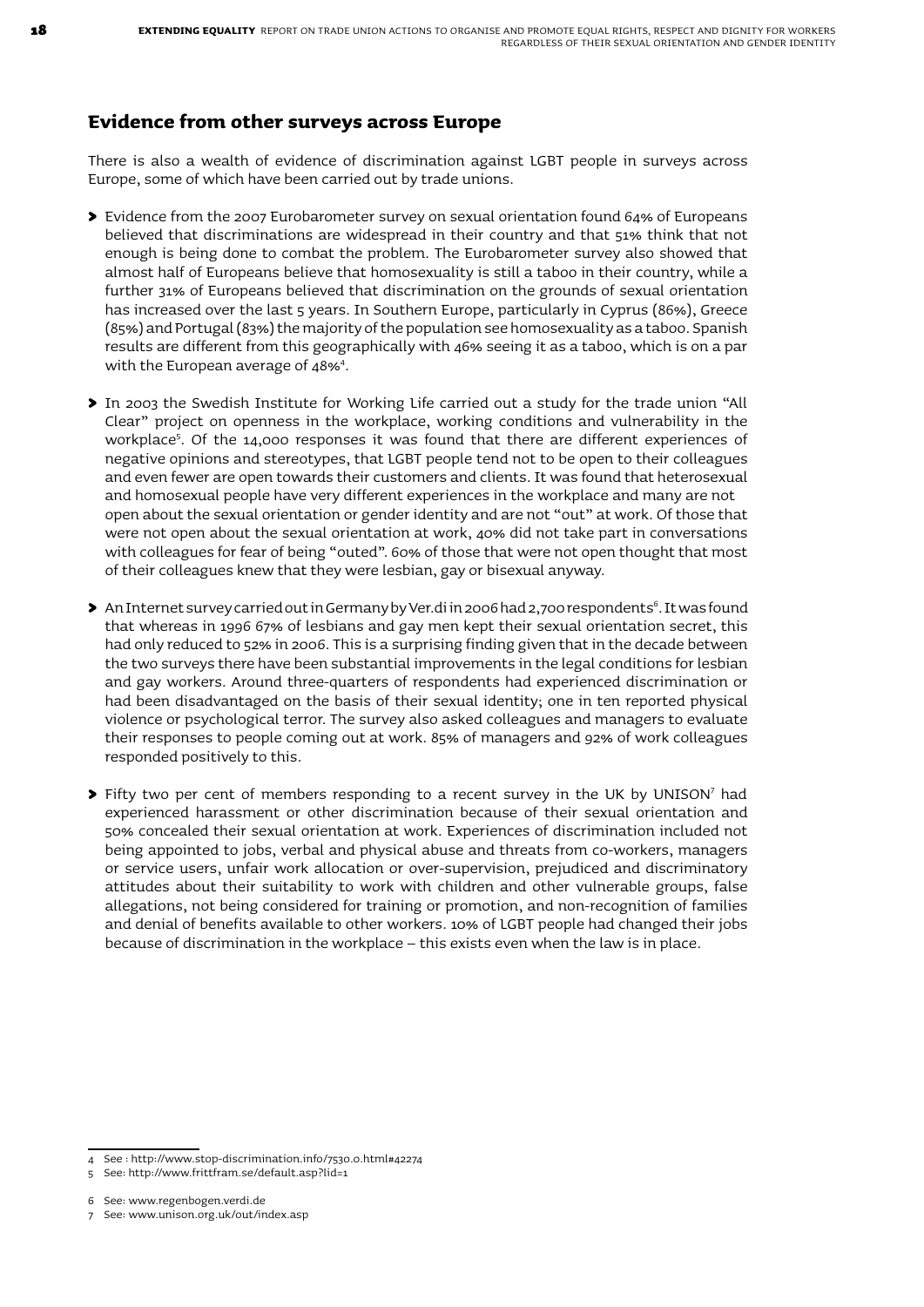$\blacktriangleright$  In Slovenia research carried out in 2001 $^{\text{s}}$  showed that over twenty per cent of respondents experienced discrimination in the workplace because of their sexual orientation or gender identity. Research of the Lesbian Section ŠKUC - LL of the Students' Cultural Centre in Ljubljana, carried out in 2001, found that over twenty per cent of lesbian and gay respondents had already experienced discrimination at work, based on their sexual orientation. Over half of respondents hide their sexual orientation at work. Discrimination is manifested in various forms: hiding of sexual orientation at workplace, harassment from co-workers and of superiors (abusive language, mockery, insulting remarks, comments, jokes, observations) and sexual harassment and physical violence. The survey also found that there was discrimination during the recruitment process, denial of promotion, unjustified dismissal, the refusal of pension, social and health insurance for civil partners, dependant care leave and parental leave, and a refusal of job benefits available to other workers.

In some countries there has been little progress made in implementing rights for LGBT people at work. The examples from speakers from Turkey and Poland at the ETUC's conference show that there is still a lot that trade unions need to do in order to progress the rights of LGBT workers.

#### **Turkey**

Speaking at the ETUC's conference, Kursad Kahramanoglu, from the LGBT NGO KAOSGL, stated that in Turkey there is no anti-discrimination legislation and a political climate exists that is hostile to LGBT and trade union rights. In his presentation he said: "There remains a lot to be done to win the argument that LGBT rights are trade union rights. Because there is no protection under the law it is important that trade unions are there to argue for and defend LGBT rights. Trade unions need to make visible commitments to LGBT rights, to be present in Pride marches and for them to be seen to be welcoming of LGBT people. There are two major challenges facing unions in Turkey: resources and the political climate facing trade unions. Changes need to be made in the political climate and in the mentality, culture and attitudes of trade unionists. Many trade unionists have questioned what has homosexuality got to do with trade unions. We need to show that LGBT workers experience homophobia and harassment in the workplace. For example, a worker can lose his/her job, they can fail to be promoted, or not be invited to attend training courses. These are examples of why LGBT rights are trade union rights. Trade union leaders must stand up and say LGBT rights are trade union rights. When they do that the unions will do something".

Kursad also advocated the importance of better links between trade unions on LGBT rights: "It is also important to have European as well as international links with Turkish trade unions so that trade union leaders from other countries can show Turkish trade unions that this is a trade union issue. Trade union leaders should bring the issue up in their Executives and in their public meetings and to be seen to be championing LGBT rights. The ETUC should be asking trade unions what are they doing in Turkey. LGBT activists in Turkey are working hard on LGBT issues. KAOS GL is an important NGO in Turkey which was founded by trade unionists. It produces the only national gay magazine in Turkey and has been important in raising awareness of LGBT rights. It is hoped that in the future the organisation can partner up with other trade union projects across Europe to carry out training on LGBT rights.

#### Poland

Dariusz Cichón from the OPZZ trade union confederation in Poland, argued there are political and social constraints that have made the climate difficult for trade unions and also for LGBT people. In Poland, trade unions represent 20 per cent of workers and Dariusz stated that: "Most trade unions have little knowledge and awareness of LGBT equality issues and what LGBT means. The main challenges are to raise awareness, promote understanding of LGBT equality issues and change the mentality of people. There are currently no LGBT policies in any of the Polish trade unions. The actions of the previous right wing government led to the cancellation of a LGBT demonstration in Poland. However, a change of government has improved the situation and there is now a more open environment. In Poland there has been a growth of NGOs and trade unions who would like to link more closely with NGOs working with the LGBT community in the future. Trade unions are only just beginning to take an interest in LGBT issues. Trade unions have been working to promote tolerance, and tolerance towards the LGBT community is central to this. However, Poland is a very religious country, and although many people are not homophobic or intolerant, the Catholic Church does impact on everyday attitudes to homosexuality. Today there is a new space to be tolerant. In Poland trade unions have a special role in showing that the society is open and tolerant. This is particularly important because of Polish recent history".

<sup>8</sup> See: www.ljudmila.org/lesbo/equal/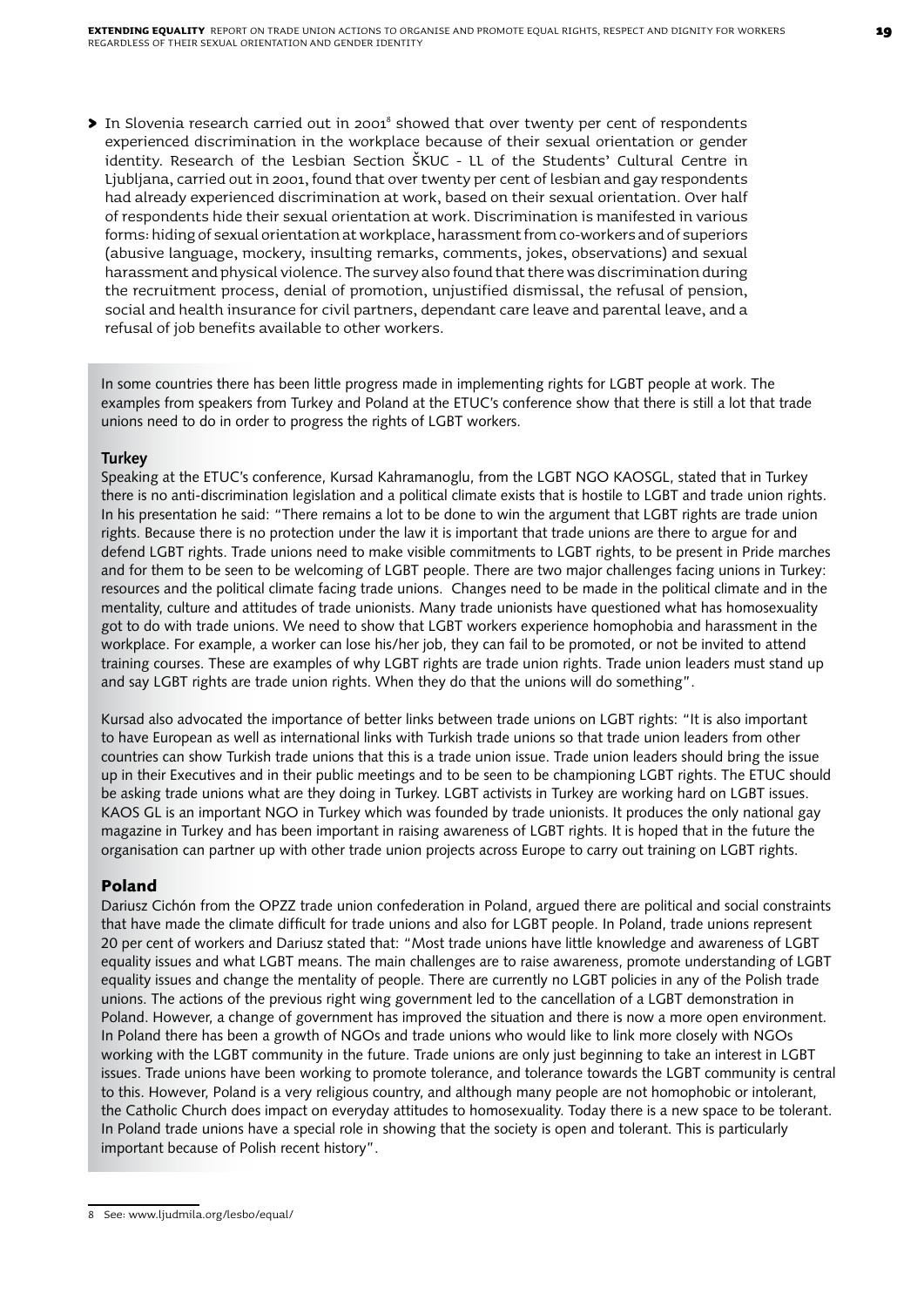## 3*European Union policies on LGBT equality*

#### **Introduction**

As mentioned in the introduction sexual orientation has been included in the EU's legal framework on equality since the Amsterdam Treaty in 1997. The 2000/78/EC Directive on Equal Treatment in Employment and Occupation covers sexual orientation and the EU's gender equality directives cover gender identity as one element of gender equality.

#### Sexual orientation is covered in the framework directive on equality

Directive 2000/78/EC establishing a general framework for equal treatment in employment and occupation "covers equal treatment in employment and training irrespective of religion or belief, disability, age or sexual orientation".

#### Gender identity is also covered in gender equality legislation

- **>** Council Directive 76/207/EEC on the implementation of the principle of equal treatment for men and women as regards access to employment, vocational training and promotion, and working conditions
- **>** Directive 2002/73/EC of the European Parliament and of the Council of 23 September 2002 amending Council Directive 76/207/EEC on the implementation of the principle of equal treatment for men and women as regards access to employment, vocational training and promotion, and working conditions
- **>** Council Directive 2004/113/EC implementing the principle of equal treatment between men and women in the access to and supply of goods and services
- **>** Council Directive 2006/54/EC on the implementation of the principle of equal opportunities and equal treatment of men and women in matters of employment and occupation (re-cast version) was adopted by the Commission in July 2006. (The 'recast' directive which brings all gender equality legislation into a single text,).

While trade unions in many countries have used this legislation to advocate for LGBT rights in the workplace, there is a disparity between the law and the lived realities of many LGBT people and the Employment Equality Directive has still not been fully implemented in all member states, and as a result infringement procedures are thus currently underway. For example:

- > In some member states, such as, Estonia, the definition of harassment is more restrictive in national law than is required under the Directive.
- > In some member states, such as, France there are no specific provisions making instruction to make it unlawful to discriminate on the ground of sexual orientation.
- > In Latvia, discrimination based on sexual orientation in vocational guidance and training is not prohibited.
- > In many countries national anti-discrimination bodies and committees do not cover sexual orientation.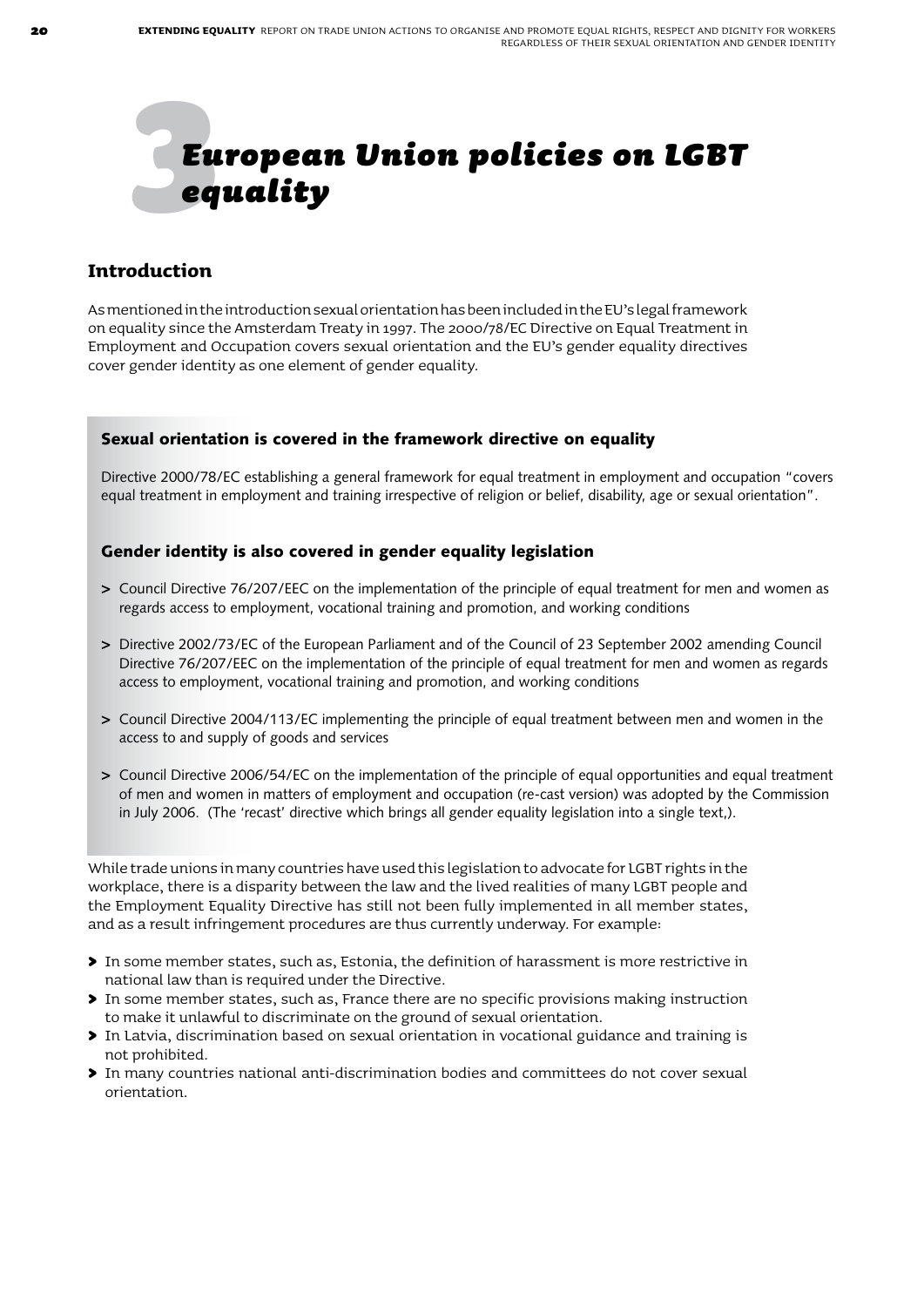#### **The need for a comprehensive legal framework**

The existing EU Directives on anti-discrimination, based on Article 13 of the Treaty of Amsterdam, vary in their coverage. The protections against discrimination based on sex or race go much further than discrimination based on religion and belief, age, disability and sexual orientation. As well as being wrong from a human rights point of view, this uneven coverage can affect people's choices on whether to work, study or travel in another EU country. And it can affect business decisions on where to locate or where to offer services. The European Commission announcement of a new directive covering access to goods and services will rectify this situation. In preparing for this the European Commission has conducted an impact assessment which has included public consultation including with key European-level partners, such as the ETUC and ILGA-Europe.

Trade unions and NGOs have argued that a comprehensive approach is needed to nondiscrimination. Non-discrimination outside employment is often a pre-condition for equality in the workplace – access to affordable and quality education, transport to and from the workplace, access to housing etc. has indeed strong links with the employment field.

#### LGBT Equality and European Union policy: Belinda Pyke, European Commission

In her presentation to the conference Belinda Pyke from the European Commission highlighted the importance of the 2007 European Year of Equal Opportunities for all, which also marked 10 years since the signing of Article 13 of the Treaty of Amsterdam. It was on the basis of the Treaty of Amsterdam that improved protections against discrimination were introduced at a European level, including the outlawing of discrimination on the grounds of sexual orientation. It is on the basis of this that the European Commission has pursued equality in a number of arena, including the transposition of the Equal Treatment Directive, providing training and awareness raising on equality for EU members states and Turkey, and in arguing for a broader framework for equality that includes sexual orientation.

She argued that: "We also have to face the fact that today, despite the progress achieved in combating discrimination in Europe, the situation is still not ideal. We know that discrimination continues to prevent people from fully achieving their potential all too often. The European Union is contributing to full equality for all people, regardless of their sexual orientation and gender identity, but there is still work to be done in this area and further progress has to be achieved. In particular, the opportunities which article 13 of the Amsterdam Treaty gives us need to be developed".

"I think we have reason to be proud of what we have achieved. The 2000 EU Employment Framework Directive sent out a powerful message to LGB people – and their employers – about the fairness and respect they are entitled to expect at work. Many organisations and companies have taken positive steps as a consequence of those laws to ensure their gay staff do not face discrimination. And we have observed a growing awareness in national authorities, equality bodies, NGOs and social partner organisations of the need to include gender identity issues in their work. Court cases on discrimination on grounds of sexual orientation are now slowly being reported at the national level -in Austria, for example - but in other countries there are few or no examples of cases of sexual orientation discrimination being brought before the courts".

"The European trade union movement has a crucial role to play in the fight against discrimination and in favour of equal of opportunities. Trade unions should take full advantage of the special roles that have been given to them under Articles 7 and 11 of the Race Directive, and Articles 9 and 13 of the Employment Directive. Trade unions are clearly important to the development of peaceful, democratic, well-managed, healthy and prosperous workplaces that engage with and promote equal opportunities."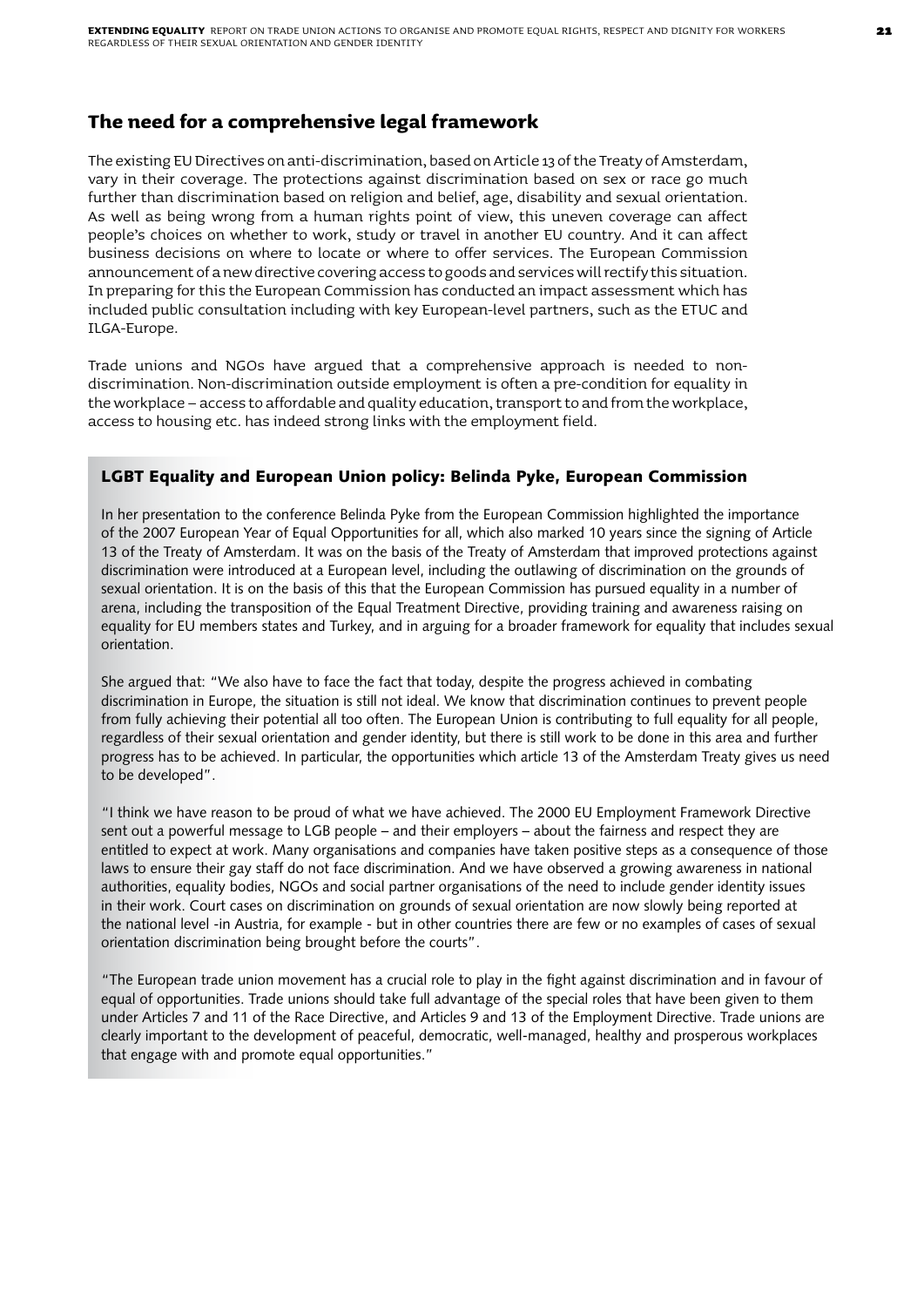"Trade unions as channels of social dialogue can combat discrimination through various means: by negotiating with employers, by supporting victims of discrimination in securing a settlement with employers, by promoting equality and diversity in the workplace, by monitoring and documenting discrimination. Trade unions can cooperate with national equality bodies, advocate and campaign for change and challenge governments and employers when they are promoting policies which are contrary to the trade unions' objectives. And of course they can work to change the attitudes of their members. Many national trade unions clearly take responsibility both to promote a working environment free from discrimination and to help victims of discrimination. Let me, for example, highlight the extremely valuable work UNISON is leading in the UK on the rights of transgender people at work. But I believe that we would gain much if we could make all this work more widely known and promote exchange and mutual learning. This is especially important regarding sexual orientation and gender identity which often are hidden issues in the workplace. The Commission is very willing to help in this process and will in close cooperation with the ETUC launch a comprehensive study this year aiming at identifying good practice in the fight against discrimination".

"Trade unions are also well placed to work in partnership with NGOs in order to achieve shared aims – the project the ETUC has been carrying out with ILGA-Europe is an excellent example of this. It is my strong belief that NGOs can indeed become a resource for trade unions in their work. Full equality for LGBT people can only be achieved if the wider political climate works in its favour. We know that discrimination is often a case of individuals discriminating against other individuals but, over the last years, here and there, certain statements revealed institutionalised discrimination and sometimes even homophobia. To combat homophobia, we have to use all tools available, combining legislative measures with more long term measures to change stereotypes and behaviour. Remaining prejudices will not disappear by themselves".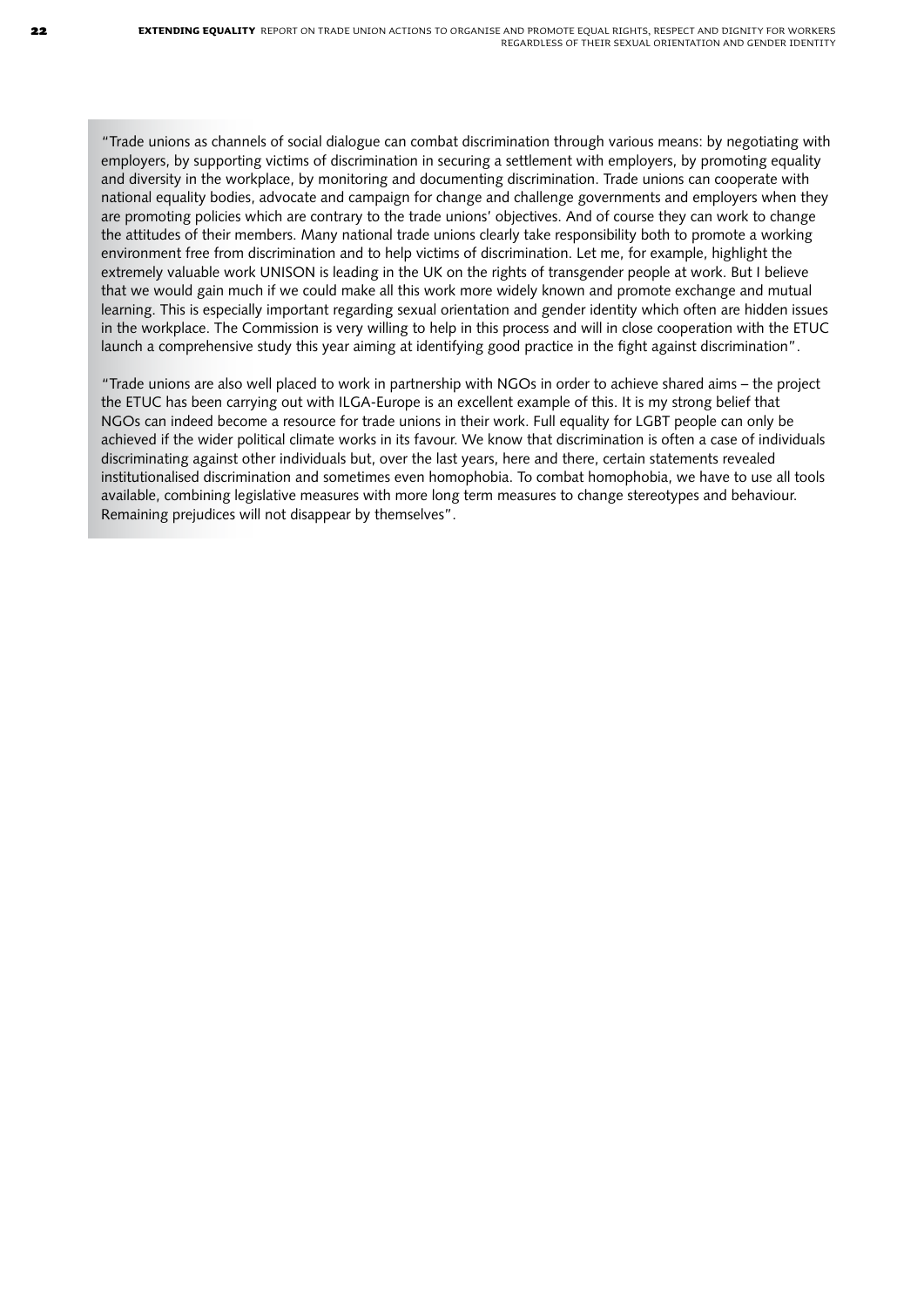## 4*Trade union policies on LGBT equality*

#### **Introduction**

A starting point for trade union action on LGBT equality is to develop specific union policies. Trade union policies can have the effect of creating a positive climate and a visibility to LGBT issues. Of course it is central that trade unions as employers themselves should have explicit policies to promote LGBT equality, so that they can show themselves as model employers.

The ETUC survey found that a growing number of trade unions have developed specific policies on LGBT rights in the workplace. Chart 3 shows that while 38 organisations out of 44 respondents (86%) have an existing policy on equality, not all of these include sexual orientation or gender identity explicitly; 26 organisations (70%) include sexual orientation in their equality policies, and very few make reference to gender identity. These results mirror those from the ILGA-Europe survey which can be found in Chart  $4$ ; 21 organisations out of 32 stated that trade unions in their countries have equality policies, 19 of which included sexual orientation, and 12 of which included reference to gender identity. The survey also found that despite this policy development only 13 organisations believed that the policies had contributed to a respectful working environment for LGBT people.



#### **Chart 3: Trade union policies: ETUC survey**

□ No Reply ■ No ■ Yes

*Source: ETUC Survey, 2007*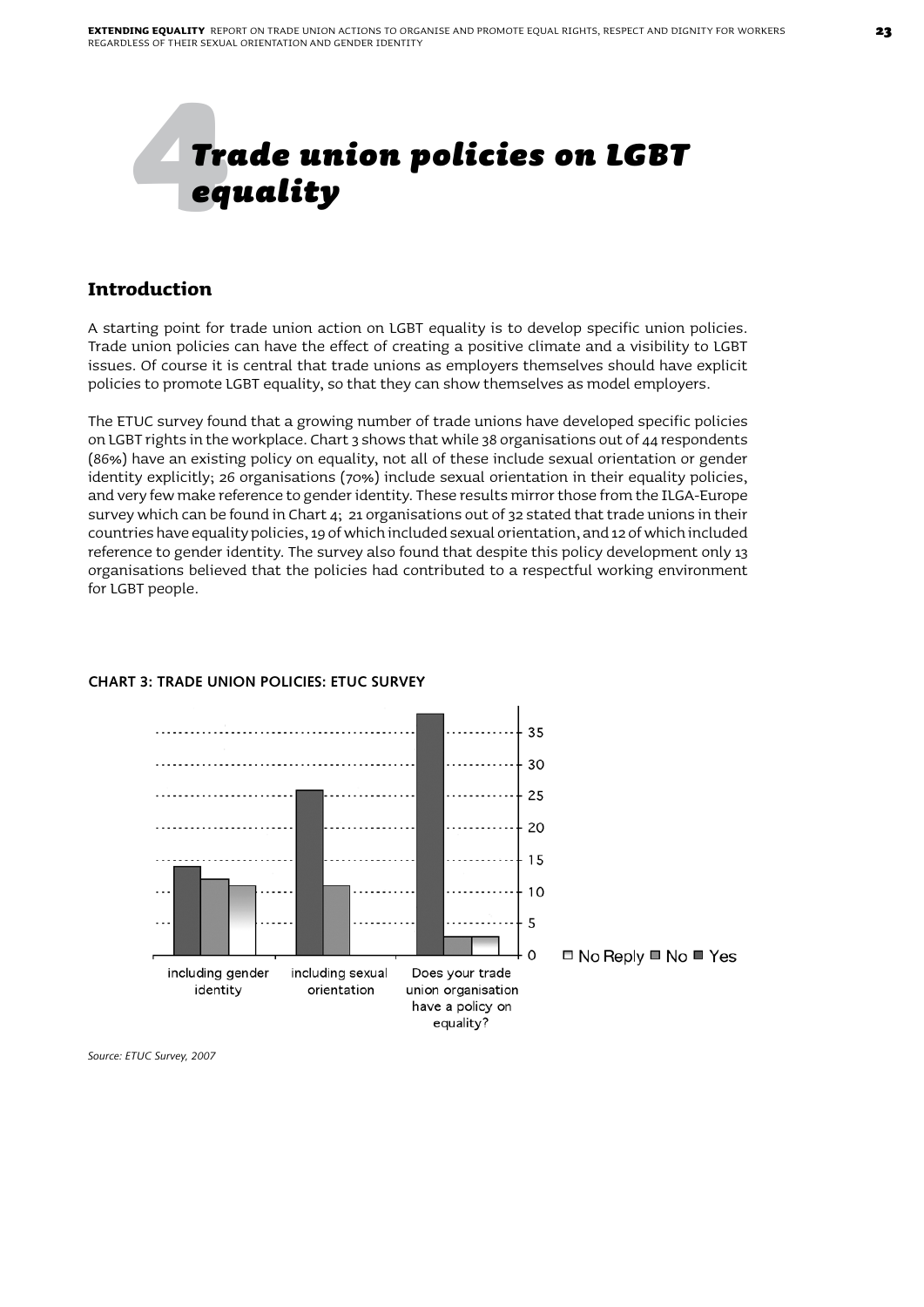#### **Chart 4: Trade Union policies: ILGA-Europe survey**



*Source: ILGA-Europe survey, 2007*

#### **What can trade unions do to develop and implement policies on LGBT equality?**

- > Raise LGBT issues in local branches and in workplaces and use this as a basis for gaining support for LGBT equality policies at the national level
- > A precondition is that LGBT workers act themselves as a driving force for LGBT equality issues
- > Ensure that LGBT issues get onto the policy making agenda by adopting resolutions on LGBT rights at trade union congresses and conferences
- > Adopt and implement policies to eliminate discrimination within trade union structures at the local, regional and national levels
- > Where policy commitments already exist, ensure that there are resources and commitment to publicise and implement the policy widely
- > Mainstream of LGBT equality issues in collective bargaining
- > Use the experiences of countries that have well-established policy frameworks on LGBT equality as a model.

#### **What could be included in a union policy on LGBT equality?**

- > Make a clear statement setting out the union's commitment to LGBT equality at all levels of the organisation and that LGBT equality is a trade union issue.
- > Identify how the union will progress LGBT equality issues, for example, through the development of an LGBT network or self-organised group, through education and training programmes, through positive action programmes and through awareness raising across the union.
- > Highlight how the policy will be publicised to union members and employers, for example, through union newsletters, media coverage, seminars, conferences and meetings.
- > Set out how the union will implement and mainstream LGBT equality issues into collective bargaining.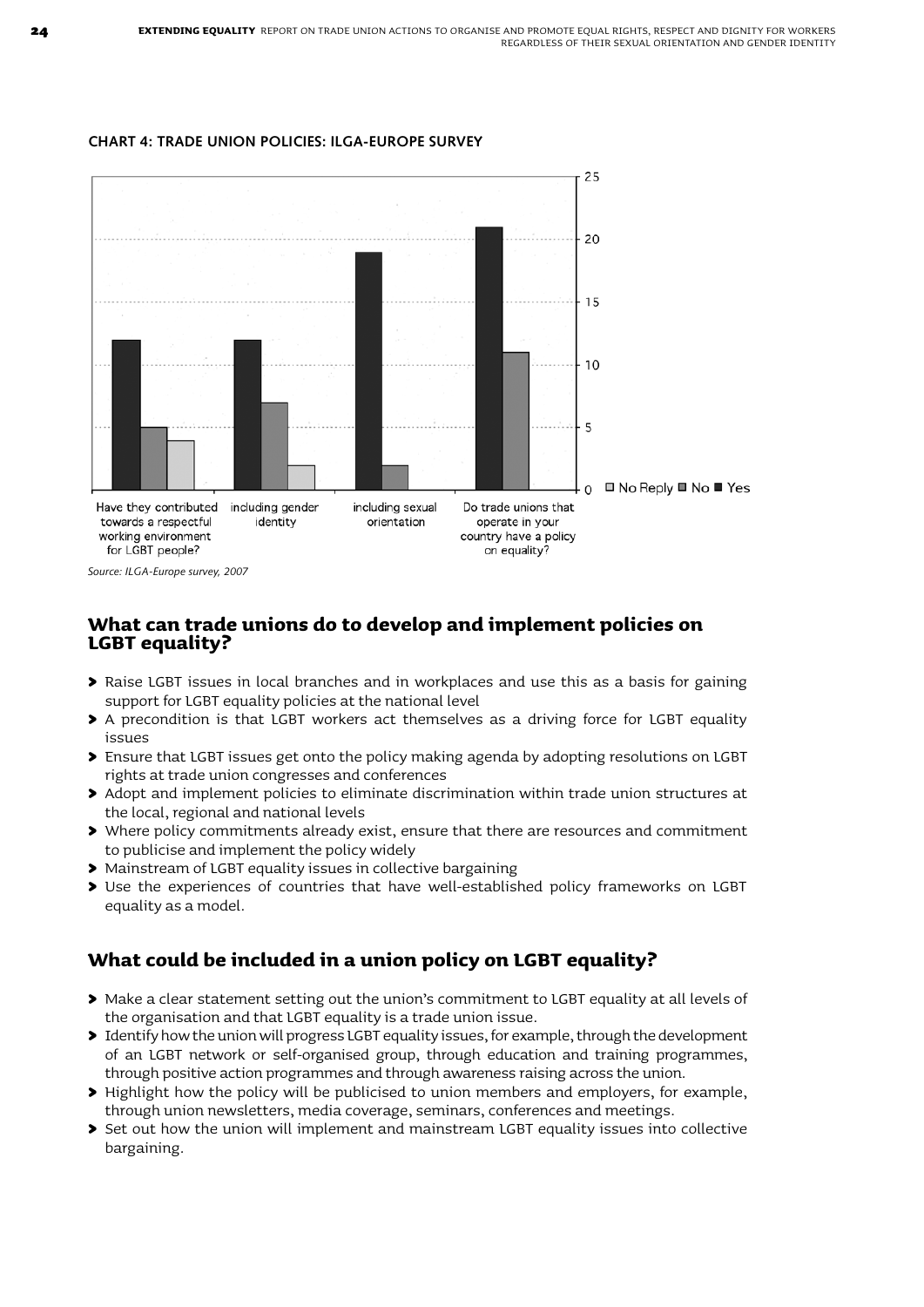- > Ensure that there is a clear organisational and reporting structure for LGBT equality issues. This may include a designated officer or specific responsibilities being placed on officers at local, regional and national levels. It could also include specific mechanisms for representing LGBT members on union decision making committees.
- > Make sure there are clear mechanisms in place for LGBT equality issues to be mainstreamed into the work of union decision-making bodies including local branches and national union decision-making and executive bodies.
- > Identify the mechanisms for reporting on progress to implementing the policy and for regularly monitoring the policy.

#### FNV, Netherlands

Lucia van Westerlaak from the FNV in the Netherlands spoke at the ETUC conference about the three political priorities that the FNV has established in its work on LGBT equality. First, is the creation of a platform for members and union officers who deal with LGBT issues, second, is pressure on union leaders and politicians to integrate LGBT issues in collective agreements and laws, and, third, are measures to improve the climate on the shop floor and political climate regarding LGBT rights. She stated that: "Many unions have been working actively to enable LGBT workers to meet and in providing training at the shop floor level. The FNV and its affiliated unions have participated in and sponsored LGBT events such as Pride marches in order to raise the visibility of trade unions working in this area. Unions have also campaigned for equality in the law for LGBT people, equal treatment in pensions, parental leave and other workplace rights. However, despite this there continues to be a hostile climate in the wider society and on the shop floor. The FNV is starting a new project in 2008 to address isolation, bullying and harassment on the shop floor. The intention is to draw up codes of practice and policies. At the same time opinion leaders and trade union leaders will be asked to talk about these issues and raise awareness of discrimination and harassment in the workplace".

In the UK the TUC first adopted a policy on LGBT equality in 1985. In 2005 a TUC equality audit found that:

- > 70% of unions made provision for LGBT workers
- > A majority had issued guidance on LGBT employment rights and negotiation
- > 50% had published materials for LGBT workers and members
- > 75% had publicity on bullying and harassment in the workplace, half of which specifically referred to sexual orientation.

#### Example: National Union of Teachers, UK

The National Union of Teachers in the UK has developed guidelines on Tackling Homophobic Bullying in Schools. The guidelines state that homophobic bulling is a significant problem in schools and involves the targeting of individuals on the basis of their perceived or actual sexual orientation. Many LGBT young people experience bulling which might include physical acts of aggression, name calling, teasing, isolation and ridicule. Practical strategies for tackling homophobic bullying include developing anti-bullying strategies and equal opportunities policies to prevent homophobic bullying, staff training and awareness and effective procedures and monitoring of policies. http://www.teachers.org.uk/resources/pdf/Tackling\_Homophobia.pdf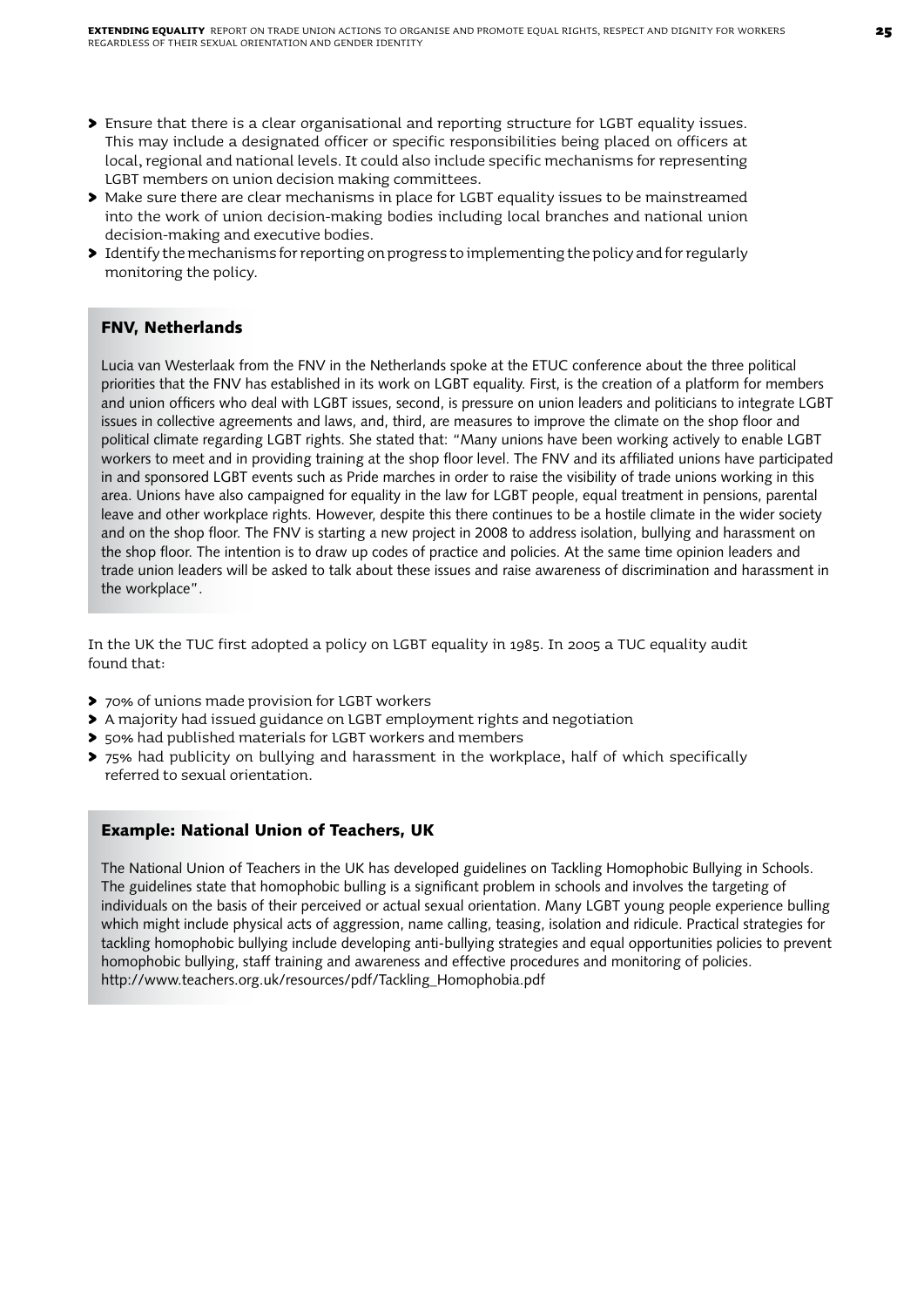## 5*Organising LGBT workers*

#### **Introduction**

Unions that are committed to LGBT equality are also ones that have developed strategies for organising LGBT workers. Organising LGBT workers can reap many benefits for trade unions. It can send out a message that trade unions are committed to equality and non discrimination as a part of trade union rights and this can have the benefit of assisting the union in its recruitment of new members.

There are a number of ways in which unions can organise LGBT workers. The following are ten steps that can be taken to achieve LGBT equality in your union:

#### **Ten steps to getting LGBT equality in your union**

- > **Step one** show that the union is committed to LGBT equality by making a policy statement to that effect. Show your commitment by attending local Pride events.
- > **Step two** put in place measures to raise the union's profile and visibility so that groups and individuals can see that joining a union could have positive benefits.
- > **Step three** create a climate in the union that enables LGBT workers to 'come out' in the union; this will be important to engaging LGBT people to help the union promote LGBT rights at work. Provide opportunities for LGBT members to meet and network.
- > **Step four** work closely and build alliances with NGO and community based LGBT organisations and reach out to people at local levels.
- > **Step five** put in place a union policy on LGBT rights and get this mandated in all union decision-making bodies and at all levels of the union.
- > **Step six** publicise union policies and commitments to LGBT equality in union journals, newsletters and in the general media.
- > **Step seven** produce campaigning materials on LGBT equality issues that can be used in organising and recruitment
- > **Step eight** participate in LGBT and community based campaigns, for example, for legislative changes, or specific events such as International Day Against Homophobia (17 May), or local campaigns for community facilities and services.
- > **Step nine** attend, fund and publicise union activities at Pride marches and other LGBT events. This could include providing sponsorship for a Pride march and having a presence at Pride with banners, campaigning materials and union information.
- > **Step ten** put in place resources and a named officer to support LGBT members.

Finally, don't forget the 'T' in LGBT rights. Often the rights of transgender people slip off union agendas. Start by putting in place a positive statement on transgender rights in the workplace, and then develop specific policies and actions so that the 'T' is not left behind!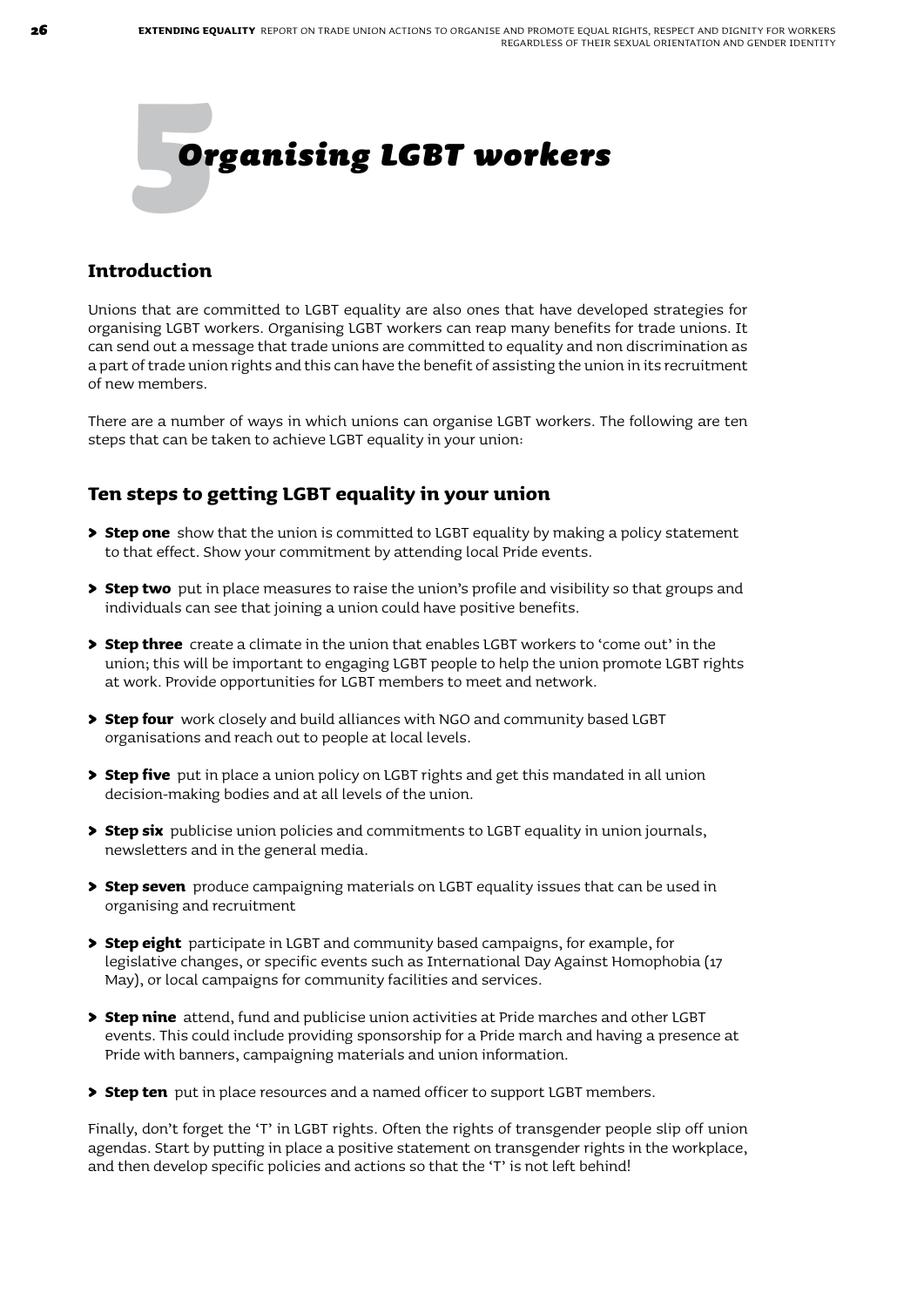#### **Trade union action in organising LGBT workers**

#### Germany: Ver.di LGBT group

Claus Brandt and Colin de la Motte-Sherman from Ver.di, the German united services union spoke at the conference about the role of the Ver.di LGBT group. They described how the group "organises education seminars and agitates inside and outside of the union with the aim of influencing the union's leadership. It publishes information in printed form and on its web site. It has taken part in LGBT street festivals and Gay Pride parades and has raised awareness about LGBT issues in the media and in the union in order to counter stereotyped thinking on LGBT issues. It has campaigned for the implementation of regulations against discrimination in the workplace and has suggested model company agreements against workplace discrimination". The group has also been active in supporting LGBT members in the neighbouring country, Poland. A meeting on the theme of Human Rights and Homophobia in Poland, was held in 2006 with representatives from Ver.di's LGBT group and Amnesty International. They have also supported the human rights movement in Russia on LGBT equality. The national LGBT group in Ver. di was awarded the Prize for Civil Courage at the Berlin Gay Pride in 2007. Claus described how the Ver.di LGBT group has been "successful in ensuring that LGBT issues are mainstreamed into the union's activities and decisionmaking structures". An example of this is a report of work carried out by delegates on the decisions from the 2003 congress and how these decisions have been realised, with the title Respect Diversity: Oppose the discrimination of gays, lesbians, bisexuals and transgender people. Specific demands have been made to ensure that the law and wage negotiations end discrimination against LGBT people, and for integrating LGBT work through all levels of the union. In the 2007 a Special Conference was held by the national LGBT group: Human Dignity demands respect for Diversity - Lesbians, Gays, Bisexuals and Transgender people at their workplace. The conference preceded the Ver.di Congress and had the aim to prepare motions and propose union policies on LGBT workplace equality. Issues discussed were the implementation of the General Law on Equality of Treatment and addressed the weaknesses in the legislation; the implementation of equality for same-sex partnerships in wage negotiations and taxation; trade union action against discrimination of people with HIV and AIDS; the active participation of LGBT people in the design of the diversity process; the inclusion of LGBT people in the equality paragraph of the Constitution and international work by trade unions for the rights of LGBT people. These texts can be found in Germany on the web site of the national LGBT group www.regenbogen.verdi.de

Many trade unions are active in Pride marches – some sponsor the marches. By setting up a stand on LGBT workplace rights, marching with a union banner or handing out publicity and campaigning materials, unions will show that they are visible and committed to LGBT rights. Unions can also play a proactive role at Pride events by raising workplace equality issues with NGOs and local groups.

When UNISON in the UK first sponsored the London Pride March a few years ago there was significant union opposition from within the union to spending money on what appeared to some to be an irrelevant activity. However, the presence of the union at the march and the visible commitment to LGBT paid dividends in terms of the number of new union members that were recruited. The initial investment, through sponsorship, paid off!

#### Organising for LGBT Equality, Nick Crook, UNISON, UK

"Equality starts inside the union. LGBT equality is a workplace issue and unions have to make an explicit commitment to LGBT equality before they can work effectively on LGBT issues"

UNISON is a public service union in the UK representing 1.3 million members. Equality has been one of the central objectives of the union since it was created in 1992 following a merger of three unions. UNISON believes that LGBT members are entitled to expect that their union will advance the economic, social, cultural and political rights. In the last two years UNISON has worked specifically on transgender issues. The union has had a commitment to organising LGBT workers and believe that organising LGBT workers is just like organising all disadvantaged workers. It requires commitment, time and resources. A central issue is the importance of bargaining for LGBT workers.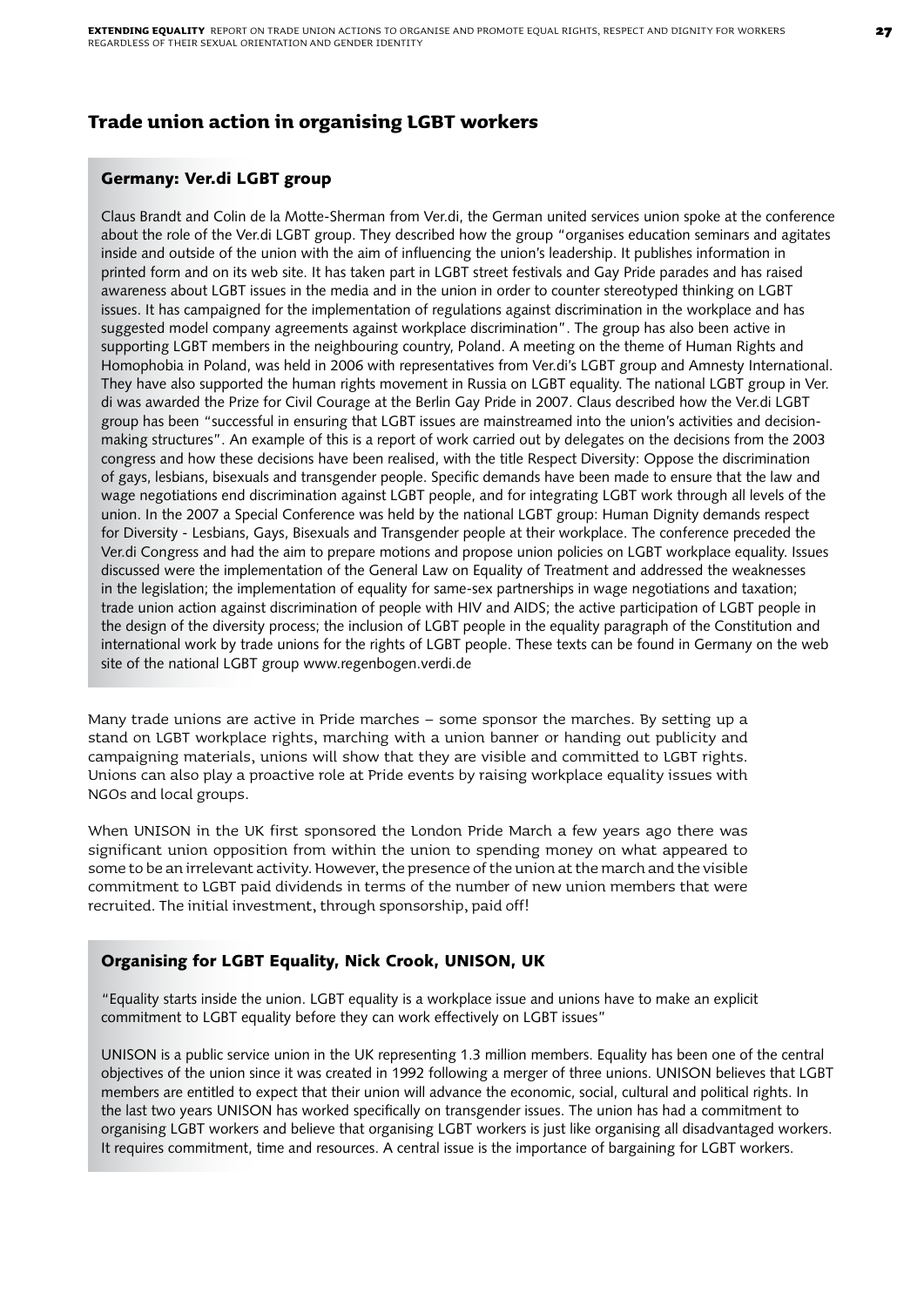Lesbian, gay, bisexual and transgender people are still denied equality in the workplace – too often we face discrimination and harassment instead of a fair deal… Lesbian, gay, bisexual and transgender members organise locally and nationally to support each other, to identify and challenge discrimination, to increase awareness of LGBT rights and to campaign for change. Every year the union organises a national Lesbian, gay, bisexual and transgender conference, it organises and runs training for union representatives, staff and managers on sexual orientation and gender identity equality.

LGBT workers face discrimination in the workplace in number of ways. This can include refusal of employment, dismissal, lack of promotion, harassment and bullying, denial of benefits to same-sex partners, and self-exclusion in the workplace.

A survey by UNISON found that 52% of LGB members had experienced discrimination at work and half of transgender workers had changed their employer or were forced to change their employer because of intolerable working conditions.

Discrimination takes place in the workplace because of a culture that either encourages or tolerates differences between workers and even in those countries that have full legal protection surveys have shown that 50% of LGB workers conceal their sexual orientation at work. LGBT workers therefore should expect their trade unions to tackle the discrimination they face.

Unions have to change if they are to ensure that there is equality and if they are to successfully negotiate for their LGBT members. There are a number of things that unions need to do.

- **>** First, this requires the adoption of explicit union policies on LGBT equality; policies should include a framework for combating bulling and harassment in the workplace, which remain the biggest issue for LGBT workers. Policies should include issues related to recruitment and selection, family friendly initiatives and work-life balance, sickness and absence, discipline and grievance procedures, career development and job evaluation.
- **>** Second, unions need to create space for their LGBT members to meet and organise. This can include selforganised groups, specific resources for LGBT networking and conferences. Organising LGBT workers is a key element of UNISON's work and this requires commitment, time and resources. It starts with a public commitment from the union and joint working with LGBT organisations, adverts in the LGBT press and participation at LGBT events, such as Pride. It also requires material aimed at LGBT workers. UNISON has found that the best way to recruit members is to use recruiters who are like them.
- **>** Third, unions need to look at their own employment policies and ensure that they do not discriminate against LGBT officers and staff.
- **>** Fourth, LGBT issues must be fully integrated into union work, especially collective bargaining.
- **>** Fifth, union activists and officers need to be made aware of LGBT issues.

Unions need to develop comprehensive equality action plans with employers and central to this is that there should be an equal opportunities statement with specific reference to sexual orientation and gender identity. Unions must also negotiate guidance on the implementation of the plans leaving as little as possible to the attitudes and judgements of individual managers. Plans need to include publicity campaigns and the monitoring of how they are implemented.

Transgender workers experience specific forms of discrimination and they should be treated as the gender in which they live, which should be reflected in their personnel records. Unions should negotiate time off for transition where this is necessary.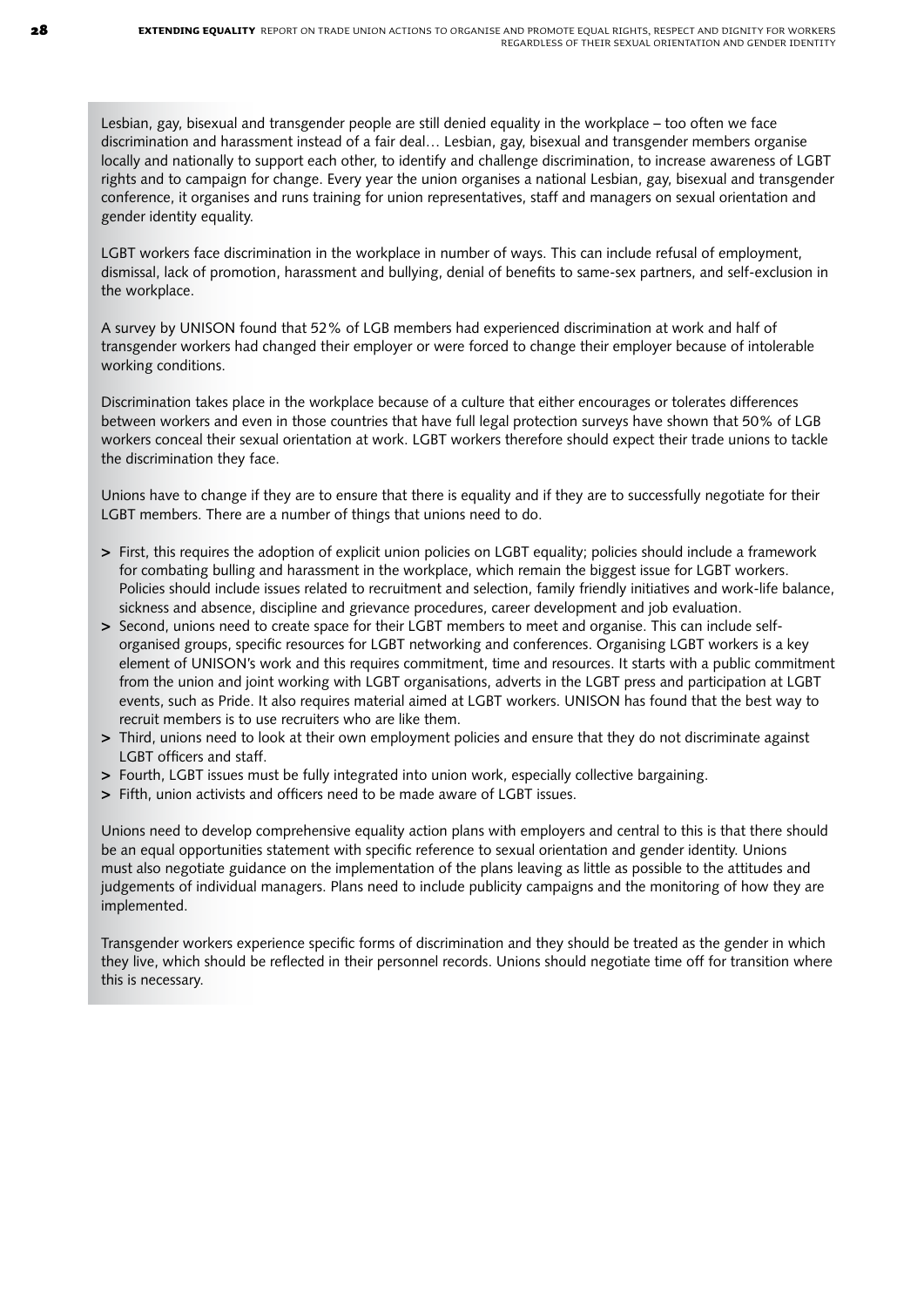# 6*Trade union activities to end workplace discrimination*

#### **Introduction**

The ETUC survey found different ways in which trade unions have carried out LGBT activities. Chart 5 shows that around 15 organisations responding to the survey had developed some form of self-organised group dealing with LGBT issues, 11 had developed an e-mail network for LGBT members, and 9 had collaborated with LGBT NGOs on equality issues.



#### **Chart 5: Trade union activities**

Examples of trade union activities cited in the ETUC survey:

- > Awareness-rising conferences and seminars have been organised by a large number of unions responding to the survey. In some cases unions have created their own self-organised LGBT groups. This is the case in Ver.di in Germany and Unison in the UK. In some cases LGBT conferences are held prior to the main union congress, as is the case with Ver.di in Germany.
- > A large number of unions responding to the ETUC survey have put in place information, web sites, email lists, newsletters and other ways to enable LGBT workers to network and gain information. The ETUC survey found that a small number of unions have dedicated web sites or web pages on discrimination based on sexual orientation and gender identity (UGT-P, Portugal; CGIL, Italy; Ver.di, Germany; ABVAKABO-FNV, Netherlands; and UNISON, UK).
- > A number of unions responding to the ETUC survey had also developed specific LGBT newsletters and recruitment leaflets on LGBT workers (UNISON, ASLEF, UK; ABVAKABO-FNV, Netherlands; Ver.di, Germany). CCOO Ensenanza in Spain have a Blog on LGBT issues
- > Several unions have developed training courses and training materials that include LGBT issues in collective bargaining (for example, LPSK, Lithuania; ABVAKABO-FNV, Netherlands; UNISON, UK; and TUC, UK).
- > Unions that have created publications on anti-discrimination laws include CITUB, Bulgaria; CGIL, Italy, and UNISON, UK.
- > Specific charters / policies on LGBT rights have been developed in a large number of countries. One example is the Charter on diversity in the bank sector: CGSLB Diversity Plan, developed by CGSLB, Belgium.

*Source: ETUC survey, 2007*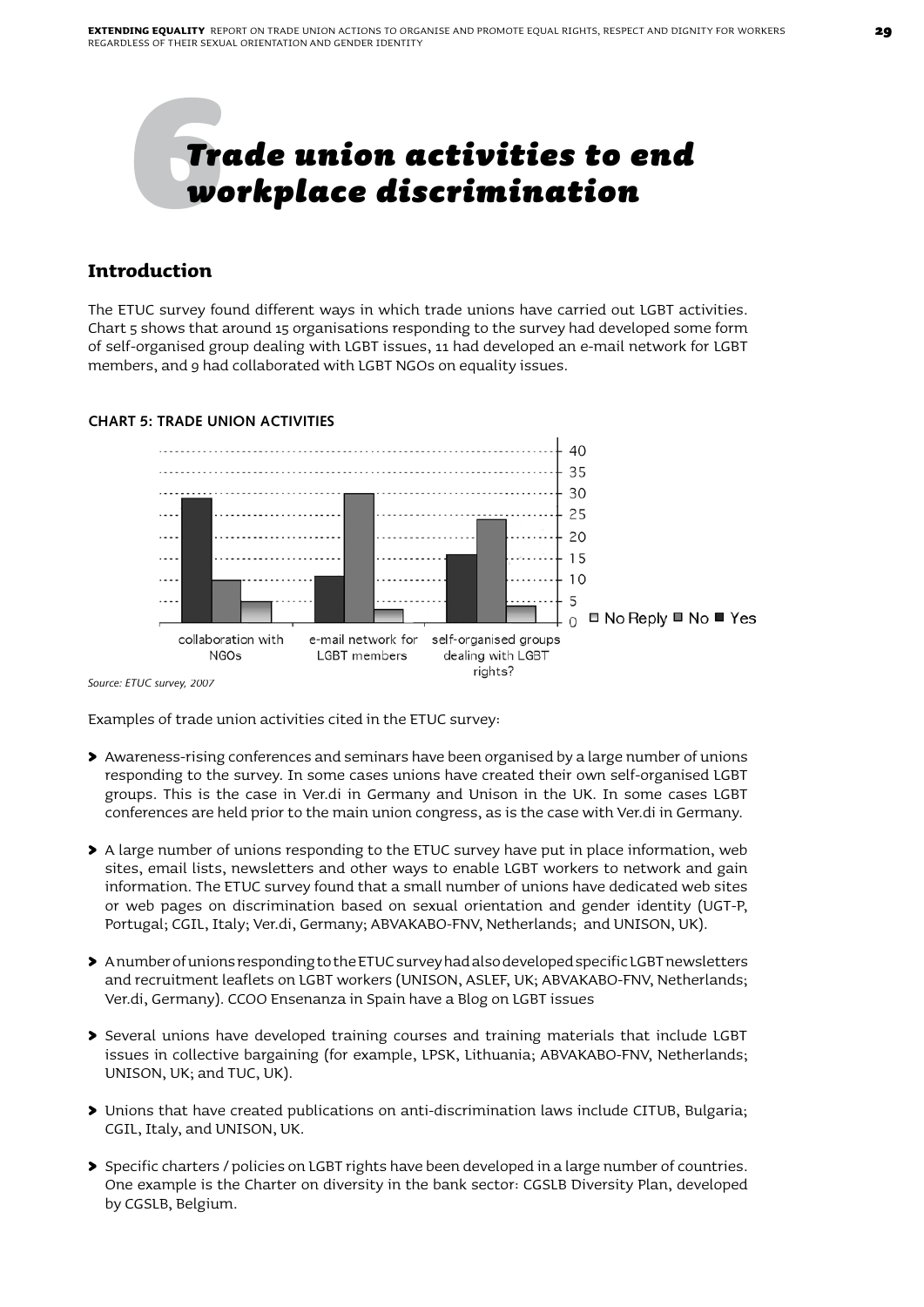#### CGIL, Italy

Salvatore Marra and Maria Gigliola Toniollo from CGIL in Italy gave a presentation to the ETUC conference of the work that has been taking place in CGIL to promote LGBT rights through the establishment of a "New Rights" Section<sup>9</sup> to progress human and social rights and freedom. They stated that: "The trade union commitment and efforts to work against discrimination of LGBT people has its roots in the objective of achieving autonomy, State secularism and individual freedom. Trade unions have actively taken up LGBT issues and this has ensured that there has been trade union action. The 1995 CGIL Congress voted for the union to take an anti-discrimination role which includes sexual orientation and the CGIL Statue now recognises full equality in rights and duties for all of its members without discrimination based on sexual orientation and gender identity". They highlighted one of the barriers to progressing LGBT rights is the influence of the Vatican: "The Italian decree in compliance with Directive 2000/78/EC is the first act in Italy which explicitly prohibits discrimination on the ground of sexual orientation and gender identity in the workplace. However, there are a number of serious problems in the way that the Directive has been interpreted, which CGIL considers to be major breaches of the terms of the Directive. CGIL has campaigned for the full implementation of the Directive through political lobbying and the organisation of hearings with members of parliament and they distributed twenty thousand post cards to be sent to the Prime Minister's office. The union has participated in national and local gay pride parades, with a visible presence. At the local level there has also been activity".

"The establishment of the New Rights Office is designed to unveil prejudices and fight stereotypes. It represents a good practice inside the trade union of collaboration between CGIL and associations. The office is not just open to trade union members but for all of those wanting assistance on sexual orientation and gender identity issues. The aim is to tackle problems in the workplace and raise awareness about LGBT rights. The New Rights Section of the union focuses on rights and sexuality, genetics, free speech and the fight against homophobia and transphobia. The objective, through its offices in several cities across Italy, is to ensure that workplace discrimination is eradicated. This includes fighting prejudice in relationships with colleagues and managers, which can cause isolation and bullying, and limitations on career development and possible loss of a job; as well as partner's benefits which affect social security and access to health care.

CGIL calls on all unions to end discrimination against LGBT workers and to include in their education strategies and programmes information and training on the elimination of discrimination based on sexual orientation, gender identity and gender expression. In particular, the rights of transgender people need to be addressed, as there is a great deal of misinformation about and prejudice against transgender people. CGIL has been campaigning for effective protection and support for transgender people and measures to prohibit discrimination on the ground of gender identity. Other areas of campaigning include the equal rights of same sex and de facto couples, and the need for workplace policies in the area of HIV and AIDS".

#### **Tackling workplace discrimination**

Trade unions are increasingly taking measures to tackle workplace discrimination and build inclusive and equal workplaces. Trade unions and NGOs stated in both the ETUC and ILGA-Europe surveys and during the ETUC conference that one important element is for trade unions to tackle homophobic bullying and harassment in the workplace. According to a large number of surveys across Europe this continues to be a major issue and priority.

However, there are wide variations across Europe on the types of measures being adopted. While trade unions in some countries have made LGBT equality in the workplace high on their agendas, in other countries trade unions have not begun to tackle the issues or have faced problems in getting the issues onto trade union bargaining agendas and in union policies. Those trade unions that have progressed LGBT equality issues are often those that have strong national legislation banning discrimination against LGBT people at work and in society at large.

Harassment at work leads to poor work performance and attendance, which in turn may lead to dismissal, with the root cause - homophobia - never being acknowledged. Many lesbian, gay, bisexual and transgender workers seek to avoid discrimination by concealing their sexual orientation.

<sup>9</sup> http://www.cgil.it/org.diritti/index.htm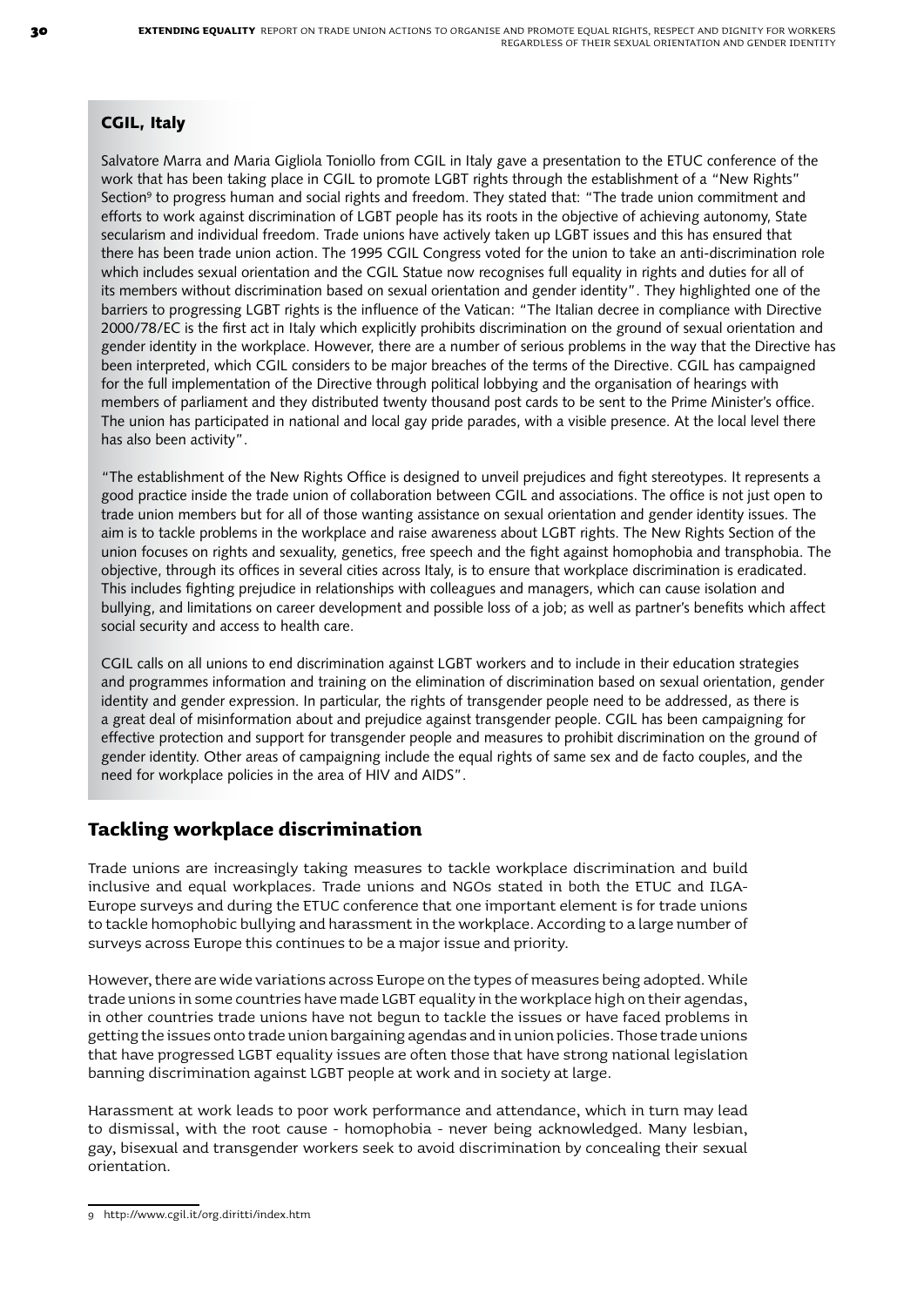But such concealment comes at great personal cost. Because many LGBT people fear 'coming out' at work in case they miss opportunities for promotion and career development, it is important that a culture of respect and dignity is created in the workplace. This can be helped if there are senior managers who are champions for LGBT equality, and company policies that are explicitly designed to tackle workplace discrimination and promote a positive and inclusive organisational culture.

There are many different ways in which workplace discrimination can be tackled:

- > Where anti-discrimination legislation exists, trade unions can campaign to ensure that the legislation is fully implemented and that employers are aware of the legislation and introduce policies to rule out workplace discrimination.
- > In those countries where there is no legislation referring explicitly to LGBT people, trade unions can campaign to ensure that legislation is introduced and they can build alliances with NGOs to build a movement to raise awareness about the need to tackle LGBT equality issues in the workplace.
- > Trade unions can be at the forefront in promoting a culture that is inclusive and that will not tolerate discrimination and harassment, and that will protect the safety and dignity of all workers irrespective of their sexual orientation and/or gender identity.

Trade unions can show employers by creating a positive and dignified workplace culture this will help to recruit and retain staff, improve performance and ensure that every worker reaches their potential.

In addition, it should be general practice that workplaces take active steps to prevent discrimination in recruitment by putting in place practical measures such as:

- > Advertising jobs in LGBT media
- > Making a statement in job advertisements that the company is an equal opportunities employer, with explicit reference to LGBT equality
- > Ensuring that recruitment procedures are inclusive of all groups of workers

#### CGT, France

Marie-Pierre Iturrioz from the CGT in France gave examples of how trade unions and LGBT organisations are working together to end discrimination in the workplace. She argued that: "One example is that trade unions support Pride marches across the country and LGBT organisations also participate in trade union demonstrations and actions. Another example is to make sure that all collective agreements take into account LGBT issues where this is relevant, for example, in the area of family or parental leave or in ensuring that homophobic bullying is eradicated in the workplace". However, Marie-Pierre stated that there are still some difficulties regarding attitudes and awareness: "Trade unions are not perceived as being legitimate to defend LGBT interests. For this reason LGBT people often do not go to their trade union shop stewards if they experience discrimination in the workplace; they are more likely to contact an LGBT group or NGO first. Trade unions in the past have had a macho and heterosexual image, this culture continues to exist to some extent".

"The challenge is to continue the work on LGBT rights. For instance, the CGT undertakes a huge amount of work in the area of anti-discrimination and it was at the request of the metal workers that LGBT rights were put on the agenda. Most of the problems faced by LGBT people in the unions exist at the local levels, whereas the senior levels of the union are committed to progressing LGBT rights. This means that the main challenge is to raise awareness, hold events, and ask questions about how same-sex couples are treated in workplace collective agreements. Issues that are important include the rights to family leave, carers leave and holiday leave. Trade unions have to ensure that all agreements do not disadvantage LGBT people. Trade unions need materials and information to promote LGBT rights in the workplace and in unions. One of the difficulties is that the CGT is a decentalised union and this means that many decisions about resources and activities are made at local level that the national union has no control over. A priority is to continue to raise awareness across the union by providing placements in the union for LGBT people and working to raise the awareness of staff representatives at the workplace level"<sup>10</sup>.

<sup>10</sup> See: http://www.cgt.fr/spip.php?page=article\_dossier&id\_article=1353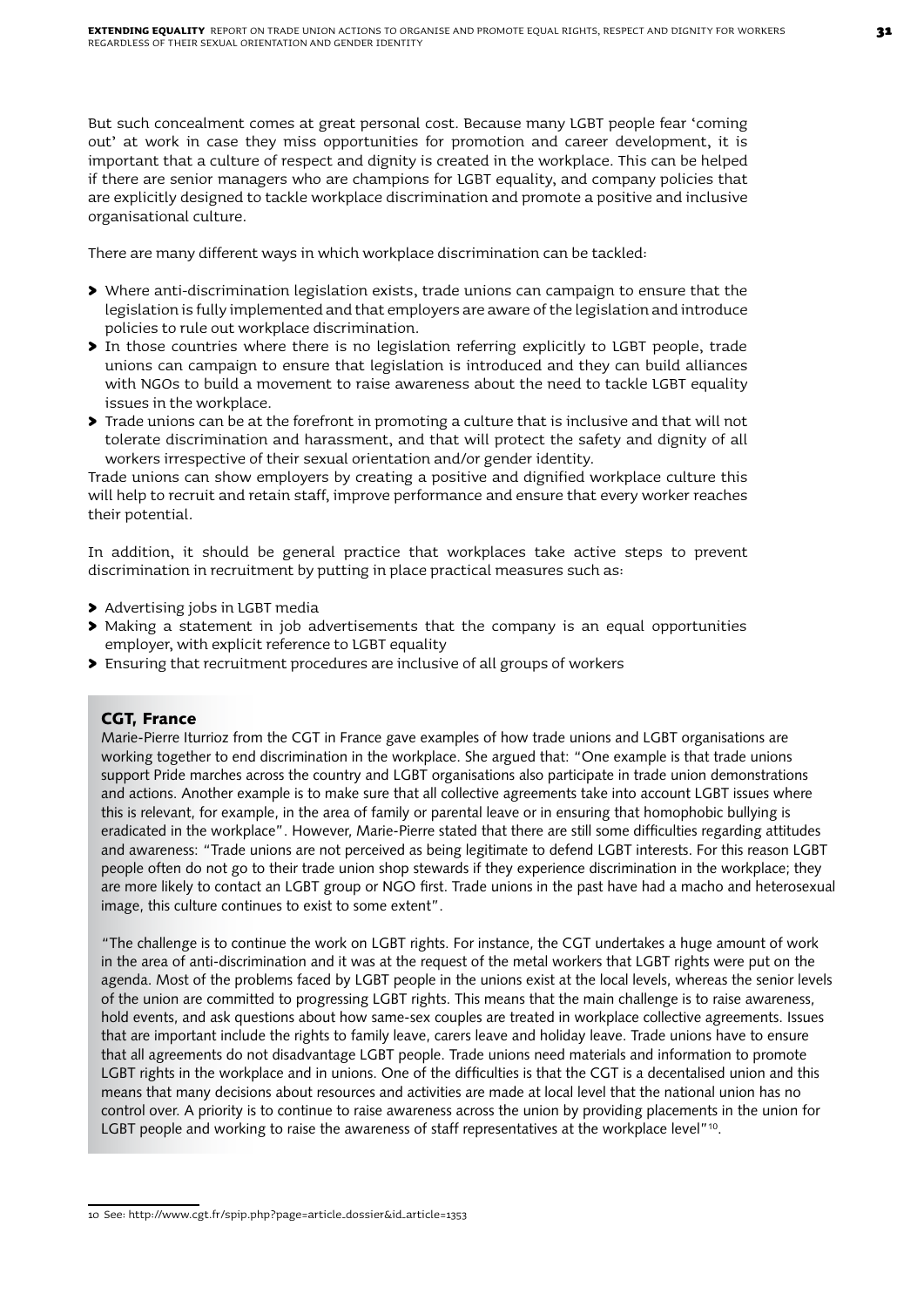#### Associaçao Ilga and UGT, Portugal

Paulo Corte-Real from the Associaçao Ilga Portugal, speaking at the ETUC conference showed how there have been some important measures introduced in Portugal in recent years to progress LGBT rights. "For example, in 2001 civil unions were introduced for same-sex partners, the 2003 Labour Code forbids direct and indirect discrimination, and harassment and in 2004 the Portuguese Constitution was changed to forbid discrimination based on sexual orientation. However, this has not guaranteed full equality and LGBT organisations have been campaigning for same-sex marriage, adoption rights for same sex couples, medically assisted procreation for lesbian couples, gender identity legislation and the explicit inclusion of gender identity in all non-discrimination provisions". He went on to show that: "In the statute of the UGT Portugal there is a statement that equality exists regardless of sexual orientation. As a social partner the UGT has campaigned for equality and non discrimination regarding the transposition of the European Employment Equality Directive. The UGT has developed a special site for LGBT work.

The new labour code now includes reference to non-discrimination according to a person's sexual orientation in areas such as promotion. Under Article 22 no worker can be denied any rights, and Article 23 strengthens the principle that employers may not directly or indirectly discriminate because of sexual orientation. The Labour Code also includes provisions that same-sex partners have the same holiday benefits as opposite sex couples. This was achieved by making no specific definition of sex in the Code. In 2007, 40 collective agreements were signed that dealt with LGBT rights and regarding recognition of same-sex couples, which includes a broad definition of the family to include all family types. However, there continues to be discrimination in the workplace and to date there have been no cases in the courts. It is important to see action to change attitudes and enhance the visibility of trade unions at Pride events and LGBT conferences. Trade unions and LGBT NGOs in Portugal believe that partnership is a necessary condition for success in anti-discrimination".

#### **Equality bodies and interests of LGBT workers**

The ETUC survey found that the majority of trade union organisations responding to the survey had established a general equality body. Chart 4 shows that a lower number dealt specifically with sexual orientation in these bodies, and only a small minority with gender identity. In the majority of cases sexual orientation and gender identity were dealt with in cross-cutting equality committees or bodies, or through women's committees. Only three organisations responding to the survey had developed a specific body on sexual orientation. The survey found that trade unions bodies dealing specifically with LGBT issues either as part of an equality committee or an LGBT committee exist in the following unions: Ver.di, Germany, CGSLB, Belguim; ICTU, Ireland; ABVAKABO-FNV, Netherlands; CCOO Ensenanza, Spain; TUC, Unison and ASLEF, UK.

#### **Chart 6: Trade union bodies**



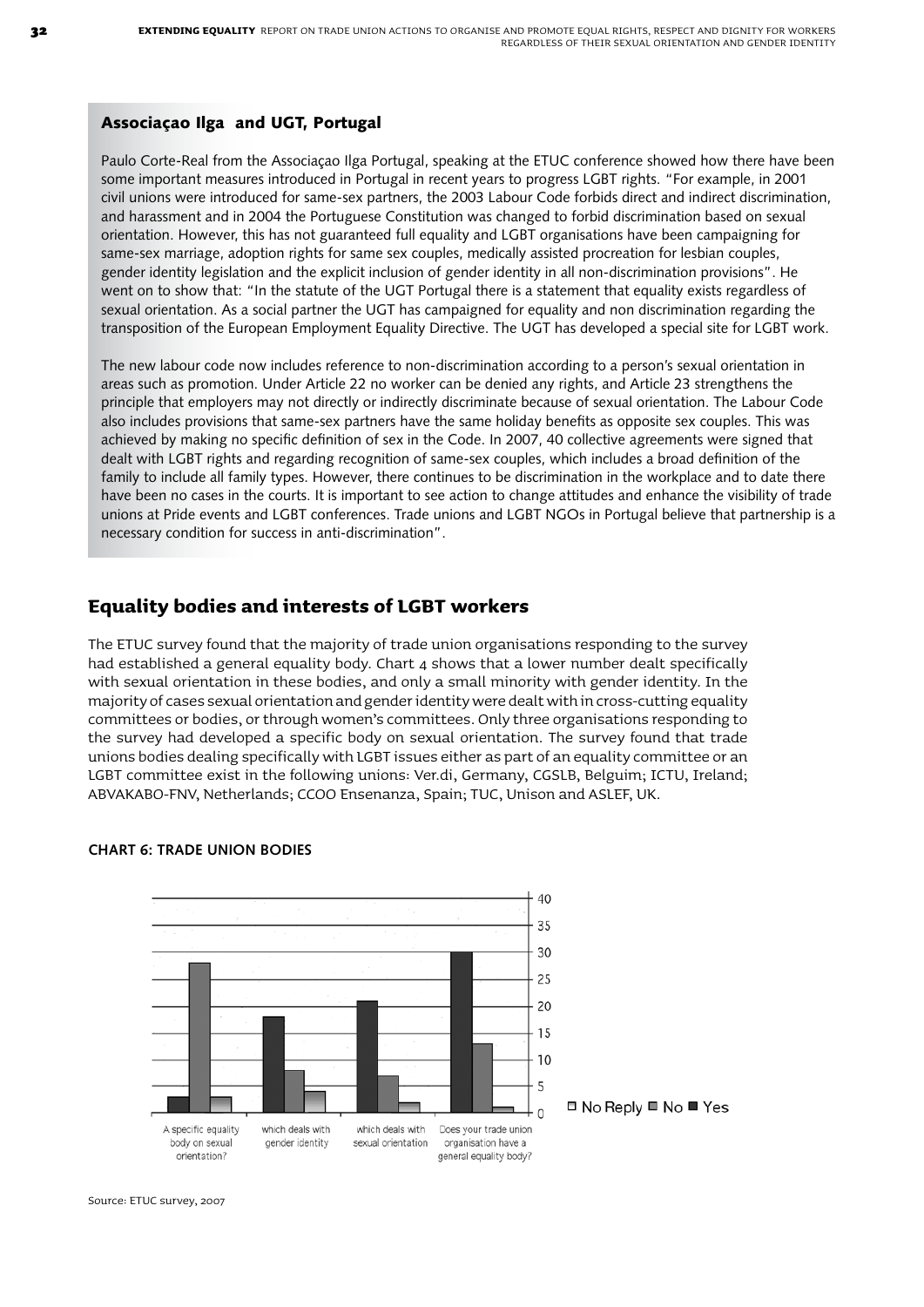#### UNISON National LGBT Committee

The National LGBT Committee of UNISON states that "Our Ambition is to use every means necessary to place LGBT equality on the agenda of the union so that every branch, region, service group – and all our own work – recognises the need to challenge discrimination in all its forms". The union has recently focussed its work on increasing representation from women members and from transgender members.

The work of regional and branch groups have put in place a range of resources to promote LGBT rights at work – websites, newsletters, word of mouth, community events, joint seminars, equality and training events. Information and networking takes place through the newsletter OUT in UNISON, a monthly e-bulletin and a national website. www.unison.org.uk/out

#### *creating a platform for furthering the interests of LGBT workers*

An important role for trade unions is to ensure that there are opportunities for LGBT members to meet and network to develop LGBT policies and to monitor their implementation. Examples of activities include:

- > Establishing a self-organised group or network of LGBT members. This can exist at local levels as well as at the national level. By taking on a self-organisation role the group can ensure that they take an active role in policy development, while also ensuring that people who do not want be 'out' can participate without having to fear 'coming out'.
- > If the union has an Equality Committee or Women's Committee, ensure that there is representation from LGBT members and that LGBT equality issues are mainstreamed in the committee's work.
- > Set up a member's network through email, Internet discussion forum, or through a dedicated web site. This can be organised and moderated by LGBT members.
- > Develop specific conferences, seminars and workshops to enable LGBT members to discuss LGBT equality issues, develop strategies, highlight areas for policy development and campaigns, and to enable LGBT members to support each other in their union work.

#### **Education and training on LGBT equality issues**

Trade unions have a key role to play in raising awareness and training union members, staff and managers in the workplace about the LGBT workplace issues. The ETUC and ILGA-Europe surveys highlighted the importance of education and training activities to raise awareness of LGBT issues, and this was reiterated regularly during the ETUC conference.

#### Sweden: "All Clear" awareness raising project

In her presentation to the ETUC conference Dolores Kandelin Mogard from SACO spoke about the "All Clear" (Fritt Fram) project. The project aims to raise awareness about sexual orientation in the workplace and is funded through the EU's EQUAL programme, 2002-2007. The project carried out research, strategic dissemination and engagement, and education, with the aim of creating open and inclusive workplaces and a vision: "To create a working environment where every single individual is respected and has equal rights and opportunities regardless of their sexual orientation. The issue of open and inclusive working life free of discrimination is an important trade union issues that is based on human rights and equal treatment for all".

Dolores said that one of the successes of the project was the unique partnership developed by the Akademikerförbundet SSR / Union of Professionals in Sweden, in collaboration with LGBT organisations and NGOs, employers associations, a municipal a State government body, the Ombudsman against Discrimination on grounds of sexual orientation". The project created a training tool "All Clear", consisting of a training pack and a DVD, and which provides educational resources, methodologies for raising awareness and training materials for training employees and employers in the workplace. Training sessions have been held with nearly 20,000 participants in the workplace, including employees and managers. The project has also engaged in research and has gained visibility through awareness raising activities through the media, conferences, seminars and trade fairs.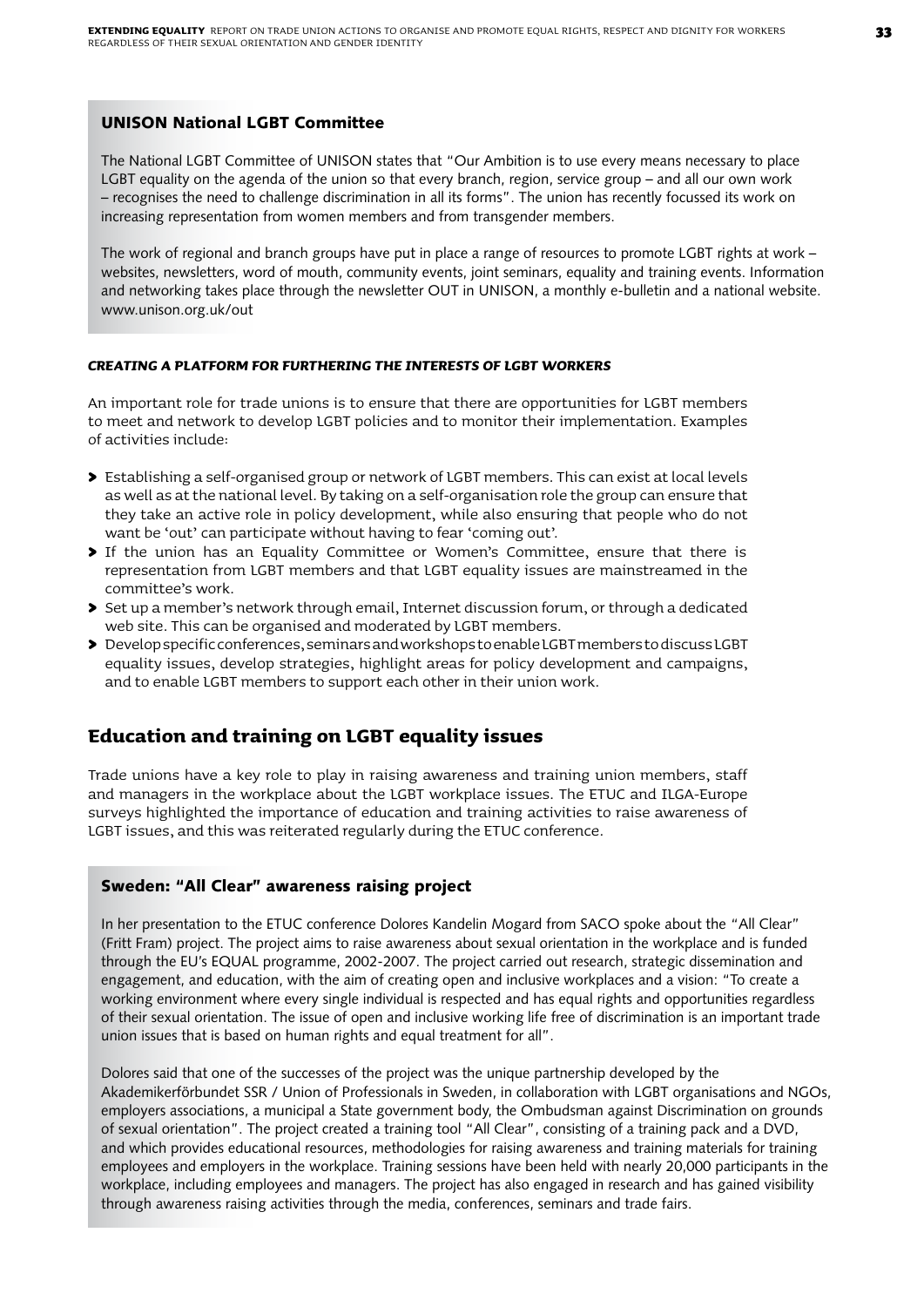The training programmes include exercises on personal values, on terms and concepts, the role of the heteronorm and heteronormativity, and the importance of being open. The training provides a framework for employers and employees to work in cooperation with different organisations, and that structures and norms, as well as practical initiatives, can help to change the culture of the workplace. The ending of the project in 2007 led to the creation of a network of sixteen trade unions in Sweden as well as the Swedish Federation for Lesbian, Gay, Bisexual and Transgender Rights as a way of extending and progressing the issues developed during the project. Further information on the project can be found on: http://www.frittfram.se/default.asp?lid=1

#### Example: CCOO, Spain

In Spain, Comisiones Obreras, the national trade union centre, and the Federacion Estadual de Lesbianas y Gays (FELGT) have signed a cooperation agreement to tackle discrimination in the workplace and challenge homophobia in schools. FELGT and the Federacion de Ensenanza of the Workers's Commission have also developed on-line training programmes.

#### Example: Out at Work: TUC Resource Book

The TUC in the UK has drawn up a TUC Education Workbook on LGBT people in the workplace: Out at Work. It has been funded by the European Union's EQUAL initiative. It provides learning resources for union workplace representatives about the lives of LGBT people at work and in the trade union movement so that they become better equipped to address workplace issues. The resources contain information, advice and reference points on LGBT issues, as well as tutor briefings. It covers the historical and legal context of issues affecting LGBT members, key social and employment issues facing LGBT members, the workplace representative's role in relation to LGBT issues, and why these issues are trade union issues. www.unionlearn.org.uk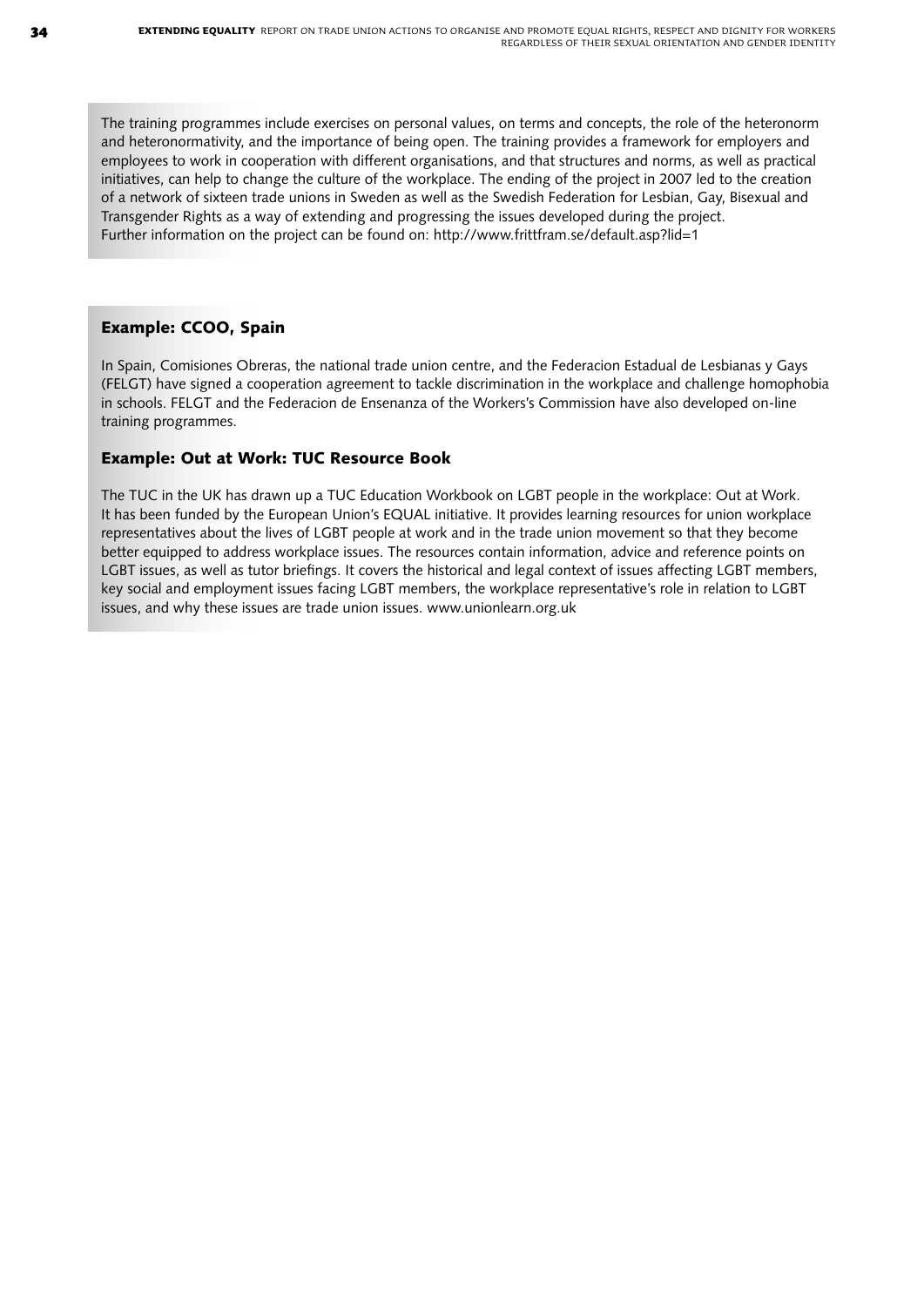## 7*LGBT equality as a collective bargaining issue*

#### **Introduction**

Collective bargaining plays a central role in ensuring equality for LGBT workers. It can also help to give visibility to union work on LGBT equality issues, which in turn can benefit union recruitment and organising.

Chart 6 provides the results from the ETUC survey, which found that 34 of the 44 respondents stated that their trade unions provided information to negotiators on equality and diversity issues, while 33 organisations included equality and diversity issues in collective bargaining. However, a smaller number, 23 trade unions, included sexual orientation in collective bargaining.



#### **Chart 7: Collective bargaining**

*Source: ETUC survey, 2007*

## **Why is LGBT equality a bargaining issue and how can collective bargaining be responsive to LGBT equality issues?**

There are a number of ways in which unions can bargain for LGBT equality and mainstream LGBT rights through their collective bargaining:

- > Bargain for workplace equality action plans that explicitly include sexual orientation and gender identity (this can be similar to gender equality action plans developed in some countries for achieving gender equality in the workplace)
- > Negotiating teams should identify the way in which company policies discriminate against LGBT workers, for example, regarding benefits available to other workers, or in relation to promotion and career development, to company benefits in kind, family benefits and leave arrangements, etc.
- > Bargaining needs to take into account the impact of prejudicial attitudes, for example, regarding the suitability to work with young people or other vulnerable groups, over-supervision at work or the unfair allocation of work.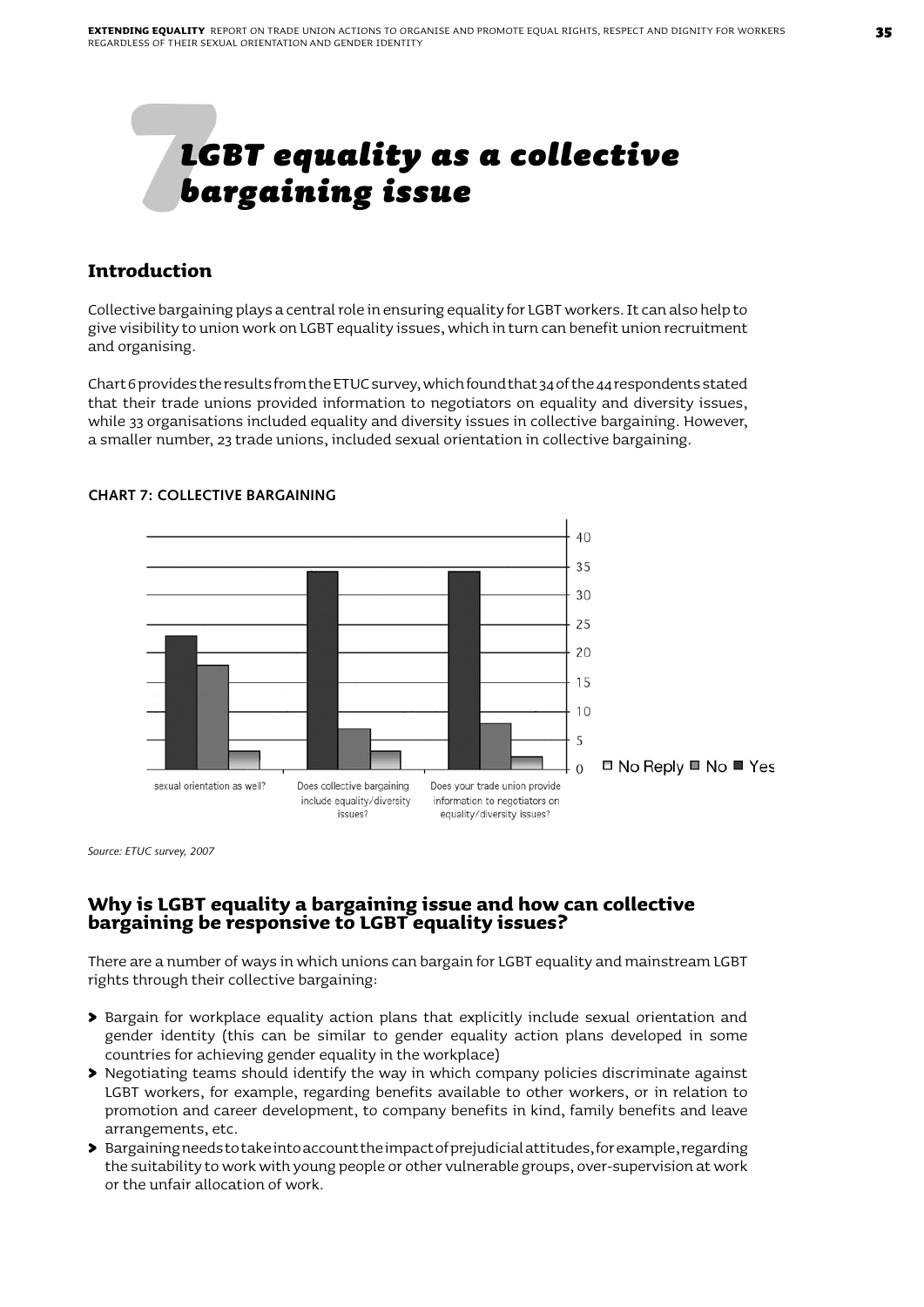- > Other issues include the need to ensure that LGBT equality is part of dignity at work and an inclusive workplace; this means that harassment, verbal and physical abuse from co-workers, managers and customers / service users are dealt with.
- > Bargain for recognition of same-sex family relationships, for example, through equal access to parental leave, company benefits such as transport allowances, holiday allowances, health benefits and insurance etc.
- > Negotiate policies with employers on creating an inclusive workplace with measures for combating harassment in the workplace
- > Include specific measures for transgender workers so that they are treated in the gender in which they live, and ensure that this is reflected in personnel records and facilities in the workplace.
- > Negotiate time off for people in transition where this is required.

#### **Developing an equality action plan**

One example of how LGBT workplace issues can be brought into the bargaining agenda is to draw up an LGBT equality action plan. This could be part of a broader equality plan, gender equality plan or it could be a separate plan. In some countries there has been a good experience of developing equality action plans in the area of gender equality. The following are issues that can be incorporated into an equality action plan in the workplace:

- > Develop a partnership approach with employers to agree measures to address prejudice and discrimination in the workplace.
- > Review all policies, procedures and practices at company level to highlight where there may be unintended discrimination, and change policies to ensure there is equality for LGBT people in the workplace.
- > Consult with LGBT workers and the users of services to identify specific problems and in the development of new policies.
- > Draw up and publicise policies on LGBT equality and include LGBT equality issues in training programmes
- > Establish methods for regular reporting, monitoring and evaluation of the plan.

#### **Workforce monitoring**

In the areas of sexual orientation and gender identity there are important confidentiality issues when it comes to monitoring the workforce. Many people fear coming out at work and this is not surprising given that the most common problems faced in the workplace are homophobia, harassment and abuse. For this reason being out at work can be very difficult and the trade unions that are working on LGBT equality issues stress the importance of guaranteeing the confidentiality of LGBT workers and their right not to 'come out'. This is particularly important if an organisation is undertaking workforce monitoring. The TUC in the UK has established a set of principles for workforce monitoring:

- > There should be an LGBT equality policy in place, with a specific action plan on how to implement the policy
- > Be clear about why monitoring for sexual orientation and gender identity is being carried out and what will be done with the results
- > Consultation with LGBT people about the purpose of the exercise and how it will be used
- > Guarantee confidentiality regarding all information that is collected.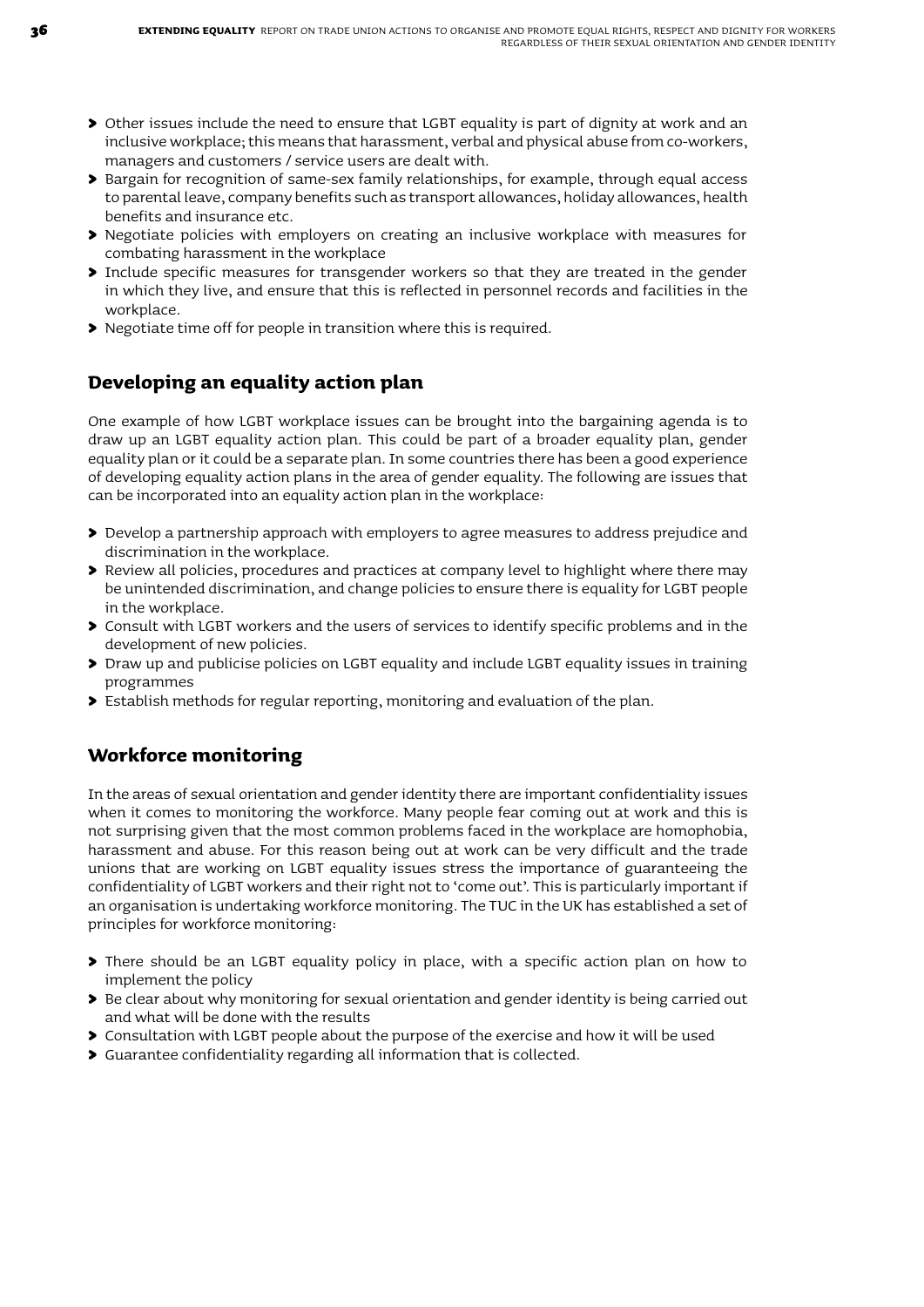#### Guidelines for the mainstreaming of LGBT rights in the collective bargaining agenda (based on EI/PSI, UNISON and TUC guidelines)

#### **Lesbian, gay and bisexual workers**

*Equal opportunities policies* should explicitly include sexual orientation and gender identity as equality grounds covered in the policy. The equal opportunities policy should be the overarching policy for all policies in the workplace.

*Harassment and bullying* is a common experience in the workplace and specific policies and awareness raising activities need to be developed to create a working environment based on dignity and inclusion. Lesbian, gay and bisexual people should be named and included in overarching policies on harassment in the workplace, there should be a confidential complaints procedure and systems for treating cases with confidentiality.

*Family friendly policies and work-life balance* important to equality in the workplace and to providing a workplace that is inclusive. This can help to retain staff and improve company loyalty. Often it is assumed that LGBT people have no family life and therefore no need to access rights to maternity leave, maternity support leave or dependent leave care. Bargaining in this area needs to be inclusive, for example, through the wording of policies on leave for bereavement. Childcare policies should refer to the role of parents rather than mother and father; leave around the time of the birth of a child should be referred to as maternity support leave rather than paternity leave; references to marriage should also include civil partnership or civil unions where they exist; benefits offered to unmarried couples opposite sex couples should be available to same-sex couples.

#### **Transgender workers**

*Transgender workers* face specific issues in the workplace and evidence from unions working with transgender workers have highlighted the difficulties experienced for people during and after the process of transition. Discrimination can take place in the recruitment process or in access to promotion and career development. Transgender workers often experience verbal and physical harassment at work and have been forced out of their jobs by managers and co-workers.

*Recognition of the gender identity:* Specific guidelines for the inclusion of transgender workers in collective bargaining should include as a starting point recognition of the gender in which transgender people live.

*Training and awareness raising* is an important component of an inclusive workplace. Training of staff, managers and co-workers is essential if there is to be an understanding of the process of transition. This is particularly important at a practical level regarding access to single-sex facilities such as toilets and changing areas. Including transgender people in the development policies and what issues need to be included in awareness raising activities can help to break down ignorance of these issues in the workplace.

*Time off for transition* is crucial to equality and to ensuring that people going through transition have the right to negotiated special leave or sickness absence. Where possible time off should be paid leave.

*Personnel records* should be amended to record a transgender worker's new gender identity when this is requested. Personnel records and references should not mention a person's previous gender, unless this is agreed by the worker themselves.

*Harassment and bullying* policies and statements should specifically refer to transgender people, in recognition that transgender people are vulnerable to abuse, harassment and bullying in the workplace. There should be confidential complaints procedures.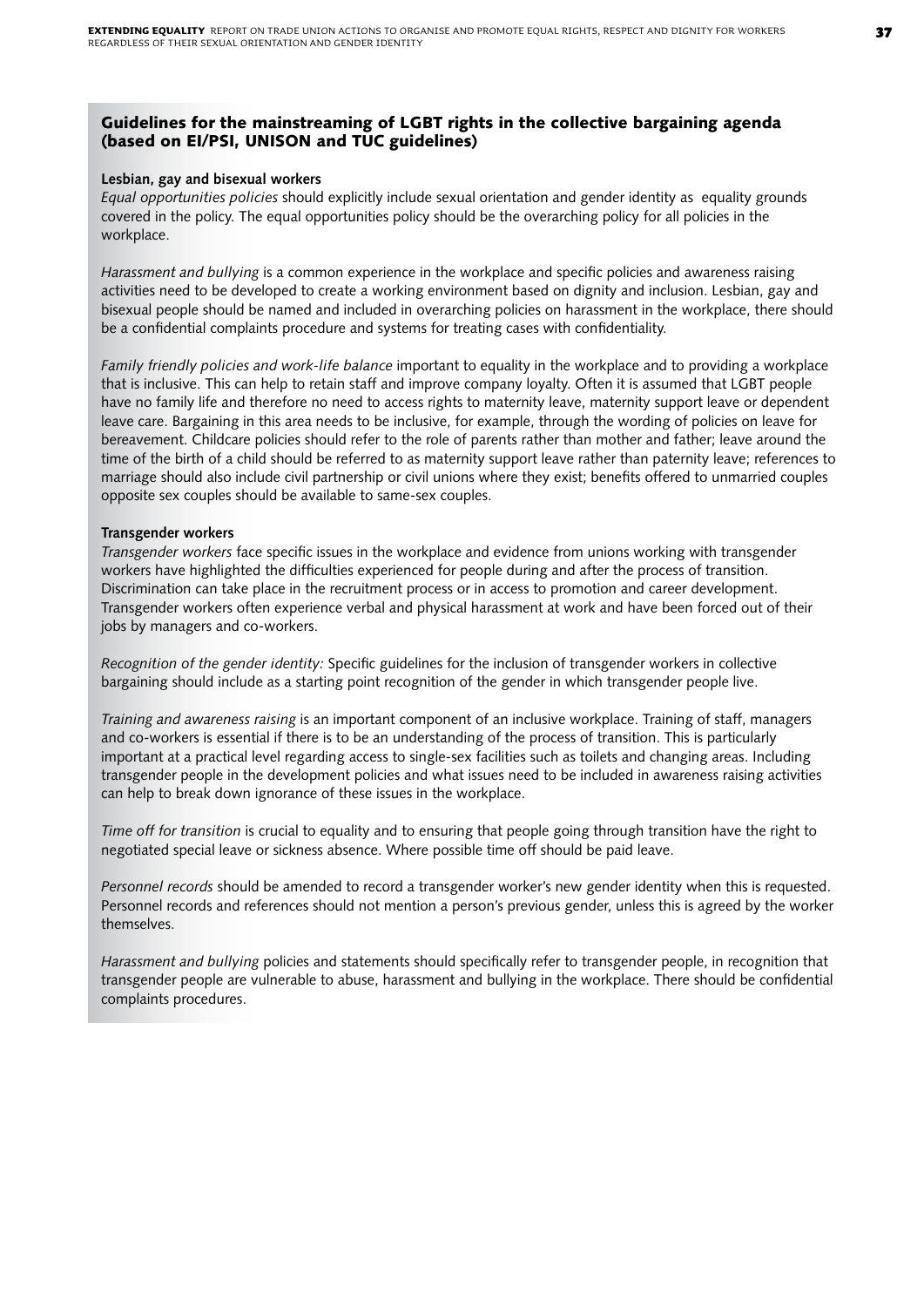

#### **Introduction**

Transgender workers experience specific forms of discrimination and as the ETUC and ILGA-Europe surveys have shown, transgender equality is a relatively new issue for many trade unions.

#### **Trade union guidelines on transgender workers**

The Scottish Transgender Alliance and UNISON has produced a guide to gender identity. The guide states that gender identity is not the same as sexual orientation. A person's gender identity is their internal sense of where they exist in relation to being boys/men or girls/women. A person's gender expression is their external gender-related clothing and behaviour (including interests and mannerisms). Put simply, gender refers to who you are, while sexual orientation refers to who you are attracted to. Transgender people can be straight, gay/lesbian or bisexual just the same as everyone else. The guide highlights the fact that many trans people face harassment and discrimination throughout their daily lives - while walking in public places, while being customers and service users, and in employment. For this reason all trade union representatives need to be willing and able to assist trans members to get equal and non-discriminatory treatment at work. One example of how transgender people have been supported in their union is the establishment in UNISON of a confidential National Transgender Caucus which any trans member can join.

The guide "Gender Identity: An introductory guide for trade union reps supporting trans members", May 2008, Scottish Transgender Alliance and UNISON National LGBT Committee, can be downloaded from: http://www.unison.org.uk/file/A3919%202008%20STA%20UNISON%20 Booklet%20fr%20Trade%20Union%20Reps.pdf

UNISON has produced a specific factsheet on transgender workers. It is estimated that there are 5,000 transgender people in the UK and for this reason UNISON believes that it is important to protect the rights of transgender people in the workplace in areas such as recruitment, advertising, records and confidentiality, redeployment and retirement, harassment, single sex facilities, dress code, benefits at work, pensions, insurance, and medical treatment whilst at work. The factsheet states that:

<sup>&</sup>quot;UNISON believes that transgender people have the right to equal treatment, protection from discrimination and full support from the union. Transgender members have the right not to be discriminated against by UNISON policies, practices, members or officers. Allegations of discrimination will be taken very seriously. UNISON's rule book states as one of its aims 'to seek to ensure equality of treatment and fair representation for all members and to work for the elimination of discrimination on grounds of race, gender, sexuality, gender identity, disability, age or creed'.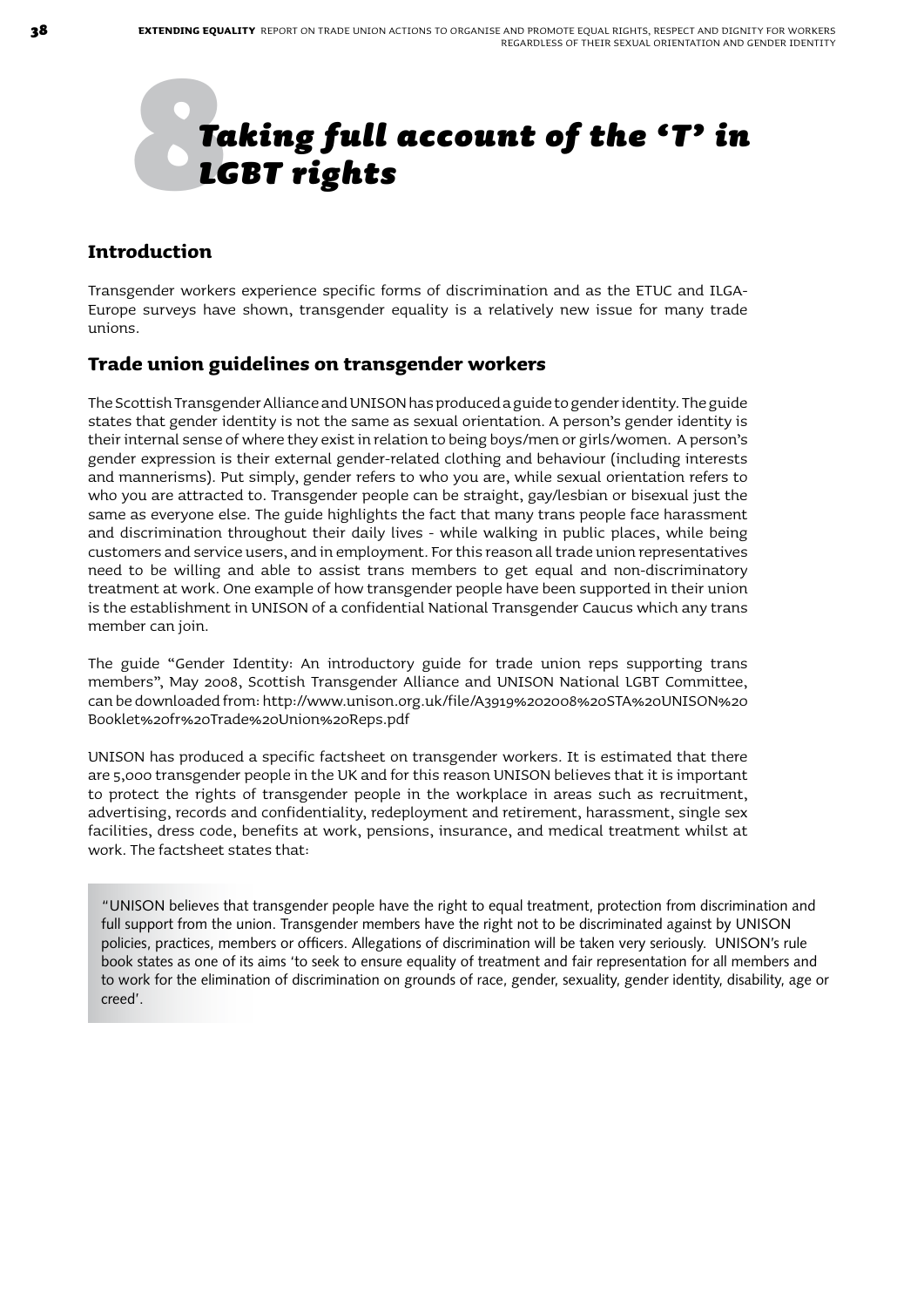The factsheet recommends that branches negotiate with employers to ensure:

- > gender identity and gender reassignment are included in equal opportunities policy and practice and there is well publicised compliance with the gender reassignment regulations
- > staff are trained and informed about transgender people that harassment and discriminatory behaviour will not be tolerated
- > there are clear procedures for members undergoing transition
- > workers undergoing gender reassignment have paid leave from work for specialist medical appointments and for surgery
- > all records are kept up to date, old records destroyed and confidentiality is practised scrupulously
- > transgender people who have not acquired Gender Recognition Certificates are advised of the legal implication of their status re-pensions and other benefits.

Branches should ensure:

- > all members are clearly informed that discrimination on grounds of gender identity and gender reassignment will not be tolerated by the union at any level
- > training and information is provided to those who have a role in advising and representing members
- > union records are kept up to date, old records destroyed and the highest levels of confidentiality ensured
- > transgender members are given information about support groups, including our own selforganised groups.

The factsheet can be found at: http://www.unison.org.uk/acrobat/B1260.pdf

#### **What can trade unions do to support transgender workers?**

- > Include transgender workers in equality policies. Policies that refer to discrimination on the grounds of sex can also include discrimination against transgender people.
- > Negotiate recruitment polices and procedures that are explicit in stating that discrimination against transgender people is not tolerated. Recruitment advertisements, for example, can state that transgender people are welcome to apply.
- > Ensure that transgender people have the right to confidentiality, for example, in personnel records.
- > All workers are treated as the gender in which they live and work, irrespective of their legal sex. A transgender worker should have access to 'men only' or 'women only' areas according to the gender in which they attend work.
- > Union negotiators should consider negotiating time off required for medical treatment during gender reassignment, as normal sick leave.
- > Unions can provide education to members and officers on the rights of transgender people, and particularly in dealing with harassment and discrimination at work.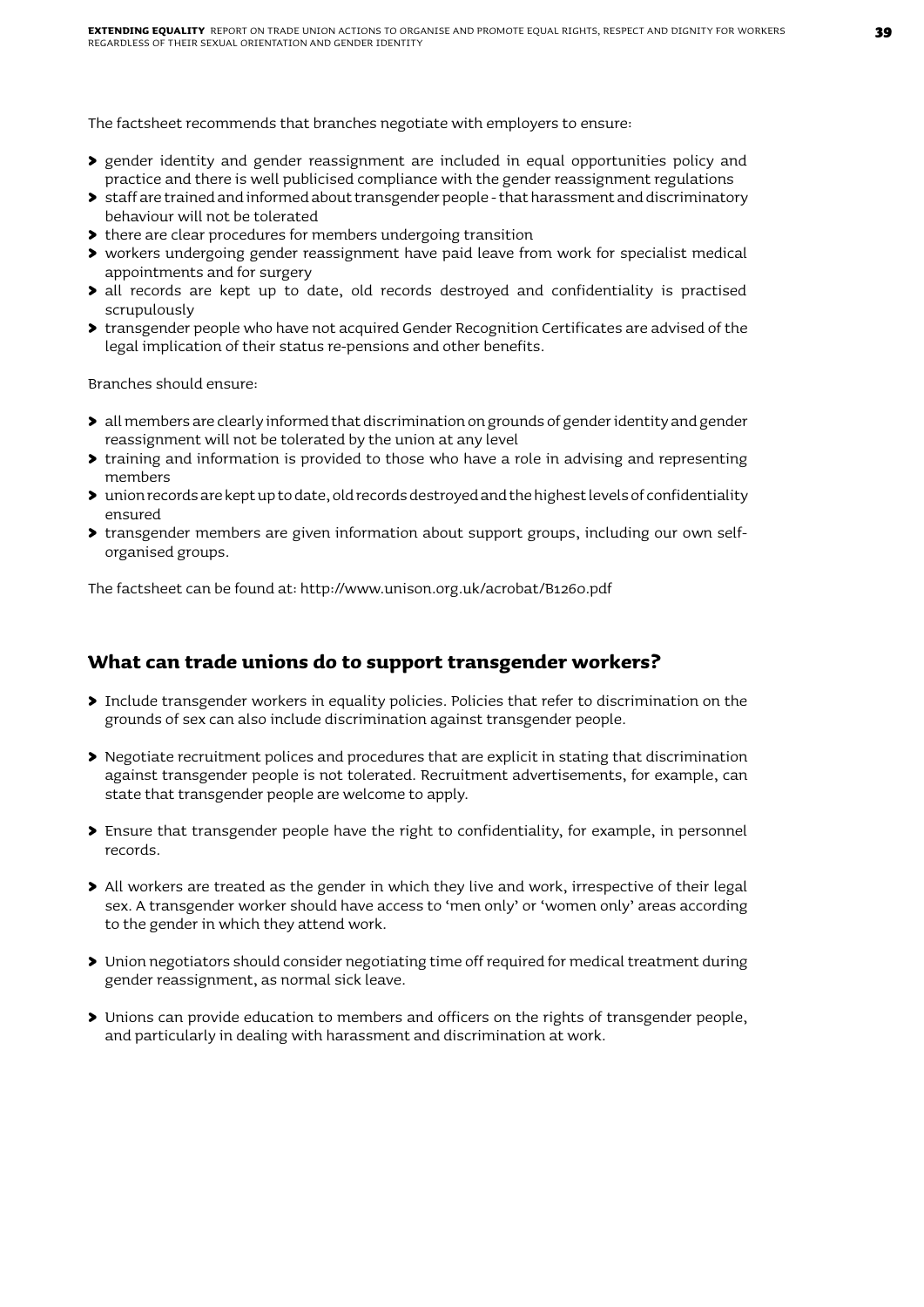#### Malta: transgender people in the labour market

In Malta an EQUAL project has been established on the inclusion of transgender people in the labour market by the Malta Gay Rights Movement. The project has included research to identify the employment and training needs of transgender people and a training programme for transgender people with a view to increasing their basic skills in areas such as lifeskills, literacy and information technology. Training has also been established for transgender people on equal opportunities legislation in Malta in order to empower transgender people and facilitate their access to social rights. In response to the research into attitudes towards transgender people a programme of training has been established for trade union officials and human resources personnel in the public and private sectors in order to raise awareness of the needs and rights of transgender people, as well as to raise awareness amongst employers about their obligations under equal opportunities legislation.

The research carried out in the project surveyed over private and public entities employing over 20 employees on their awareness of and attitudes to transgender people in the workplace. Forty six full responses were received and this was followed up with in-depth interviews with 15 public and private entities and trade unions. Of the 46 entities that responded, around three-quarters had an equal opportunities policy, although in many cases this was not a written policy. Generally employers did not see gender reassignment as a necessary medical procedure, with only 10.9% allowing transgender employees to make use of sick leave and 28.3% allowing them to make use of annual leave. Seventy seven per cent of respondents stated that they would grant unpaid leave for gender reassignment surgery. Fifty-eight per cent of respondents stated that employees who were about to undergo gender reassignment surgery would need added protection from harassment from their colleagues, and 42% stated that they would need this protection from harassment from clients. Those responding to the survey tended to be positive about transgender rights and consequently the survey found that 97% of respondents would treat a transgender person equally with other people in an interview. The in-depth interviews with human resources managers found that the larger the company the more tolerance was shown towards transgender people. However, there was a general lack of awareness on transgender issues and a general lack of tolerance in some areas, such as use of toilets and the wearing of uniforms of the assumed gender. Recommendations emerging from the project include the need to provide training on LGBT issues to union officials and workers' representatives so that they will be well equipped to deal with these issues; to work closely with LGBT organisations as they have the necessary expertise and experience; and to develop a section dealing specifically with LGBT issues to help raise the visibility of the issue<sup>11</sup>.

<sup>11</sup> See: http://www.maltagayrights.net/node/48 and http://www.maltagayrights.net/node/47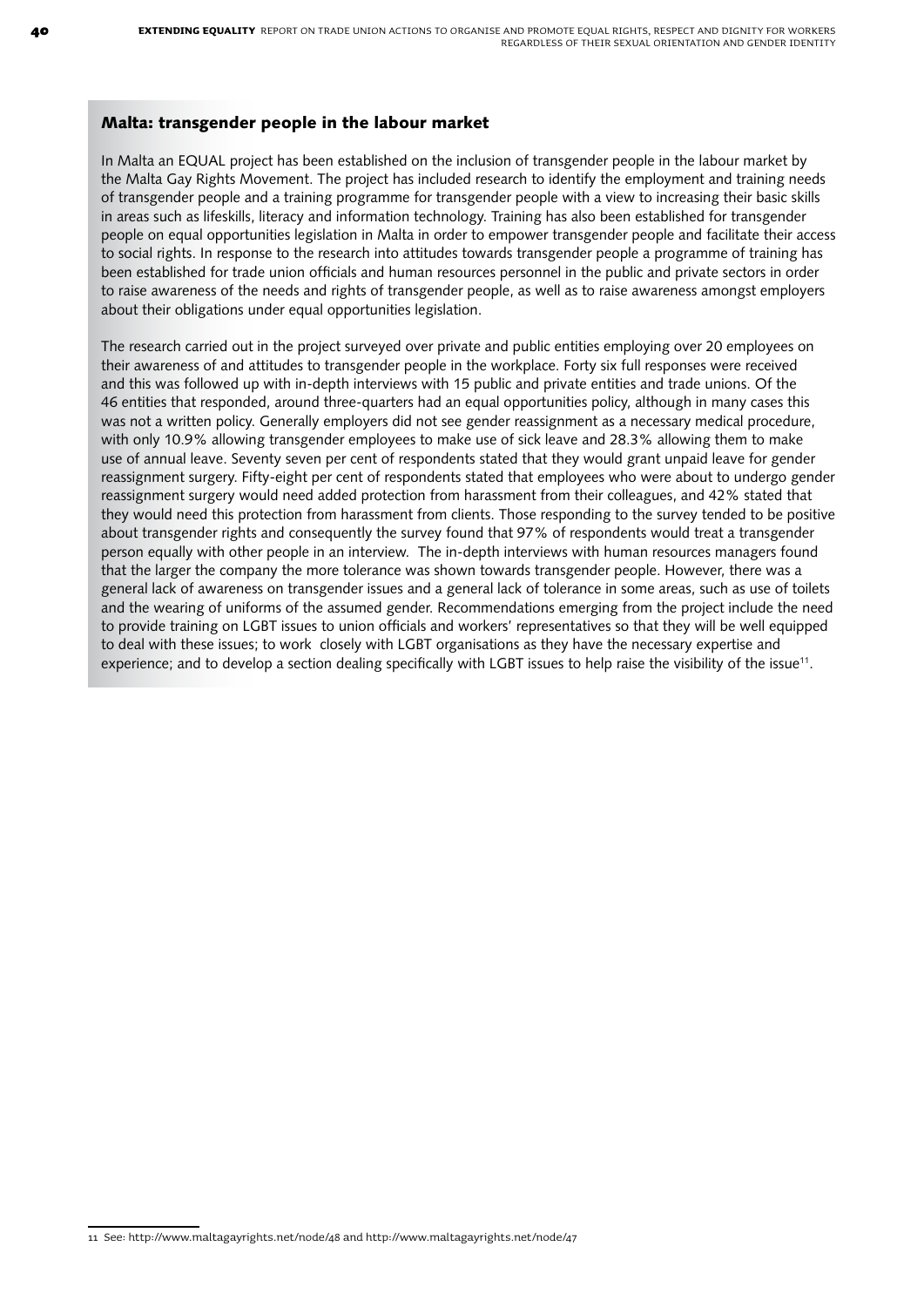## 9*Collaboration between NGOs and trade unions*

The ILGA-Europe survey found that there was good collaboration between NGOs and trade unions in some countries. Chart 8 shows that 18 out of 32 LGBT organisations had developed active steps to work closely with trade unions. All of these organisations stated that they had achieved positive results from this collaboration. ILGA-Europe's survey found that collaboration with trade unions is very important and that trade unions have a vitally important role to play.

#### **Chart 8: NGO collaboration with trade unions**



*Source: ILGA-Europe survey, 2007*

Working in partnership with NGOs is therefore very important to improving the way that unions engage with LGBT issues. LGBT NGOs often have good community contacts, have expertise and knowledge of LGBT equality issues.

Why is working in partnership with NGOs good for trade union work on LGBT equality?

- > Working in partnership can help trade unions to make links with LGBT union members and the LGBT community.
- > It can improve the understanding and awareness of trade unions and enable trade unions to respond in appropriate ways.
- > It can help to raise the profile of the union and therefore encourage new union membership and strengthen the roles of existing members from the LGBT community.

#### Extending Equality, Patricia Prendiville, Director, ILGA-Europe

In her presentation to the conference Patricia Prendiville stated that the cooperation between the ETUC and ILGA-Europe was a very important step. She argued that solidarity and working together is a core principle of the work of trade unions, while ILGA-Europe works on the key principle of equality for all, and that within that equality for LGBT people. She argued against a hierarchy of rights, and that LGBT rights are integral to the rights of all people. This is important because LGBT rights intersect with the rights of other groups and often people hold multiple identities and LGBT people also experience discrimination because of age, disability, religion or belief, gender, race and ethnic origin. In this sense there is a need for LGBT organisations to work closely with trade unions in order to make rights more of a reality.

"Having the possibility to enjoy rights requires a culture that supports equality and human rights for all…Working together we can make it happen, working for equality for all will make for a society based on true equality". In Irish we say "Ni neart go cur le cheile" which means there's no strength until we work together, our strength is when we work together.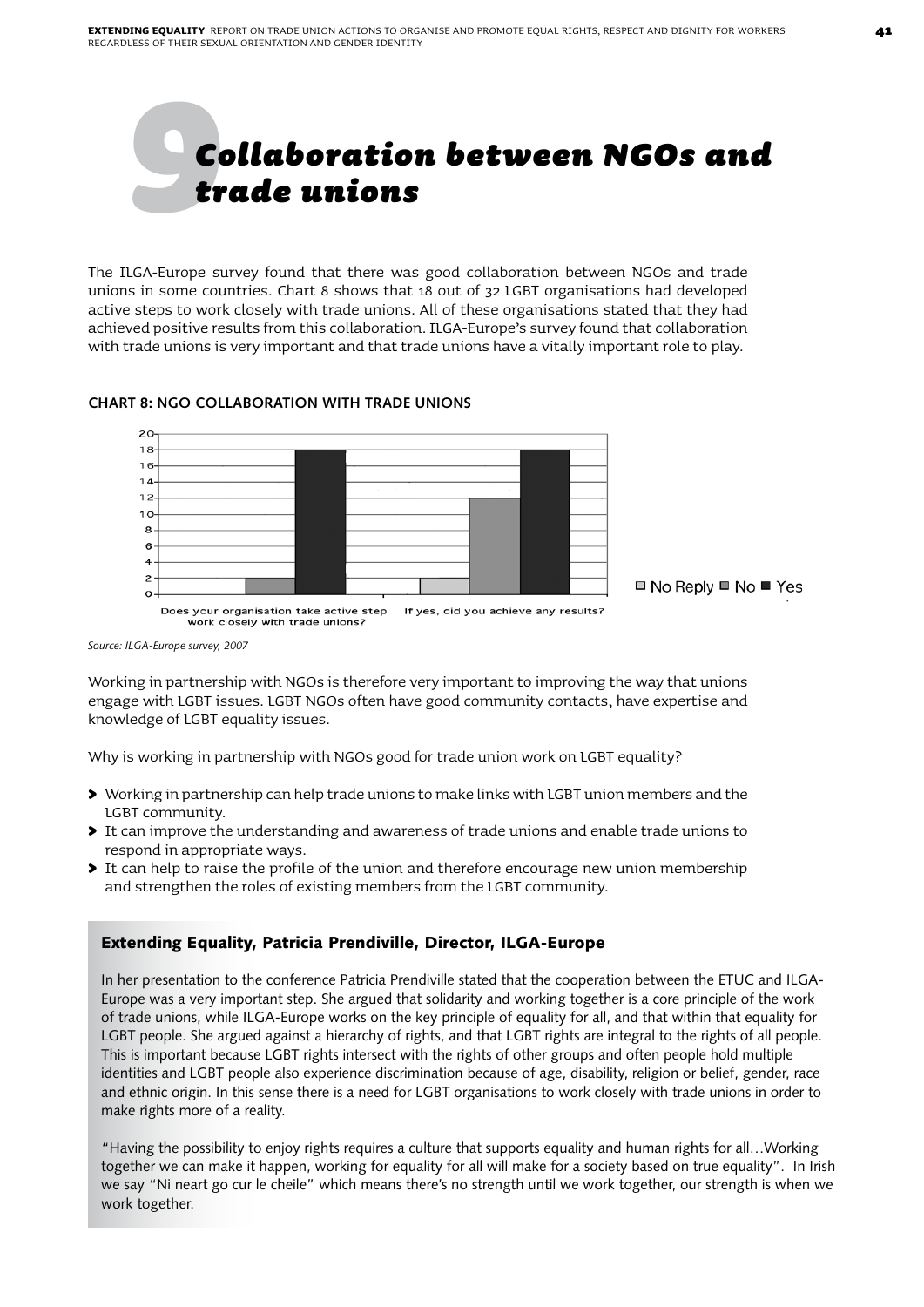Many of the original founding members of ILGA came from a trade union background. "We want a world based on equality for all, not just sexual orientation and gender equality, but based on a framework of indivisible human rights for all. Today this equality agenda is based on multiple identities and multiple discrimination; this strengthens our approach in arguing for equality for all.

In my home country, Ireland, the Irish Congress of Trade Unions first put out a leaflet on the rights of lesbian and gay employees in 1988; but it took ten years before legislation was introduced. The point is that trade unions have played a key role in highlighting the needs of groups of workers that have needs. Making changes in the workplace also links to having a society based on equality. It is important to have wider societal changes and a social commitment to each other, rather than just focussing on economic issues. A key issue is how we can take forward good practices, particularly where the representatives of the LGBT community in trade unions and NGOs work in cooperation. This conference is a huge step and we need to be implementing our work at the national, regional, local as well as the European levels.

Patricia highlighted some issues that need to be addressed in future work, particularly because trade unions in some countries have not been supportive to LGBT rights. One important issue in the workplace is the recognition of same sex families since often employment policies deny LGBT people specific rights because there is a lack of recognition of LGBT families. For example, this includes family benefits, rights to flexible working time, parental leave, holiday entitlements and so on.

In the workplace negative attitudes, stereotypes and prejudices can lead to discrimination. In this context it is important to think about a framework agreement similar to that for Race and Hate Crimes so as to address the violence that is directed to older people, people with disabilities, LGBT people and people with differing religious and ethnic backgrounds. It is particularly important to address hate crimes and homophobic speech, behaviours and attitudes. However, many of these issues are difficult to progress in a negative economic and political environment. But the possibility of a new European directive that covers issues outside of employment and access to services is important to the promotion of equality in the workplace and the full enjoyment of equality in society.

There are a number of ways in which LGBT equality issues can be progressed through international human rights standards and especially those on employment in International Labour Organisations conventions and policies, through the European Social Charter of the Council of Europe and through the Social Dialogue between unions and employers at the national and European levels equality issues can be firmly embedded in Social Europe. Other mechanisms include progressing discussions on social inclusion and social protection in the European Union to include anti-discrimination and equality. For example, homophobia in society needs to be linked to broader health issues including occupational health and health and safety at work. In the area of education it is critically important that the school curriculum and school culture is one that is based on principles of equality and inclusion, and where measures to address homophobia and homophobic bullying are linked into school policies and the training of professionals.

Examples of good collaboration that exist between trade unions and NGOs include:

- > LGBT training programmes provided by LGBT NGOs to trade unions, for example, this has been carried out by Austrian LGBT NGOs to trade union officials in Austria, and there have been projects in Belgium, Malta and Sweden that have organised training in the workplace and for trade union officers.
- > The development of an Equal Opportunities Code of Practice between trade unions and NGOs in Bulgaria.
- > Collaboration between NGOs and trade unions in projects funded by the EQUAL programme in Finland, France<sup>12</sup>, Slovenia and Lithuania<sup>13</sup>.
- > Establishment of LGBT groups within trade unions in Ver.di, Germany and Unison in the UK.
- > Collaboration, and in some cases funding, on LGBT Pride events in Portugal, France, Sweden, the Netherlands and the UK to name a few.

<sup>12</sup> See for instance CFTC France project, "Mixité, Egalité et Qualité au travail - MAQ Project" (only in French) http://cftc.fr/ewb\_pages/a/actua $life-5890$ .php

<sup>13</sup> See for instance : http://www.atviri.lt/index.php/about\_trace\_\_transnational\_cooperation/about\_trace/1277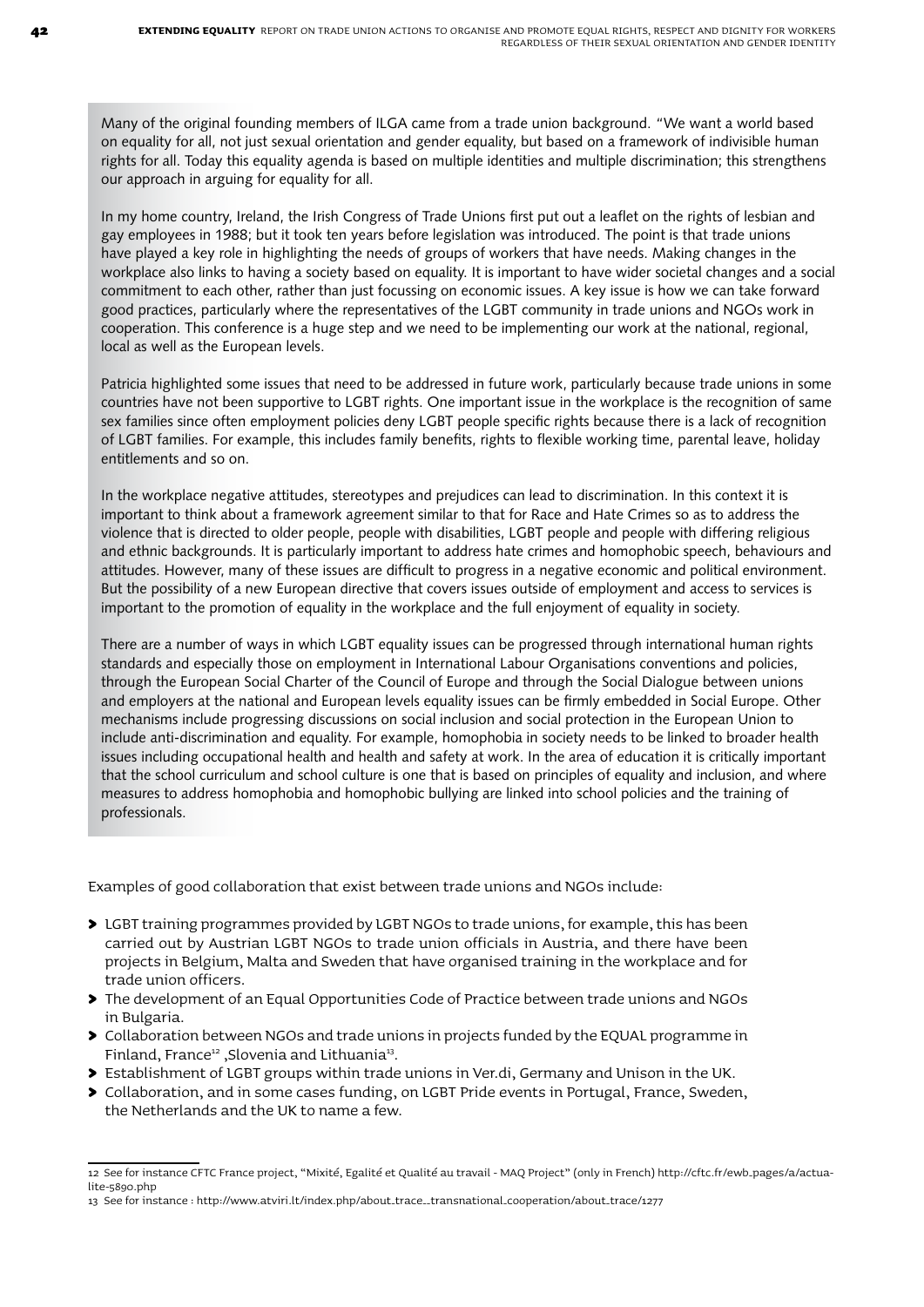How can trade unions collaborate and work in partnership with NGOs?

- > Organise a meeting with LGBT groups and ask them what they think the union could do to promote LGBT rights. Consulting with LGBT people is very important to ensuring that unions get the issues right.
- > Set up an ad-hoc joint union-NGO LGBT group in order to advise the union on policies, practices, procedures and structures that can be put in place.
- > Establish joint conferences, seminars and training events.
- > Carry out joint surveys and collect data in partnership with LGBT organisations to enable your union to be better informed about workplace issues.
- > Fund and support LGBT events, such as Pride, and be visible at these events by having a stand with trade union information and publicity materials, as well as a banner on the pride marches.

#### Spain

Alejandro Alder Izquierdo from the FELGBT NGO in Spain gave examples in his presentation to the ETUC conference of how trade unions and LGBT organisations have been cooperating very well. He stated that: "There have been meetings and participation in key events and congresses organised by the two main trade union confederations in Spain: CC.OO and UGT. Trade unions are also invited to attend the annual pride demonstrations in Madrid and across the country. Pride has been an important event to highlight the need to defend workers against homophobia and transphobia. A LGBT equality group has also been established with equal representation of women and men from the LGBT community and from the trade unions. This has been very important to alliance building and to awareness raising. This alliance has also led to work with the Teachers Workers Federation which has developed a booklet on how teenagers can come out the closet and how to manage gender diversity and equality in the school environment.

After same-sex marriage was introduced in Spain the most important challenge has been to educate the general public and trade unions about respect and equality. Today the issue is no longer about tolerance but about respect. A priority is to keep developing agreements and policies, but without resources it is very difficult to be visible in trade unions and in the workplace. Trade unions need more work to be carried out in the area of awareness raising and in networking across Europe by sharing our experiences, resources and materials.

#### Project to end homophobia in the workplace: Slovenia

The project EQUAL - Partnership for equality was established between the Lesbian Section ŠKUC-LL of Students' Cultural Centre in Ljubljana, the Association of Free Trade Unions of Slovenia (ZSSS), and the Association of Employers of Slovenia (ZDS). It is a pioneering contribution to the development of equal opportunities and protection against discrimination in employment. This is the first time that there has been a joint project between the social partners and an NGO on discrimination on the ground of sexual orientation and gender identity.

In Slovenia homophobic discrimination in employment is hidden, difficult to recognize, underreported and statistically underrepresented. LGBT people often live under constant pressure of losing their jobs and the confidence of their co-workers and superiors, and for this reason they hide their sexual orientation and gender identity at work. LGBT people are exposed to a higher risk of social exclusion and to a higher level of poverty and they need an assurance from their employers and from trade unions that their rights are equally protected, while offenders must know that a violation of personal integrity and dignity of workers based on their sexual orientation or gender identity is destructive and illegal. The majority of LGBT hide their sexual orientation or gender identity at work; for this reason trade unions can play a vital role in creating safe and inclusive workplaces.

Discrimination in employment, based on sexual orientation, has not been systemically recognized as a problem by the social partners in Slovenia. For this reason project aimed to introduce anti-discrimination employment policies to prevent inequality and to increase integration of those disadvantaged on the basis of sexual orientation, as well to stimulate the culture of mutual respect at work, and a safe and healthy workplace. The model of awareness raising, education and training of trade unions for the adoption of anti-discrimination policies is seen as transferable to combating all forms of inequality, e.g. based on gender, age, disability, race, ethnic orgin, etc.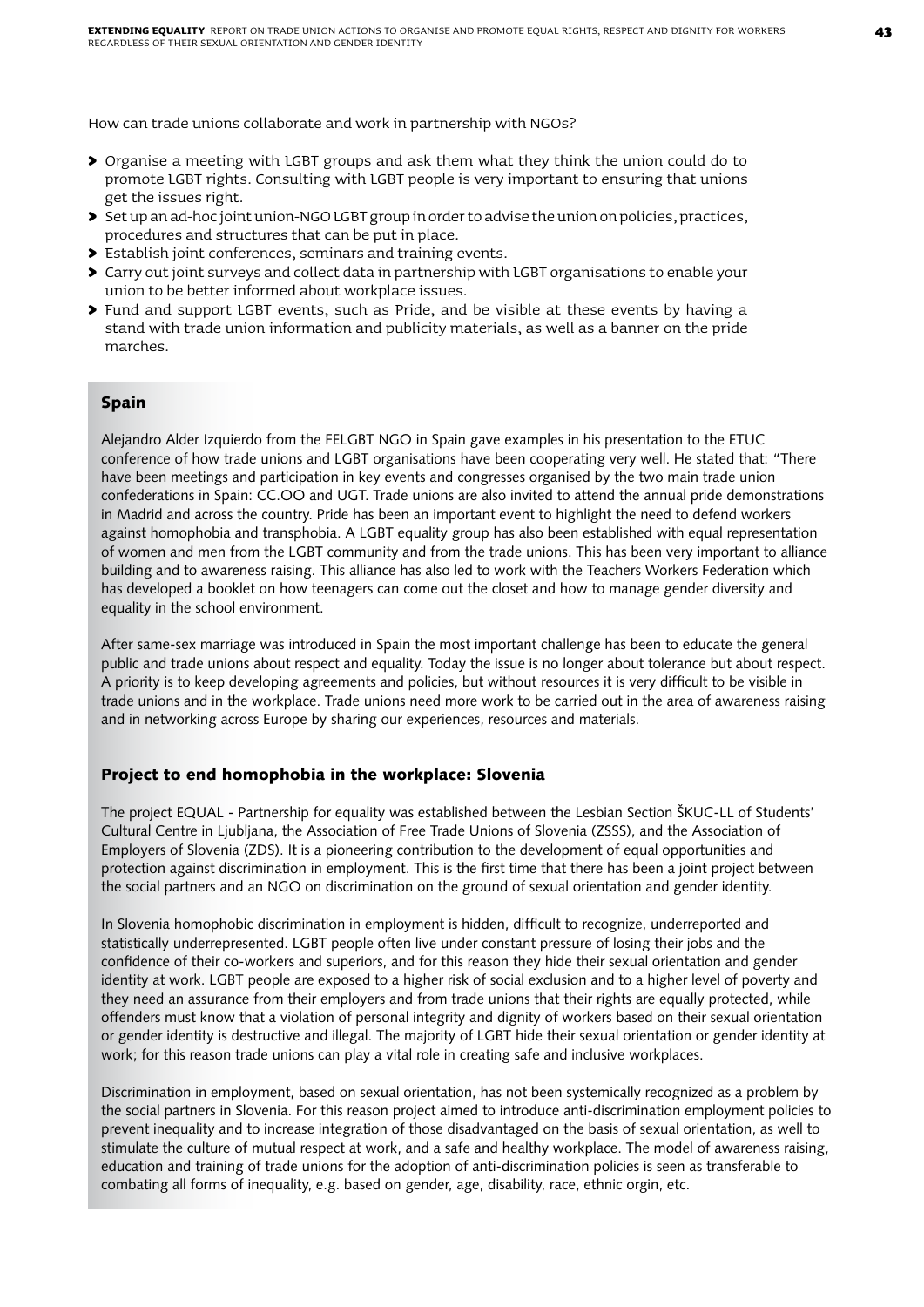Project activities have included:

- **>** A programme of regional seminars carried out between September 2006 and April 2007 with the trade union network of ZSSS.
- **>** A guidebook "Measures against Discrimination in Employment for Trade Unions" with the aim of helping trade unions recognize that LGBT rights are trade union rights. A guidebook was developed also for employers. Both manuals are the first of this kind in Slovenia, and are a new tool for anti-discrimination policy. They review fundamental notions and attitudes, review national and EU legislation, and introduce good practices for monitoring, preventing inequality in employment, and measures that need to be introduced in the case of violations.
- **>** An "Action Plan for Equality 2007-2011" in ZSSS; this is the only trade union to date that has demonstrated their commitment to LGBT equality.
- **>** Surveys on attitudes to discrimination at work were also carried out in the networks of ZSSS and the ZDS. The surveys showed that while awareness of discrimination exists, there are differing levels of awareness of individual types of discrimination.
- **>** An international conference "Employment Equality" was held in April 2007 in Ljubljana with the aim of raising awareness of homophobic discrimination. Two publications came out as a result of cooperation between Sweden, France, Lithuania and Slovenia: "Norms at Work" and "Open Up Your Workplace".
- **>** A video and a non-commercial TV slot "Stop homophobia! A safe workplace for all" has also been produced. This is the first of its kind in Slovenia. The video aims to raise awareness of diversity in society and shows six LGBT activists in their six professions. The music comes from a Roma group. It was short-listed in the program of the international advertising festival "Golden Drum 2007" and the annual national advertising festival "SOF 2008".

More info about the project can be found on: www.ljudmila.org/lesbo/equal/ and "Open up your workplace: challenging homophobia and heteronormativity".

http://www.homo.se/upload/homo/pdf\_homo/HelaOpenupyourworkplace.pdf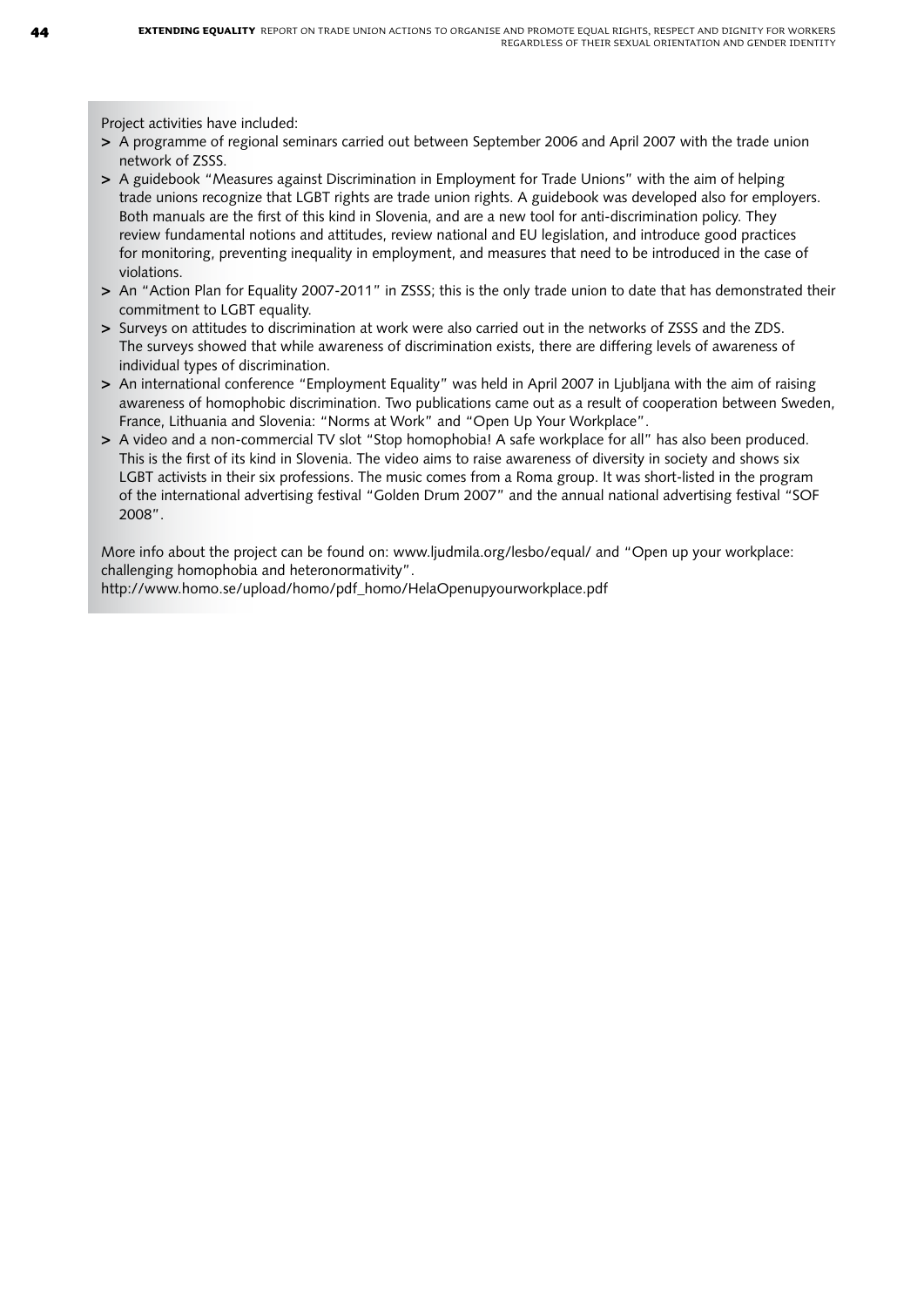## 10*Recommendations to trade unions and NGOs*

The ETUC conference workshops and discussions during the conference highlighted a number of key national and European level actions that need to be progressed through trade unions.

#### **National level actions**

- > Trade unions can give high visibility to LGBT issues and this needs to be championed by trade union leaders.
- > LGBT rights can be linked into employer and union social agendas, in areas such as equality and diversity, solidarity and social responsibility.
- > Trade unions need to develop the understanding that if there is discrimination against one member of workforce you weaken the whole workforce. The advantages gained will apply to the whole workforce. One group cannot be excluded from collective guarantees, if that happens it will fragment the whole workforce.
- > Trade unions can work closely with NGOs and associations, who have a lot of experience of LGBT rights issues and are ready to share this with trade unions.
- > LGBT rights at work are also connected to LGBT rights in the broader society. Trade unions should also be arguing for better access to public and private services, for example, access to health care for transgender people.
- > Trade unions have a major role to play in breaking the silence, sharing a commitment to equality and LGBT rights will be important to trade union plans for political visibility in the future.
- > Member States should introduce measures to eliminate discrimination on the basis of sexual orientation and gender identity in employment, in access to vocational training, recruitment, promotion, dismissal, working conditions and pay.
- > Develop training and awareness raising to counter discriminatory and prejudicial attitudes.
- > Support LGBT people to organise in their own associations so that they can advocate and campaign for LGBT rights.
- > Trade unions need to argue clearly the business arguments for LGBT equality in the workplace, in areas such as retention and recruitment of staff, staff loyalty and productivity.
- > LGBT equality issues need to be progressed through equality committees or women's committees. It is not necessary always to create a separate committee, but use the structures that currently exist in order to make equality a transversal issue.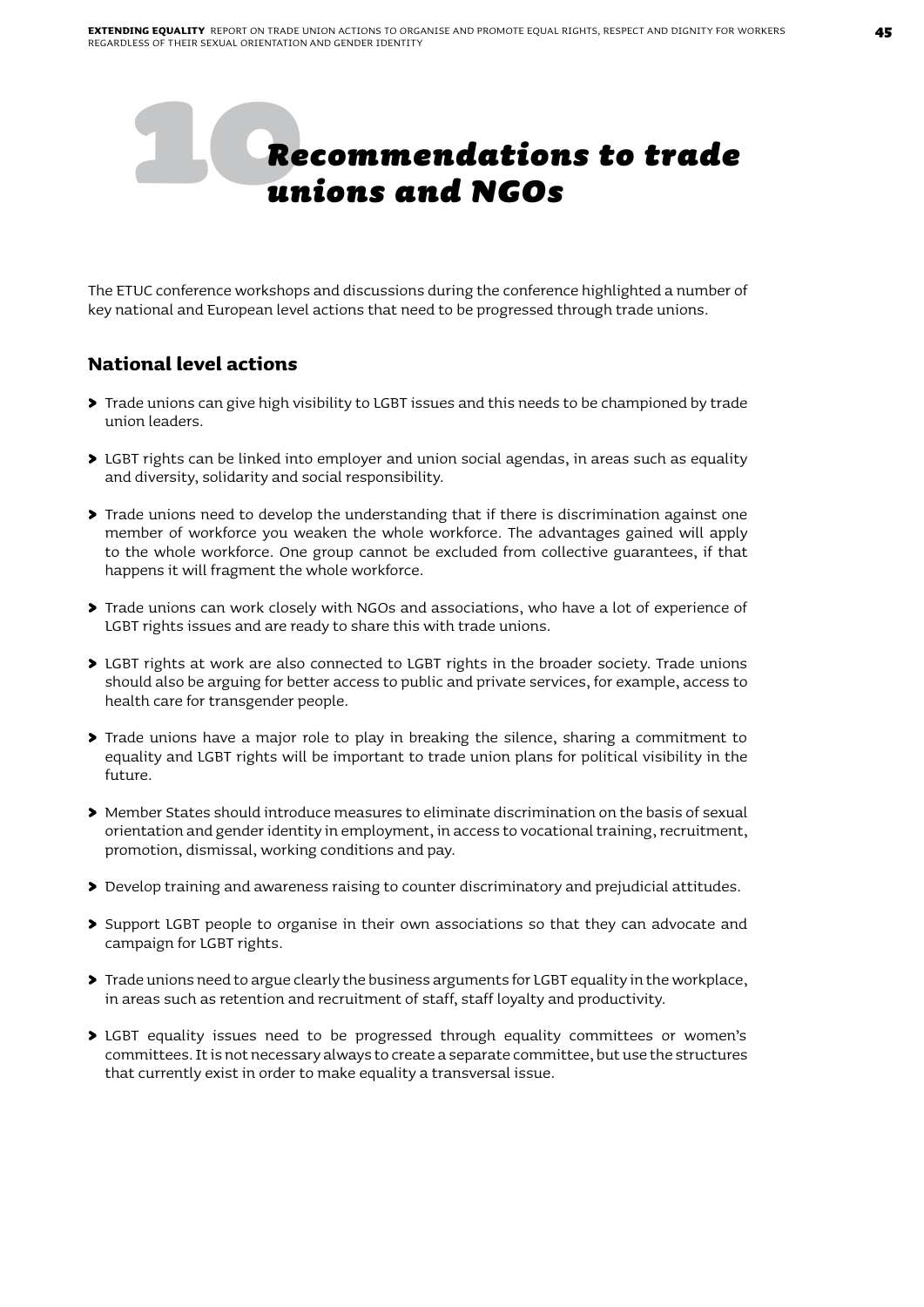#### **European level actions**

- > The ETUC and Industry Federations need to be developing programmes of information, dialogue, awareness raising and training, and ensuring that these issues are integrated into the European social dialogue.
- > LGBT rights could be placed on the agenda of ETUC for discussion at the ETUC Executive.
- > The ETUC needs to send a strong message to trade unions across Europe that LGBT rights are trade union rights.
- > The ETUC could work closely with affiliates to support them in progressing LGBT equality issues through their own confederations and affiliated unions in the future.
- > The ETUC could participate in Euro-Pride 2008 and send a strong signal to the event that trade unions take LGBT rights seriously.
- > A network of LGBT trade union contacts and activists could be established so that there can be an exchange of information and good practice across Europe.
- > More emphasis needs to be placed on awareness raising activities in Central and East Europe. In these countries homophobia and discrimination are not visible and there is evidence of a backlash.
- > The ILO global report on discrimination 2007 for the first time raised the issue of sexual orientation. The next global report will be produced in 2011. During this time there could be alliance building in trade union and shadow reports and studies to make the issues more concrete.
- > The ETUC and ILGA-Europe could continue to work together on LGBT issues and develop joint activities.
- > The ETUC could also assist with promoting LGBT equality and awareness through networking, for example, through the development of a LGBT section in its website (under the equality section).
- > The ETUC through their trade union education institute could provide information and training on how to develop LGBT initiatives in trade unions.
- > The ETUC and Industry Federations could be more active in these issues in lobbying the European Parliament, the European Commission and the leadership of national trade unions.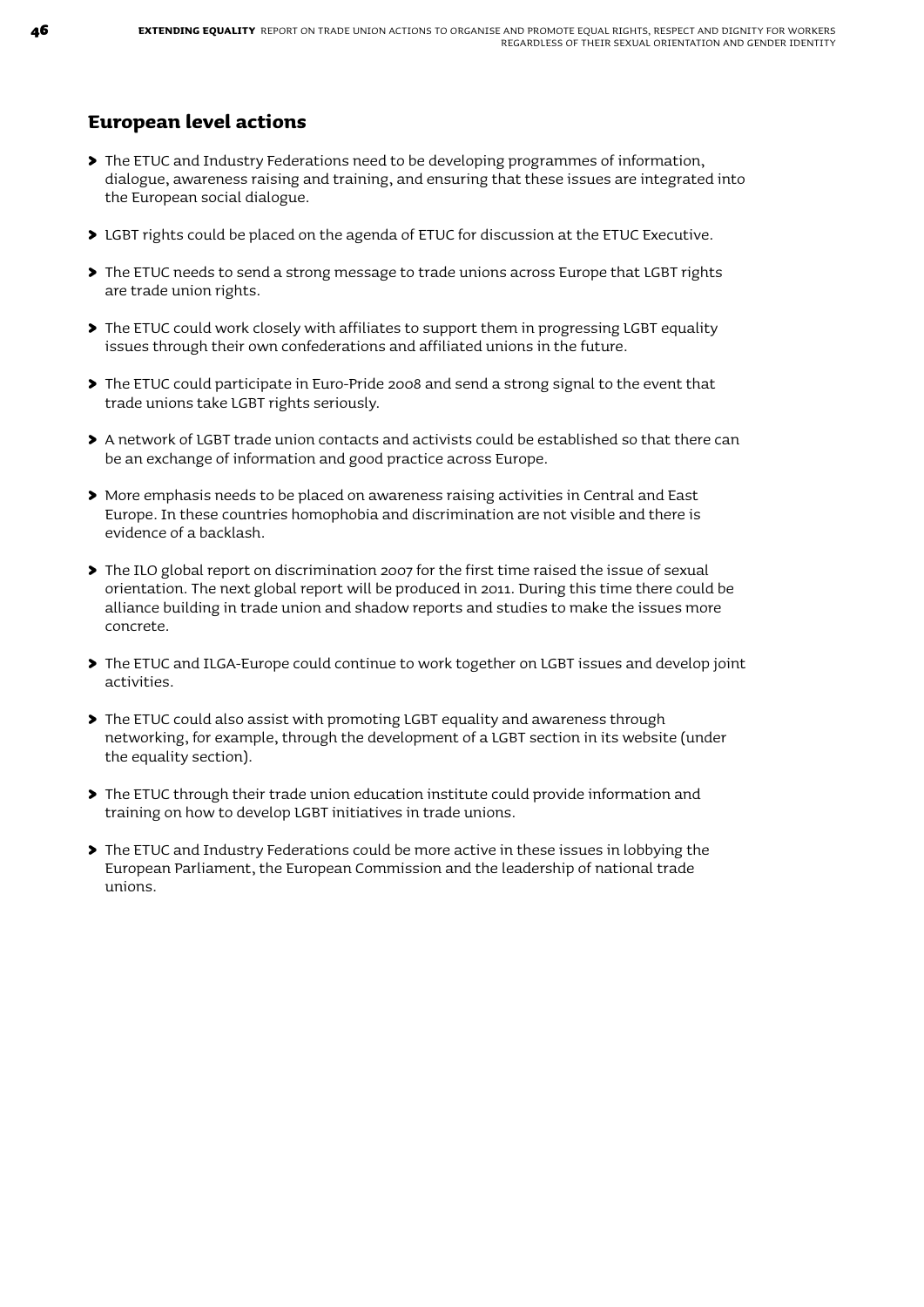## *Ten things unions can do to promote LGBT equality in the workplace*

- **1** Raise awareness in your trade union that sexual orientation is one of the nondiscrimination grounds protected under EU law, and that LGBT rights must therefore be explicitly addressed in the framework of their broader equality agenda. LGBT workers' rights must be recognized and defended as trade union rights.
- **2** Make sure that there is a clear commitment from the senior levels of your union on LGBT equality.
- **3** Draw up specific policies on LGBT workplace rights and ensure that LGBT issues are explicit and visible within your union's equality policies. This could include specific policies on addressing workplace bullying and harassment.
- **4** Make it a goal to organise and recruit LGBT people into your union. This also means increasing the visibility and participation of LGBT members at all levels of the union.
- **5** Set up a LGBT trade union network and group in your union to bring together LGBT members so that they can help the union to develop policies, procedures and practices on equality.
- **6** Provide resources for a newsletter, email list and web site to raise awareness of your union's role in promoting LGBT equality. Hold seminars, workshops and conferences on LGBT issues to give visibility to your union's work in this area.
- **7** Mainstream LGBT equality issues into all areas of your union's work so that it is progressed through your decision-making bodies and in collective bargaining. Collective bargaining should also recognise the rights of same-sex partnerships vis-à-vis partner benefits, pensions, family leave/benefits etc.
- **8** Ensure that LGBT rights and equality are included in your union's education and training programmes. Ensure that trade union representatives and negotiators are trained on LGBT rights.
- **9** Make LGBT workplace issues a part of equality policies that can be discussed with employers. Improving the working lives of LGBT workers can only be achieved by working with employers to tackle discrimination and harassment in the workplace.
- **10** Work in partnership with LGBT community organisations and NGOs and hold joint campaigns and community based events.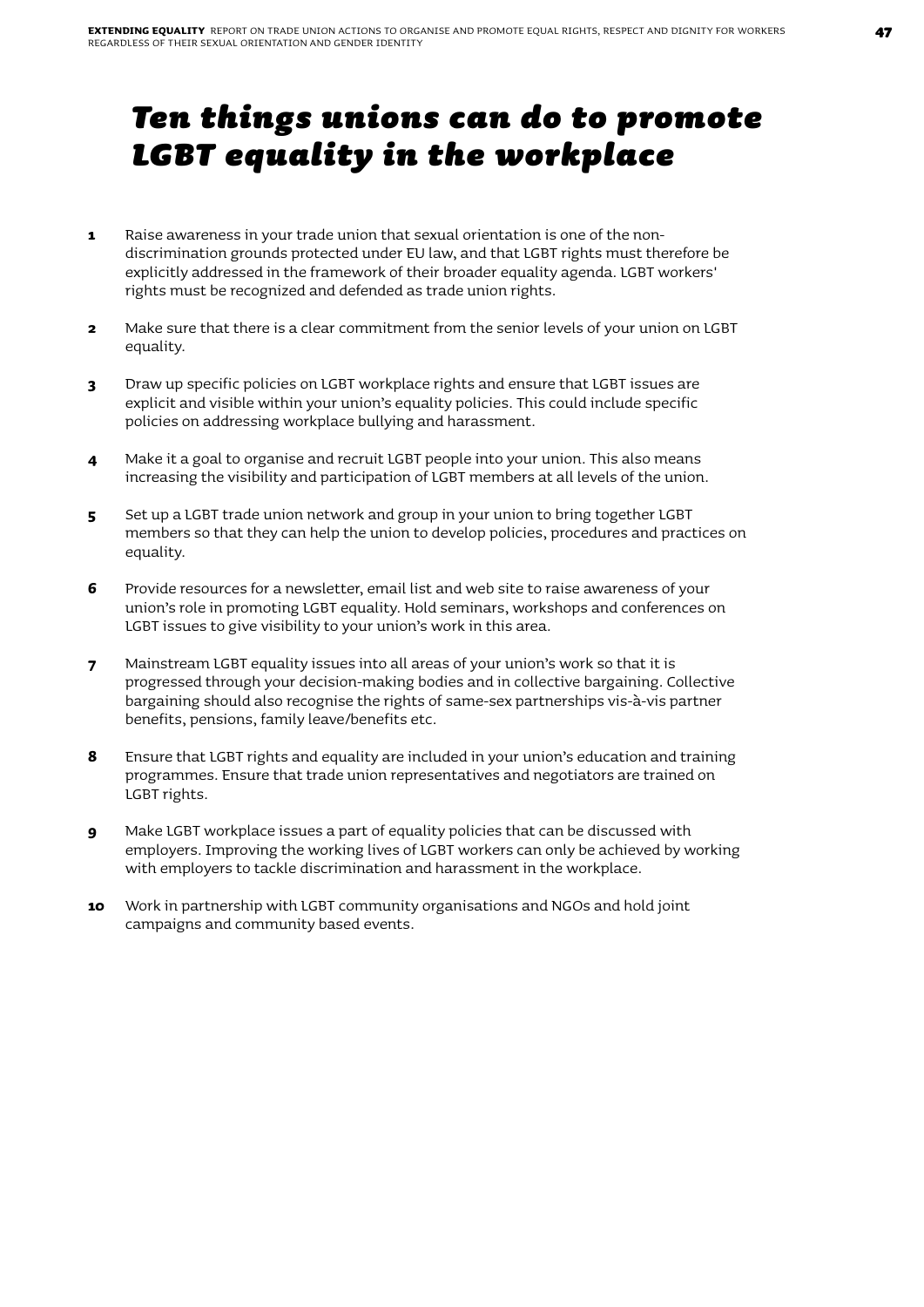**48 extending equality** report on trade union actions to organise and promote equal rights, respect and dignity for workers<br>REGARDLESS OF THEIR SEXUAL ORIENTATION AND GENDER IDENTITY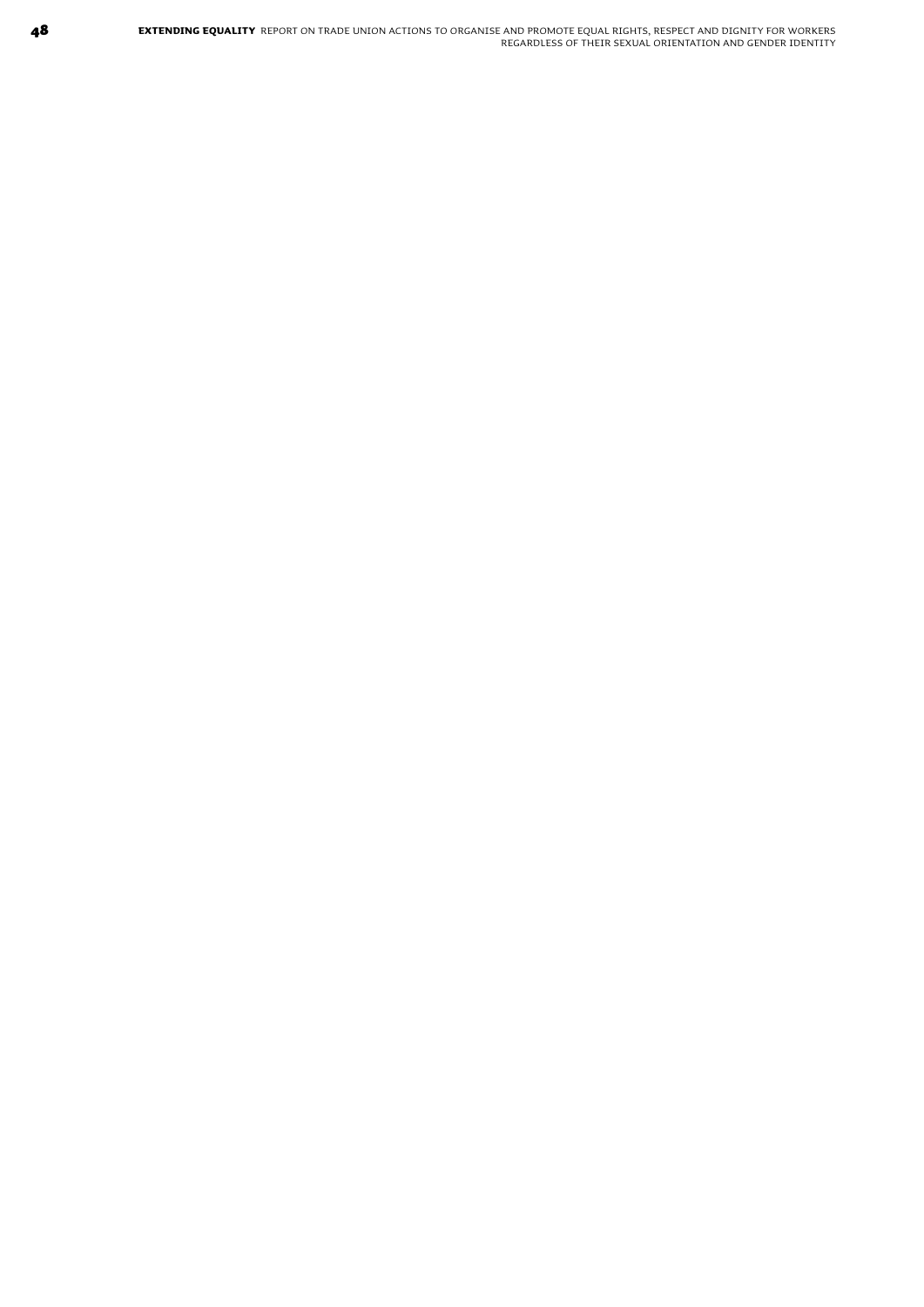## *Appendix 1 Model Statement on LGBT Equality and Model LGBT Equality Policy*

#### **Model Statement on Sexual Orientation and Gender Identity**

(UNISON: http://www.unison.org.uk/file/B2307.pdf)

This statement has been jointly agreed by management and the trade unions, who are equally committed to its implementation.

#### **1. (Name of employer) recognises and values the diversity of its workforce.**

- > We are committed to creating an environment where the sexual orientation and gender identity of all workers and service users are respected, and where all are afforded dignity and equal rights.
- > We also recognise and value the diversity of lesbian, gay, bisexual and transgender (LGBT) people themselves, who are of every age, race, nationality, religion, disability, occupation, and family situation.

#### **2. (Name of employer) recognises the existence of discrimination and prejudice**

- > We recognise that false assumptions, prejudice, discrimination and stereotyping are widespread in society and that to achieve our aim, we must take steps to actively promote equality and combat prejudice, discrimination and harassment.
- > We will not make assumptions about people's sexual orientation, gender identity, relationships or caring responsibilities.
- > We will not discriminate either directly or indirectly against job applicants or workers on grounds of sexual orientation or gender identity, including in recruitment, selection, promotion, training, pay, conditions, leave or benefits.
- > We will not discriminate either directly or indirectly on grounds of sexual orientation or gender identity in the delivery of our services.
- > We will not discriminate on grounds of sexual orientation, gender identity or marital/Civil Partnership status in the provision of family benefits or facilities for job applicants, workers or service users
- > We will not tolerate prejudice or harassment.
- > We will take seriously and investigate any complaints of discrimination or harassment, using the agreed procedures and respecting confidentiality.

#### **3. (Name of employer) recognises the need to take positive steps to promote equality and tackle discrimination**

- > We will work with the trade unions to take positive action to redress past and present discrimination, both individual and institutional. All policies, procedures and practices will be regularly reviewed in consultation with the trade unions, for their impact on equality on grounds of sexual orientation and gender identity.
- > Our literature, language, publicity and images will reflect the diversity of the workforce, including LGBT members
- > We will work to provide services accessible and appropriate to the diversity of LGBT service users.
- > We will consult LGBT workers and service users on steps to equality.

#### **4. (Name of employer) recognises people's right to be open about their sexual orientation/ transgender identity and their right to keep this confidential**

- > We aim to provide a supportive environment for LGBT workers and service users who wish it to be known they are LGBT and respect the confidentiality of those who do not.
- > We recognise that to out someone without their permission is a form of harassment and we will treat it as such.
- > We recognise that this has implications for record keeping, for how some rights can be accessed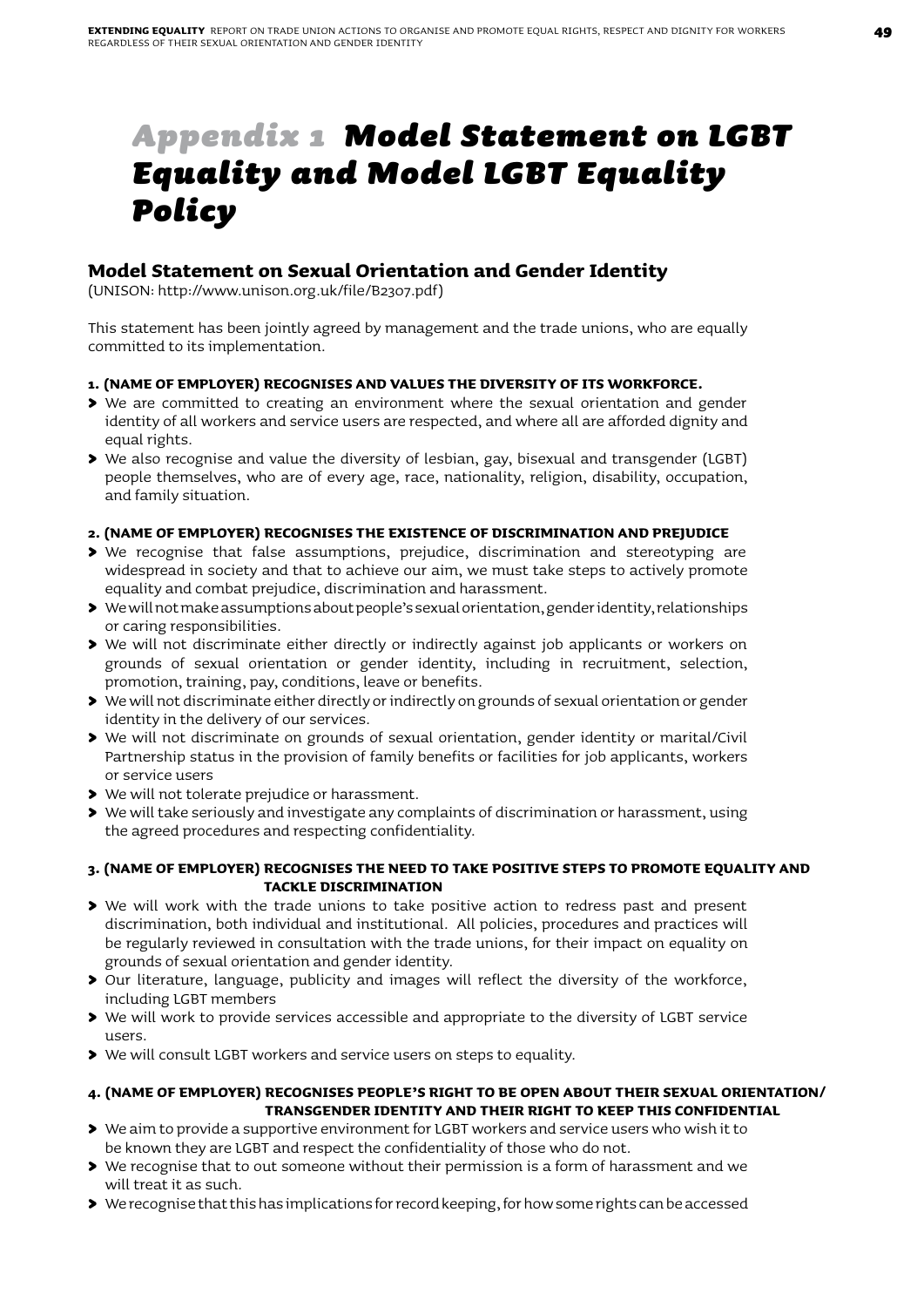and for how complaints of discrimination are reported and investigated.

- > We will support workers undergoing gender reassignment and work with them and their trade union representative to agree a process for this in the workplace.
- > We will ensure that workers who have undergone gender reassignment are treated in all respects as the gender in which they live.
- **5. (Name of employer) is committed to effective implementation and monitoring of steps to equality**
- > We will publicise this statement widely and include it in our equality strategy and equality action plan.
- > We will work with the trade unions to monitor and report on progress in achieving our aims.
- > We will establish clear lines of responsibility and accountability and make sure they are well publicised.
- > We will include these equality issues in existing training programmes, and run specific training where necessary.
- > We recognise that effective implementation requires the full participation of the trade unions.
- > We will make clear to contracting companies and external agencies that they are expected to demonstrate compliance with our equalities policies.

#### **Model LGBT Equality Policy**

This policy has been jointly agreed by management and the trade unions, who are equally committed to its implementation.

[Name of employer] supports the principle of equality of opportunity in employment for all workers, regardless of their sexual orientation or gender identity. We are committed to equality and non-discrimination for LGBT in the workplace and we believe that equality is in our organisation's best interest and that equality makes good business practice.

We recognise that in order to achieve equality in the workplace for LGBT people certain actions need to be put in place. In order to put our commitment to LGBT equality into practice we will carry out the following actions:

- > Examine our existing and future workplace and human resources policies and practices to ensure they include reference to LGBT equality.
- > Inform employees of these policies and practices and ensure that everyone is committed to their implementation.
- > Communicate the policy to clients, customers, business contacts and service providers.
- > Provide training and guidance for staff at all levels of the organisation, with a priority on training managers and supervisory staff involved in decisions employment and human resources.
- > Discuss and agree the policy with LGBT employees and trade unions.
- > Establish an equality committee and an equality officer, who will champion LGBT rights in the workplace.
- > Develop specific procedures to ensure that there is equality of opportunity in recruitment and selection processes, including advertising. It is our policy to avoid displaying intentionally or unintentionally, advertisements or wordings that suggest, implicitly or explicitly, that jobs are not open to LGBT people.
- > Integrate LGBT equality issues into training, work experience and employment counselling opportunities.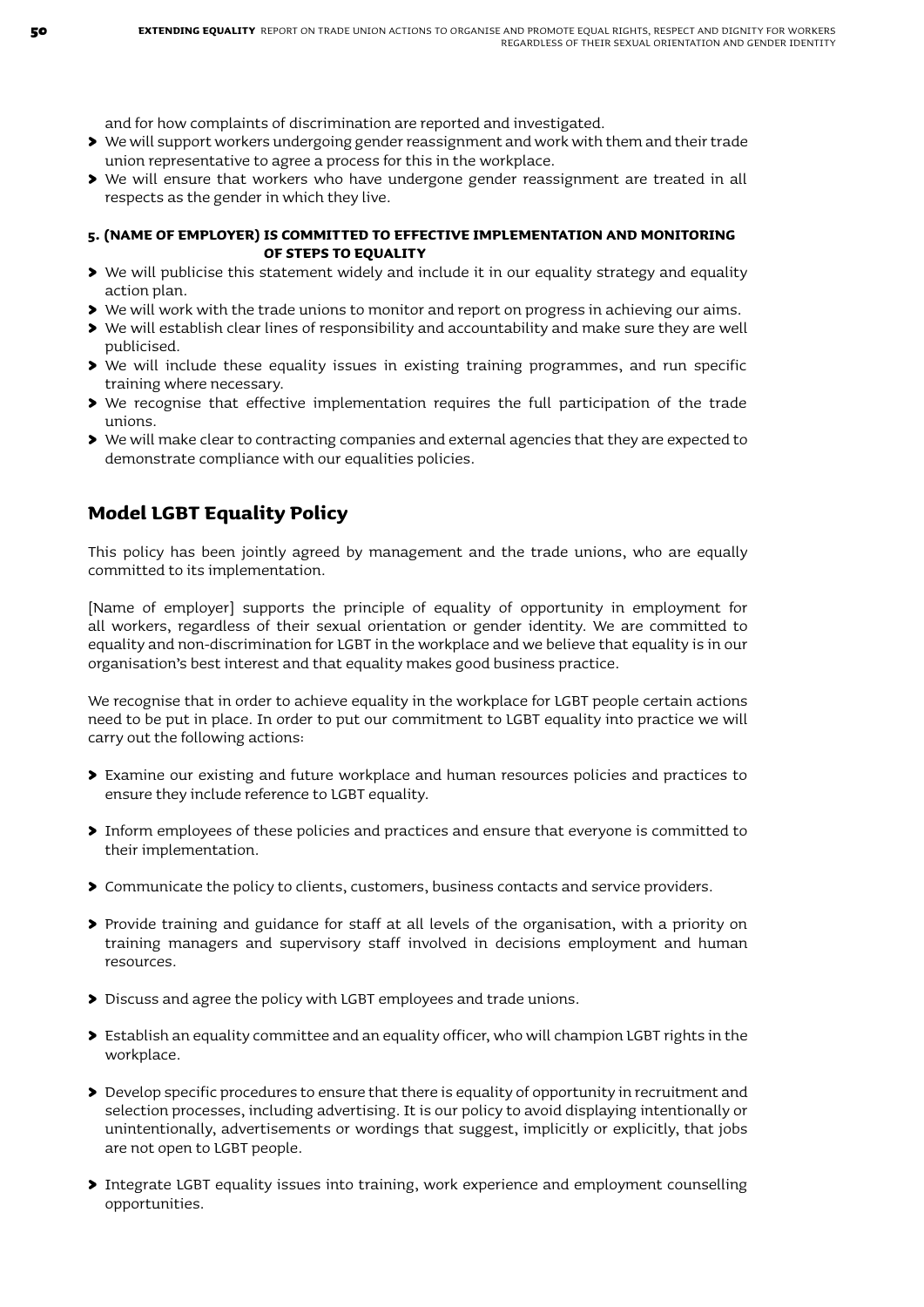- > Develop LGBT equality of opportunity in promotions and progression including job regrading or reclassification. It is our policy to encourage promotion and progression of staff within the organization regardless of their sexual orientation or gender identity.
- > Evaluate, monitor and review the LGBT equality policies and practices on a regular basis.

We intend through the above actions to avoid discrimination and harassment in the workplace, to realise the potential of all staff and thereby to increase efficiency, productivity and competitiveness, and enhance the organisation's reputation and image.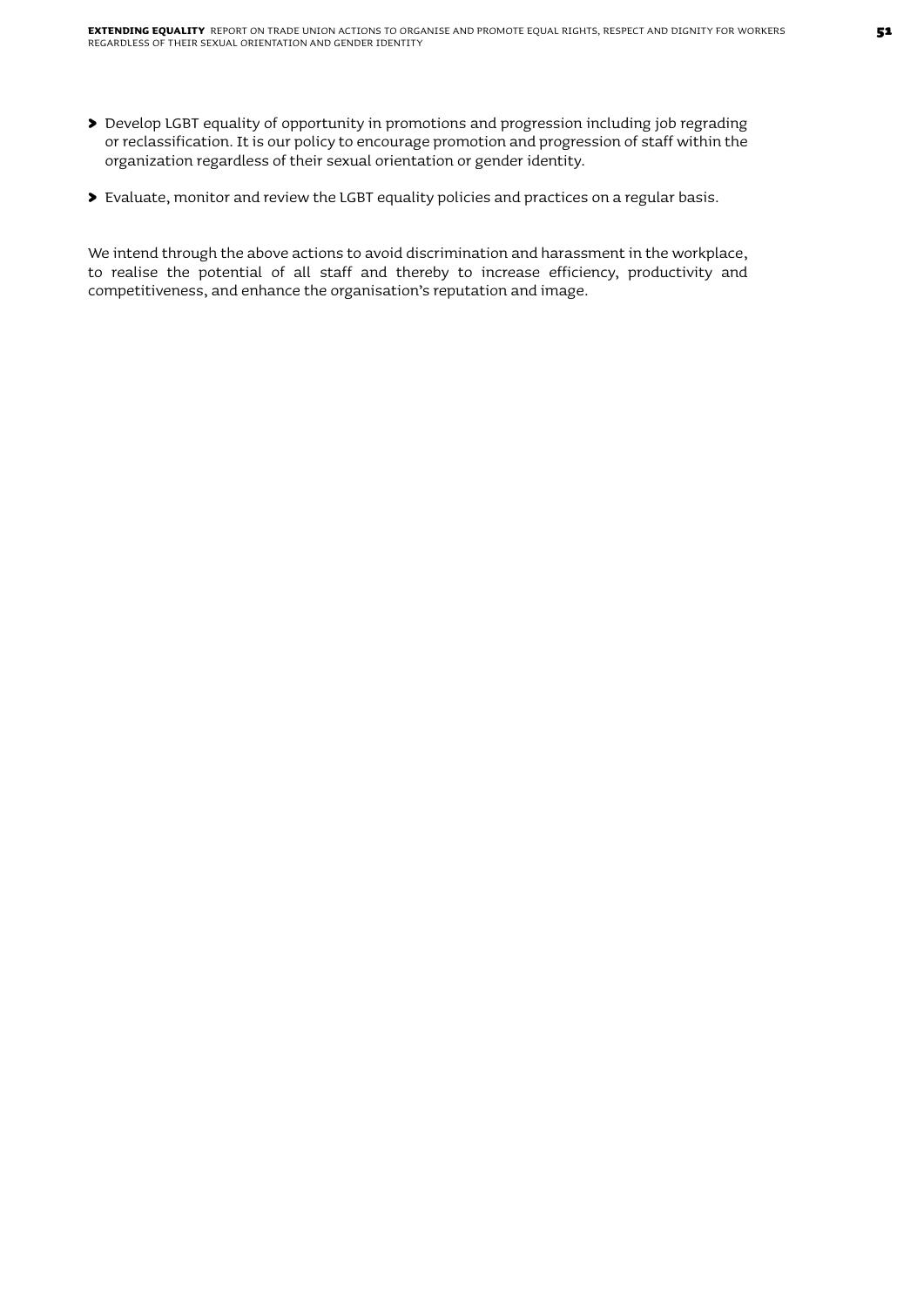## *APPENDIX 2 LGBT Equality - Bibliography and further resources*

#### **Web sites**

ETUC web site: www.etuc.org

ILGA-Europe web site: www.ilga-europe.org

UNISON LGBT 'Out' web site: www.unison.org.uk/out

TUC equality web site, which includes LGBT equality www.tuc.org.uk/equality/index

PSI/EI LGBT web site: http://lgbt.world-psi.org

Ver.di LGBT group web site: www.regenbogen.verdi.de

Swedish "All Clear" project (Fritt Fram) web site, including the resource book "All Clear 2.0. Gay, Lesbian, Bi and Hetero at Work": http://www.frittfram.se/default.asp?lid=1

Lithuanian LGBT project: www.ljudmila.org/lesbo/equal/

EQUAL project "Open up your workplace: challenging homophobia and heteronormativity". http://www.homo.se/upload/homo/pdf\_homo/HelaOpenupyourworkplace.pdf

Maltese project on equality for transgender people at work: http://www.maltagayrights.net/node/48 and http://www.maltagayrights.net/node/47

ICTU Lesbian, Gay and Bisexual Rights in the Workplace: A negotiators guide http://www.ictu.ie/download/pdf/gay\_lesbian\_leaflet.pdf

#### **EU websites**

DG Employment and Social Affairs, "Action against discrimination, Civil Society" http://ec.europa.eu/employment\_social/fundamental\_rights/index\_en.htm

EU Campaign "For diversity – against discrimination" http://www.stop-discrimination.info/

#### **Other publications**

Gender Identity: An introductory guide for trade union reps supporting trans members, May 2008, Scottish Transgender Alliance and UNISON National LGBT Committee http://www.unison.org.uk/file/A3919%202008%20STA%20UNISON%20Booklet%20fr%20 Trade%20Union%20Reps.pdf

Barnett, Phil & Gittens, Dr Ian & Deane Helen (Dec 2006) Equality & Sexual Orientation: The Leadership Challenge for Further Education, The Centre for Excellence in Leadership (CEL). Sexual orientation equality is highlighted as an underdeveloped policy area. The report sets out to provide a policy focus on this area of equality and diversity to enable education sector to take steps to bring it to an equal footing with other equality issues. Also sets out legal guidelines and responsibilities for education sector to manage and implement.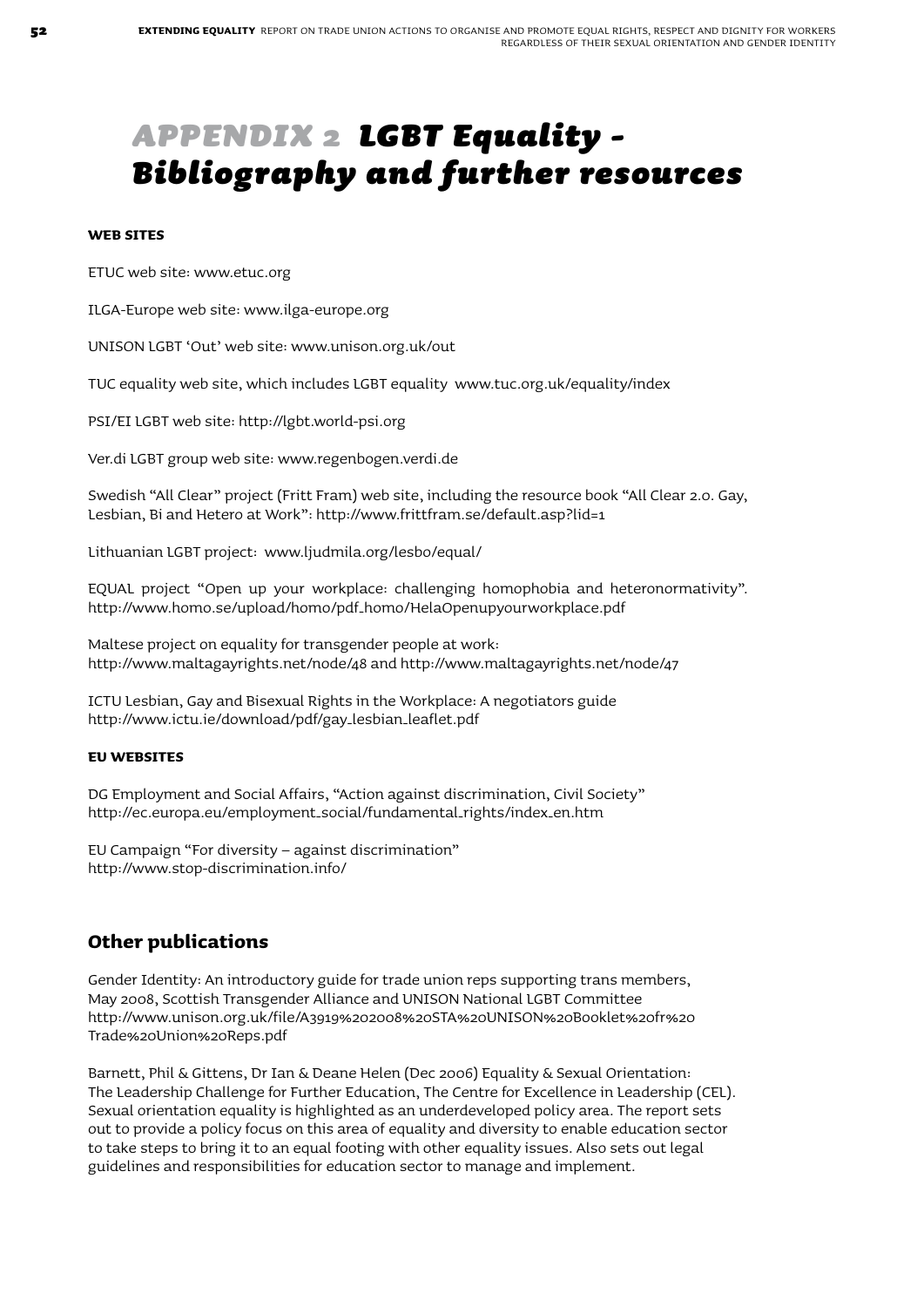Hunt, Ruth & Cowan, Katherine & Chamberlaine, Brent (Undated) Being the Gay One: Experience of lesbian, gay and bisexual people working in the health & social care sector, Stonewall & Department of Health. This report looks at homophobia in the health and social care sector. It notes that there is deep-rooted discrimination, but also areas of good practice.

National Trade Union of Teachers (Undated) NUT Policy Statement on Preventing Sexual Harassment and Bulling; Policy Statement on sexual based harassment (sexuality, gender, sexism & homophobia) in schools; Supporting Lesbian, Gay, Bisexual & Transgender Students: An Issue for Every Teacher, The Membership Department of the National Union of Teachers; Negotiating for Equality: Supporting LGBT Members: A Trade Union Issue, The Membership Department of the National Union of Teachers.

http://www.teachers.org.uk/resources/pdf/Tackling\_Homophobia.pdf

PSI / EI (2007) Trade Unionists together for LGBT rights. A manual and resource book on international trade union action on LGBT equality with suggestions for union campaigns and actions, and examples of union campaigns. http://lgbt.world-psi.org

Quinn, Sheila & Paradis, Evelyne (2005 & 2007) Going Beyond the Law: Promoting Equality in Employment, The European Region of the International Lesbian & Gay Association. This report commissioned by ILGA-Europe looks at the reality behind the Directive 2000/78/EC. It argues that legislation is not enough and that further measures are needed to implement equality and change attitudes. Good practice case studies from companies across Europe are also presented in the report.

'Lesbian, gay and bisexual workers: equality, diversity and inclusion in the workplace' – a qualitative research study by the Comparative Organisation and Equality Research Centre at London Metropolitan University, 2006 http://www.unison.org.uk/file/A2742.pdf

Unionlearn (Jan 2007) Out at Work: A Unionlearn/ TUC Education workbook on LGBT people in the workplace, Unionlearn. Workbook and guidelines for workplace representatives and union branches in respect of LGBT members within an historical and legal context of social and employment issues, the role of representatives and why this area is important to trade unions. www.unionlearn.org.uk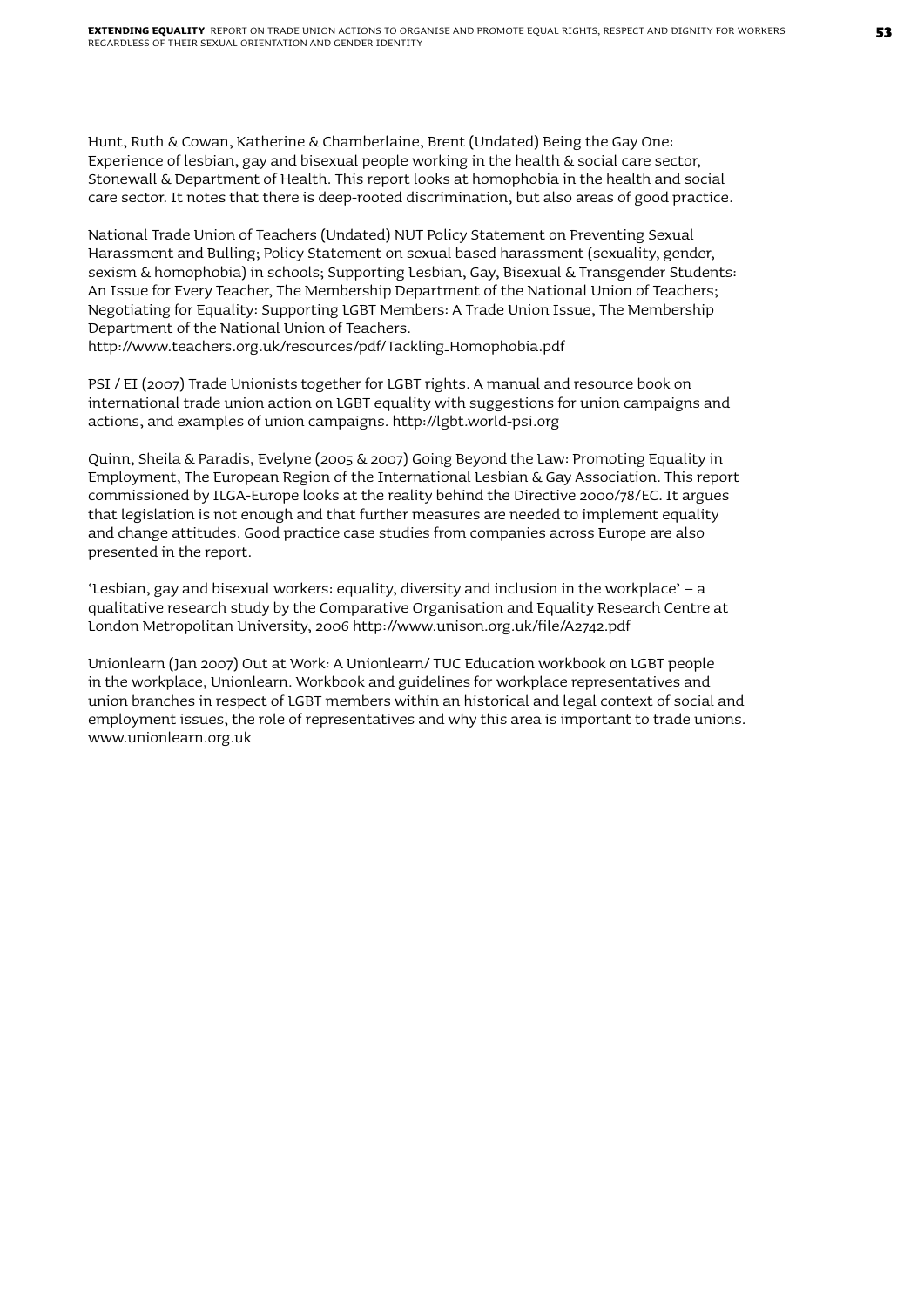#### *APPENDIX 3 List of Participants ETUC Conference "Extending equality: trade union actions to organise and promote equal rights, respect and dignity for workers regardless of their sexual orientation or gender identity". Brussels, 29-30 January 2008.*

| Silvan       | <b>AGIUS</b>        | <b>ILGA Europe</b>                                                | Europe        | silvan@ilga-europe.org                           |
|--------------|---------------------|-------------------------------------------------------------------|---------------|--------------------------------------------------|
| <b>Javed</b> | <b>AKHTER</b>       | UNIONEN (TCO)                                                     | Sweden        | javed.akhter@unionen.se                          |
| Alejandro    | ALDER IZQUIERDO     | <b>FELGTB</b>                                                     | Spain         | aalder@felgt.org                                 |
| Magnus       | <b>ALENSAND</b>     | TCO/ST                                                            | Sweden        | magnus.alensand@polisen.se                       |
| Ommar        | <b>BENFAID</b>      | <b>CFDT</b>                                                       | France        | obenfaid@cfdt.fr                                 |
| Steeve       | <b>BOUALI</b>       | European Gay Police / FLAG!<br>Police gay et lesbien en<br>France | France        | steeve.bouali@free.fr                            |
| Claus        | <b>BRANDT</b>       | DGB (VERDI)                                                       | Germany       | ra@claus-brandt.de                               |
| Erika        | <b>BRSELOVA</b>     | KOZ SR                                                            | Slovakia      | brselova_ozp@mail.t-com.sk                       |
| Pauline      | <b>BUCHANAN</b>     | <b>ICTU</b>                                                       | Ireland       | david.joyce@ictu.ie                              |
| Gabriella    | CALLEJA             | <b>MALTA GAY RIGHTS MOVE-</b><br>MENT                             | Malta         | mgrm@maltagayrights.org                          |
| Bernard      | CARUANA             | <b>CMTU</b>                                                       | Malta         | bernardcaruana@gmail.com                         |
| Michael      | CASHMAN             | European Parliament                                               | Europe        | michael.cashman-assistant@europarl.<br>europa.eu |
| Dariusz      | <b>CICHON</b>       | OPZZ                                                              | Poland        | federacjachemikow@interia.pl                     |
| Paulo        | <b>CORTE-REAL</b>   | Associaçao Ilga Portugal                                          | Portugal      | ilga-portugal@ilga.org                           |
| Nick         | <b>CROOK</b>        | UNISON (TUC)                                                      | U.K.          | n.crook@unison.co.uk                             |
| Colin        | DE LA MOTTE-SHERMAN | DGB (VERDI + Amesty Inter-<br>national)                           | Germany       | colin@verqueer.de                                |
| Belen        | DE LA ROSA          | CC.00                                                             | Spain         | juventud@ccoo.es                                 |
| Jane         | <b>EGHOLM</b>       | 3F (LO DENMARK)                                                   | Denmark       | jane.egholm@3f.dk                                |
| Maria        | <b>EXALL</b>        | CUW (TUC)                                                         | U.K.          | maria.exall@btopenworld.com                      |
| Petar        | <b>GEORGIEV</b>     | <b>BGO Gemini</b>                                                 | Bulgaria      | petar@bgogemini.org                              |
| Viviane      | <b>GOERGEN</b>      | <b>LCGB</b>                                                       | Luxembourg    | vgoergen@lcgb.lu                                 |
| Santiago     | GONZALEZ VALLEJO    | USO                                                               | Spain         | presidencia@uso.es                               |
| Charmaine    | <b>GRECH</b>        | GWU                                                               | Malta         | charmaine.grech@gmail.com                        |
| Tatjana      | <b>GREIF</b>        | ZSSS                                                              | Slovenia      | tatjana.greif@guest.arnes.si                     |
| Wanda        | <b>GUIMARAES</b>    | UGT                                                               | Portugal      | wanda.guimaraes@ugt.pt                           |
| An           | <b>GYDE</b>         | Holebifederatie vzw                                               | Belgium       | an.gyde@holebifederatie.be                       |
| Denisa       | <b>HEPPNEROVA</b>   | <b>CMKOS</b>                                                      | Czech Rep.    | cmkos@cmkos.cz                                   |
| Hege         | <b>HERO</b>         | YS                                                                | Norway        | hege.hero@ys.no                                  |
| Tony         | <b>HUGHES</b>       | GMB (TUC)                                                         | U.K.          | tony.hughes@birmingham.gov.uk                    |
| Karoliina    | HUOVILA             | FinUnions (Key Finland)                                           | Finland       | karoliina.huovila@pam.fi                         |
| Marie-Pierre | <b>ITURRIOZ</b>     | CGT                                                               | France        | mp.iturrioz@cgt.fr                               |
| David        | JOYCE               | ICTU                                                              | Ireland       | david.joyce@ictu.ie                              |
| Kursad       | KAHRAMANOGLU        | KAOSGL                                                            | Turkey        | kursad255@hotmail.com                            |
|              | <b>KAMALAM</b>      | <b>ITUC</b>                                                       | International | kamalam@ituc-csi.org                             |
| Dolores      | KANDELIN MOGARD     | SACO                                                              | Sweden        | dolores.kandelin-mogard@akademssr.<br>se         |
| Chidi        | KING                | EPSU / PSI                                                        | Europe        | chidi.king@world-psi.org                         |
| Keti         | <b>KOYNAKOVA</b>    | PODKREPA CL                                                       | Bulgaria      | koynakova@podkrepa.org                           |
| Nijolë       | LATAUSKIENE         | Lithuanian Trade Union Con-<br>federation (LPSK)                  | Lithuania     | lpsk@lpsk.lt                                     |